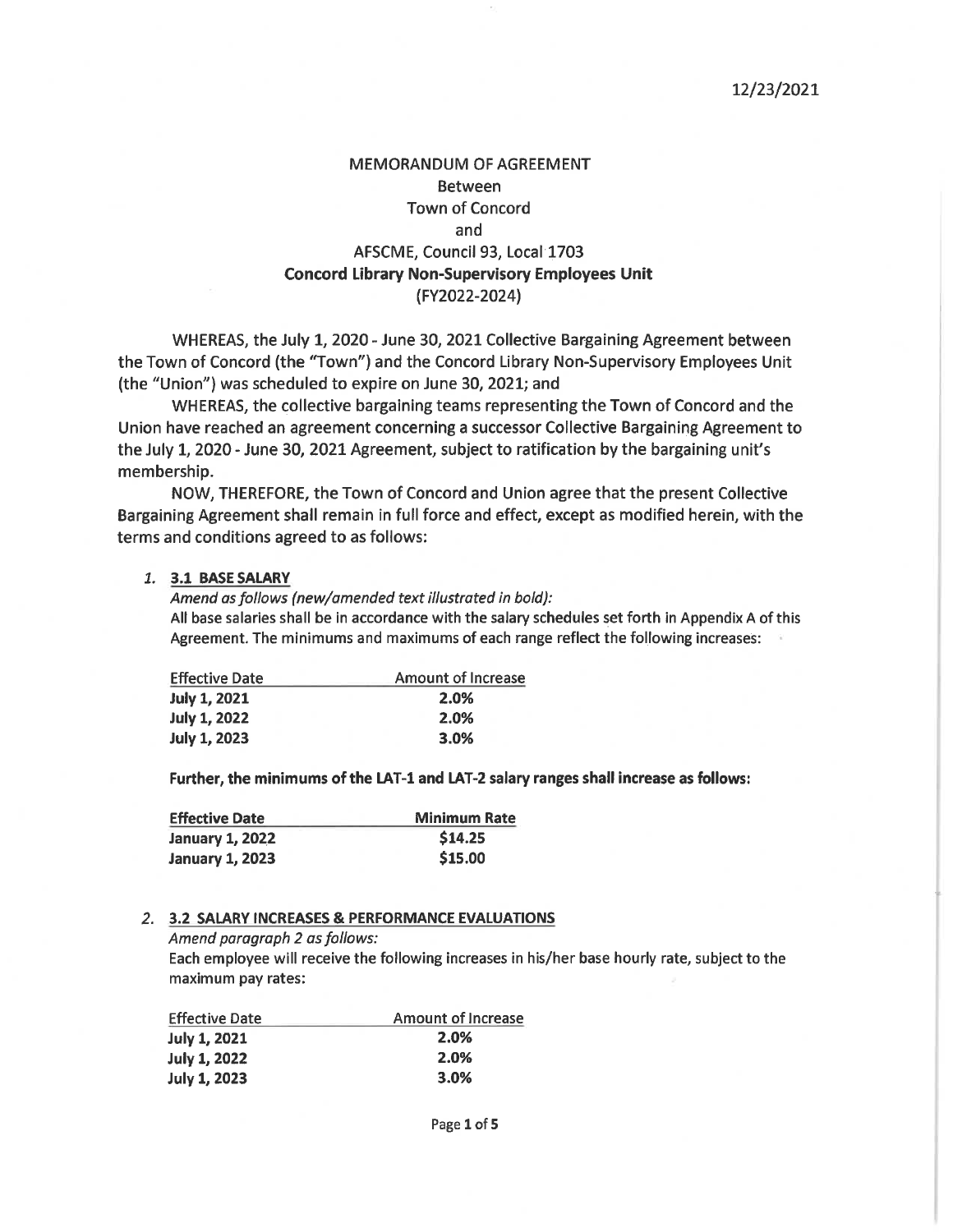#### Amend paragraph 3 as follows:

In addition, each employee shall be eligible, contingent upon satisfactory performance, for annual "performance increases" to progressively advance his/her base salary through the specified range for his/her position; no performance increase granted shall result in a salary that exceeds the maximum of the salary range. During the term of this Agreement, performance increases shall be as follows:

| Date of Performance Increase | <b>Amount of Increase</b> |
|------------------------------|---------------------------|
| $7/1/2021 - 6/30/2022$       | 2.0%                      |
| $7/1/2022 - 6/30/2023$       | 2.0%                      |
| $7/1/2023 - 6/30/2024$       | 2.0%                      |

#### 3. 3.4 TEMPORARILY WORKING OUT OF GRADE

#### Amend Section 3.4.2, Service in Higher Graded Positions, as follows:

When an employee is temporarily assigned, with written approval of the Town Manager, to the majority of the significant duties of a position classified in a higher pay grade than the position in which he/she performs regular service, he/she shall receive additional compensation commencing on the fifteenth (15<sup>th</sup>) twentieth (20<sup>th</sup>)-consecutive working day of actual service in the higher position. Compensation shall ordinarily be 5% above the employee's base pay rate, but not less than the minimum nor more than the maximum of the higher position's salary range. The higher pay rate shall apply to any overtime worked in the higher classification (when eligible), but shall not apply to any paid leave taken or accrued during the acting assignment, unless authorized by the Library Director.

#### 4. 4.2 HOLIDAYS

#### 4.2.1 Holiday Leave Earned

Amend the second paragraph as follows: One (1) day of paid holiday leave shall be granted for each of the following days:

#### Holidays:

New Year's Day **Martin Luther King Day** Presidents' Day Patriot's Patriots' Day Memorial Day Juneteenth Independence Day Labor Day Indigenous Peoples' Day/Columbus Day Veterans' Day **Thanksgiving Day** Day After Thanksgiving Christmas Day

#### Observed On:

January 1 Third Monday in January Third Monday in February Monday Designated by the Commonwealth Last Monday in May June 19 July 4 **First Monday in September** Second Monday in October November 11 Fourth Thursday in November Day After Thanksgiving December 25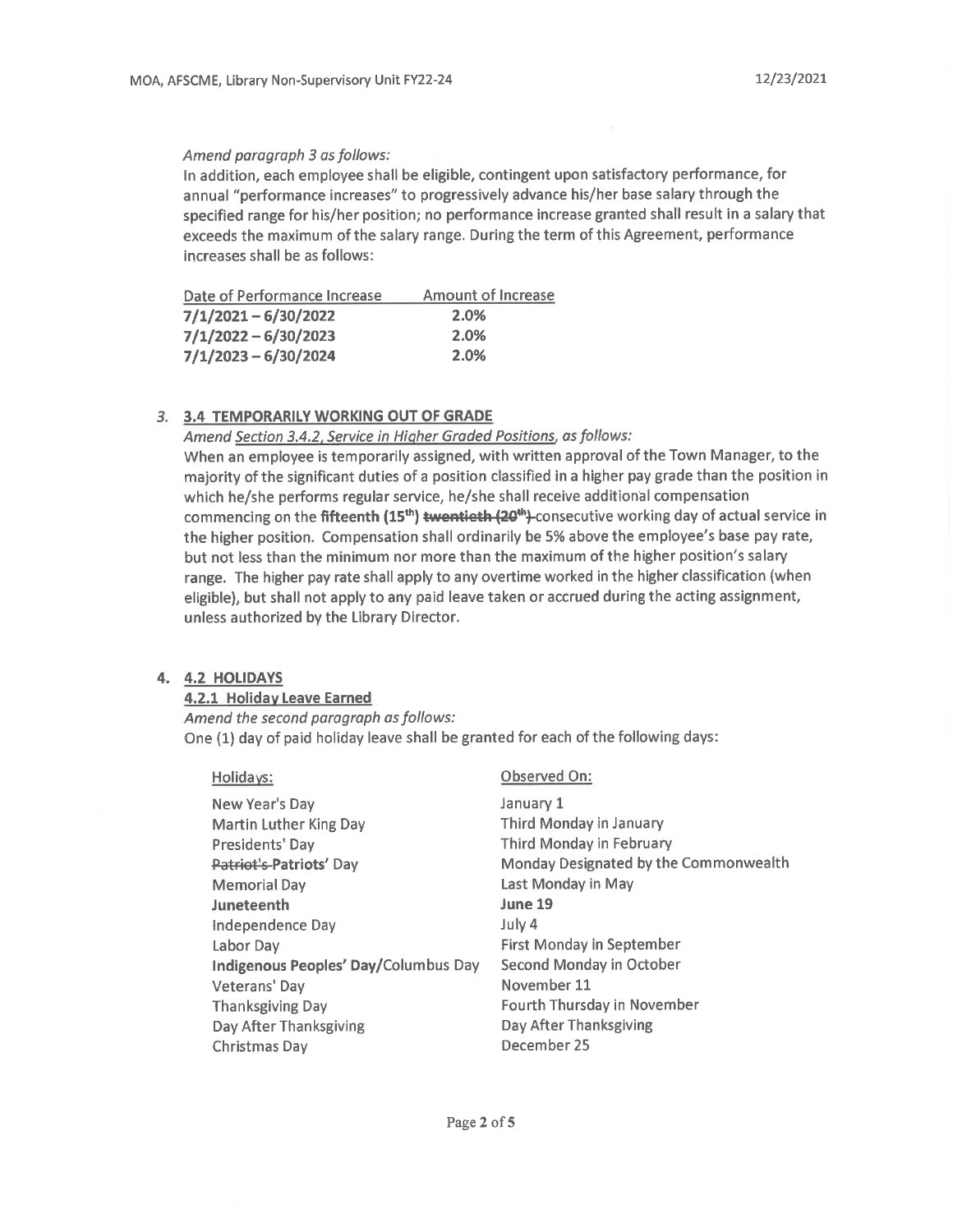#### 5. 4.6 BEREAVEMENT LEAVE

Amend as follows:

Up to three (3) days of paid leave shall be granted by the Library Director to an eligible employee when such leave is needed due to the death of the employee's spouse, parent, parent-in-law, grandparent, sibling, child (including adopted children, stepchildren, foster children or legal wards), grandchild, or member of the immediate household with whom the employee has financial and emotional interdependence. Under certain circumstances and upon the Library Director's request, the Town Manager may, in his or her sole discretion, grant one (1) additional day of paid bereavement leave to an employee. Such approval shall be based on merits of the specific instance and any decision under this section shall in no way establish precedent for future decisions. When an eligible employee needs leave due to the death of a family or household member, the Library Director shall grant the following paid leave:

| <b>Amount</b> | <b>Relationship to Employee</b>                            |
|---------------|------------------------------------------------------------|
| Up to 5 days  | spouse, domestic partner, parent, or child (including      |
|               | adopted, step, or foster child, or legal ward)             |
| Up to 3 days  | parent-in-law, grandparent, sibling, grandchild, or member |
|               | of the immediate household with whom the employee has      |
|               | financial and emotional interdependence                    |
| Up to 1 day   | child-in-law, sibling-in-law, nibling/niece/nephew,        |
|               | pibling/aunt/uncle                                         |

Should an active employee of the Concord Library pass away, the Library Director may grant paid leave to employees to attend related memorial or funeral services.

For purposes of bereavement leave, one day shall equal to one calendar day on which the employee is regularly scheduled to work, regardless of the number of hours scheduled.

#### 6. 4.15 UNION BUSINESS LEAVE

#### Amend the first paragraph as follows:

During negotiation of each successor Agreement, up to 40 hours of paid "union leave" shall be available to the Union negotiating committee, in aggregate, for the purpose of Members of the union negotiating committee, not more than two (2) in number, shall be granted-leave from duty with no loss of pay or benefits for attendance at contract negotiation sessions that occur during the employee's regularly scheduled work hours. The Union shall determine how to allocate paid union leave hours among negotiating committee members. They Committee members shall provide advance written notice to the Library Director or designee that they will be attending negotiation sessions so that appropriate personnel coverage can be arranged. Unused hours shall expire when the successor contract is executed, and shall not be paid-out or carried over to future negotiations.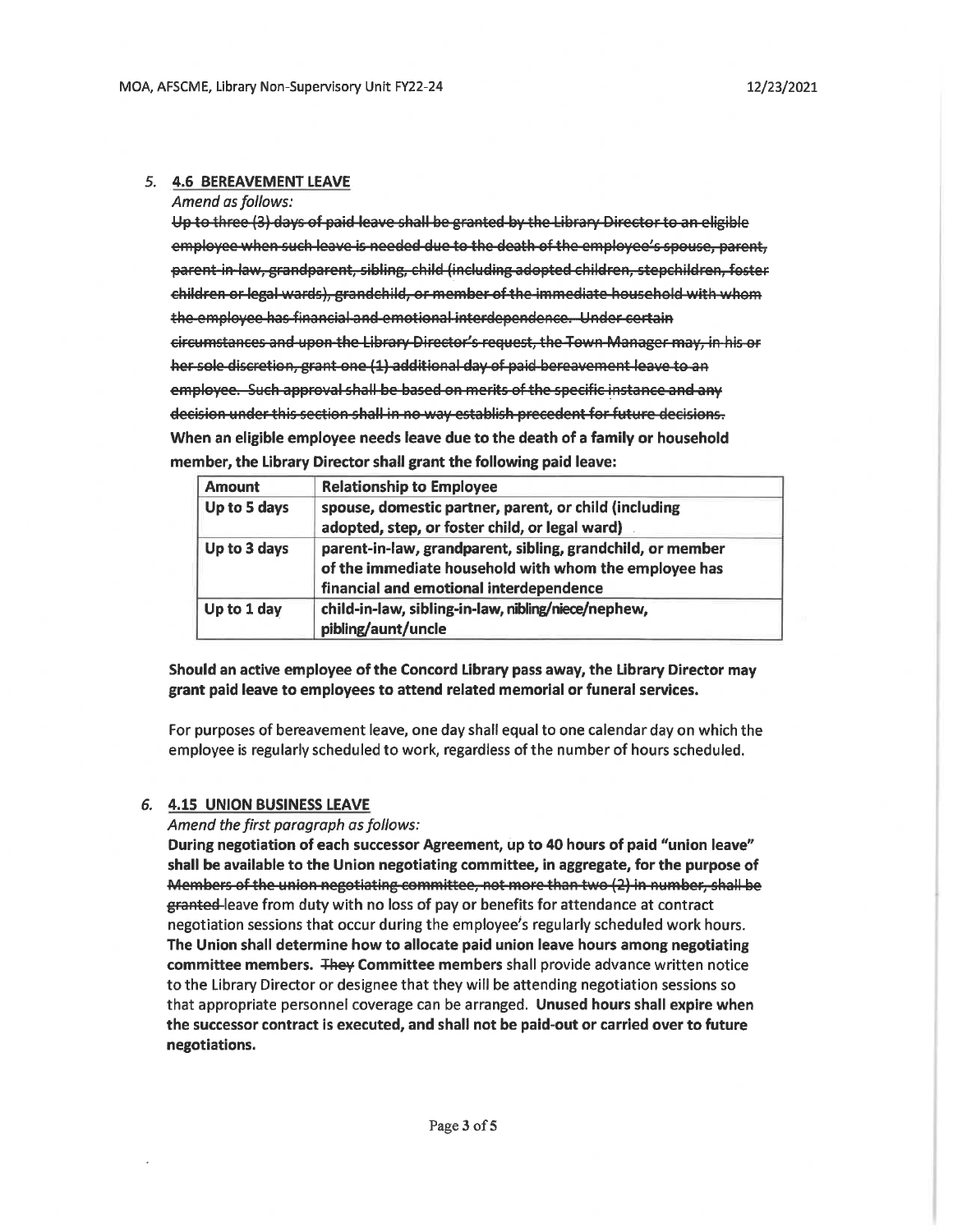#### 7. 5.2 EDUCATIONAL ASSISTANCE

#### Rename and restructure Section 5.2, and add a new paragraph as follows: 5.2 EDUCATIONAL ASSISTANCE-PROFESSIONAL DEVELOPMENT

#### **5.2.1 Tuition Reimbursement**

Employees who regularly work at least twenty-five (25) hours per week, are in good standing, and have been in continuous employment with the Town for at least one (1) year are eligible for educational assistance in accordance with the provision of the Town's Administrative Policy and Procedure #29 as last revised October 2009. The Town's decision to approve or deny a request for such assistance shall not be subject to any grievance provisions of this Agreement.

#### 5.2.2 Professional Trainings, Conferences, and Workshops

The Town strives to encourage and grant employees reasonable professional development opportunities. Accordingly, the Library Director may approve employee attendance at professional/educational trainings, conferences, and workshops during paid work time. To be eligible for such opportunities, an employee must be in good standing unless the training/conference/workshop is intended to address performance-related issues.

#### 8. 5.3 PROTECTIVE CLOTHING

Rename and restructure Section 5.3, and amend as follows: 5.3 PROVISION OF PROTECTIVE CLOTHING & IDENTIFICATION

1. The Town shall provide each Maintenance Custodian with four work shirts (two longsleeve, two short-sleeve) that identify them as a Library employee, one winter jacket and one pair of work boots, which may only be worn at times when the employee is working. The Library Director shall make arrangements for the acquisition of the jacket/boots protective clothing; such arrangements may include direct purchase by the Town or reimbursement to the employee for purchases made in accordance with guidelines and procedures set forth by the Director.

#### 9. ARTICLE 11. DURATION OF AGREEMENT

Amend paragraph 1 as follows: This Agreement shall remain in full force and effect upon execution, except as otherwise specified, until termination at midnight on June 30, 20212024; provided, however, if there is no successor Agreement in place by June 30, 20212024, and the parties are in negotiations, this Agreement shall be extended, subject to a ten  $(10)$  day notice. If either party gives a ten  $(10)$  day notice of termination to the other party during successor negotiations, the Agreement shall terminate after the expiration of the ten (10) day notice period.

#### **10. ENTIRE CONTRACT**

The parties will review entire Agreement for use of gender-specific terms (such as "he/she" and his/her") and work together to identify gender-neutral replacements.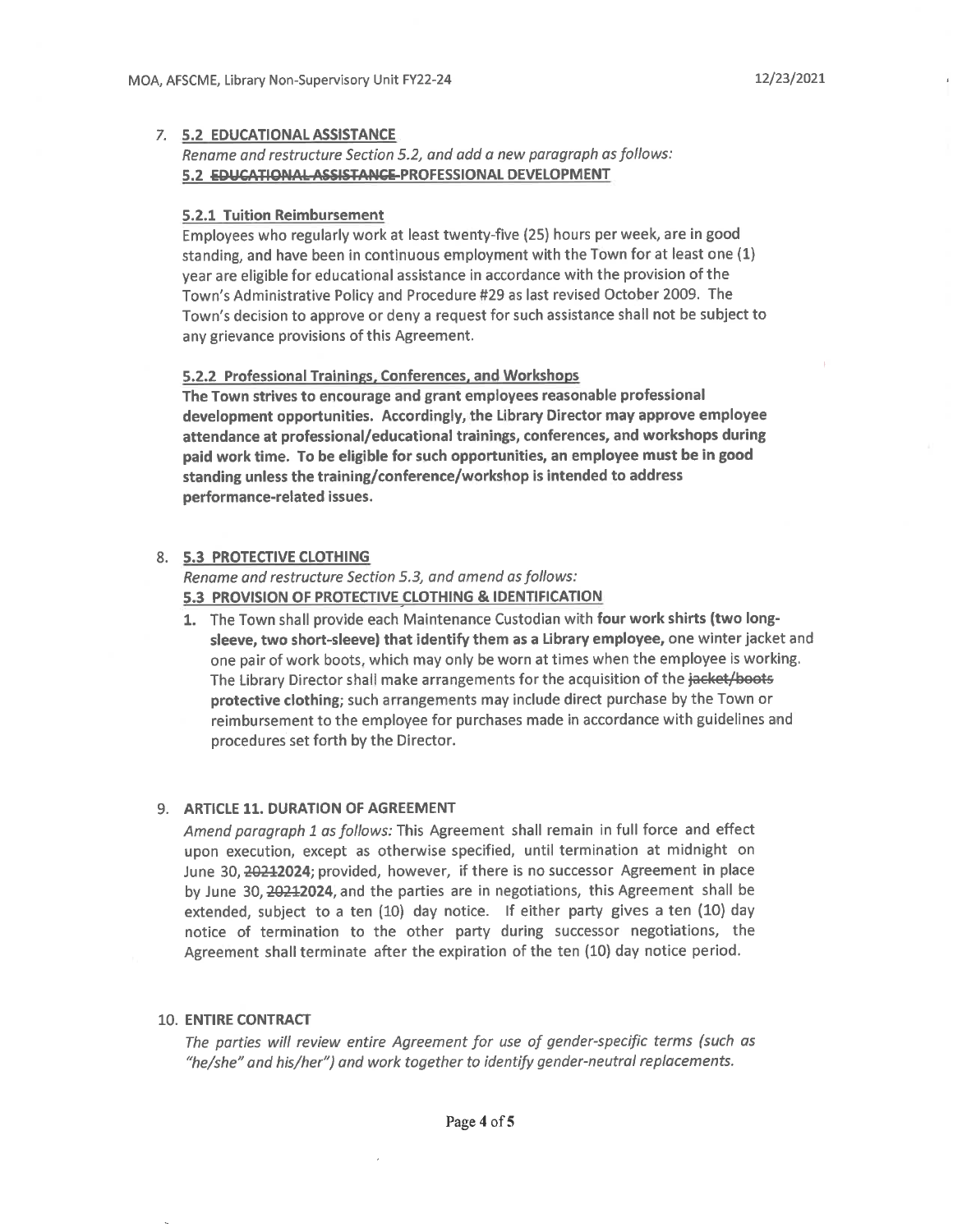THIS AGREEMENT shall be subject to ratification by the Union and Town Manager, and to appropriation by Town Meeting.

THIS AGREEMENT has been executed by the duly authorized representatives of the Town of Concord and the AFSCME, Council 93, subject to the conditions herein.

FOR THE TOWN:

FOR THE UNION:

Moltenbrey (Dec 28, 2021 16:23 EST)

**Stephen Crane, Town Manager** 2021 15:52 EST)

**Steve Moltenbrey, Staff Representative Line** DiRenzo (Dec 28, 2021 17:32 EST) cynth

Cary Stough 2021 17:23 EST)

Rachol D'Amoro-Bonish

Date: Dec 29, 2021

Date: Dec 28, 2021

**RATIFIED** 

Kerry A. Lafteur

Feb 7, 2022 Town

**RATIFIED** 

<u> Stophon A Moltonbroy</u> 1 A Moltenbrey (Feb 7, 2022, 12

Feb 7, 2022 **Union**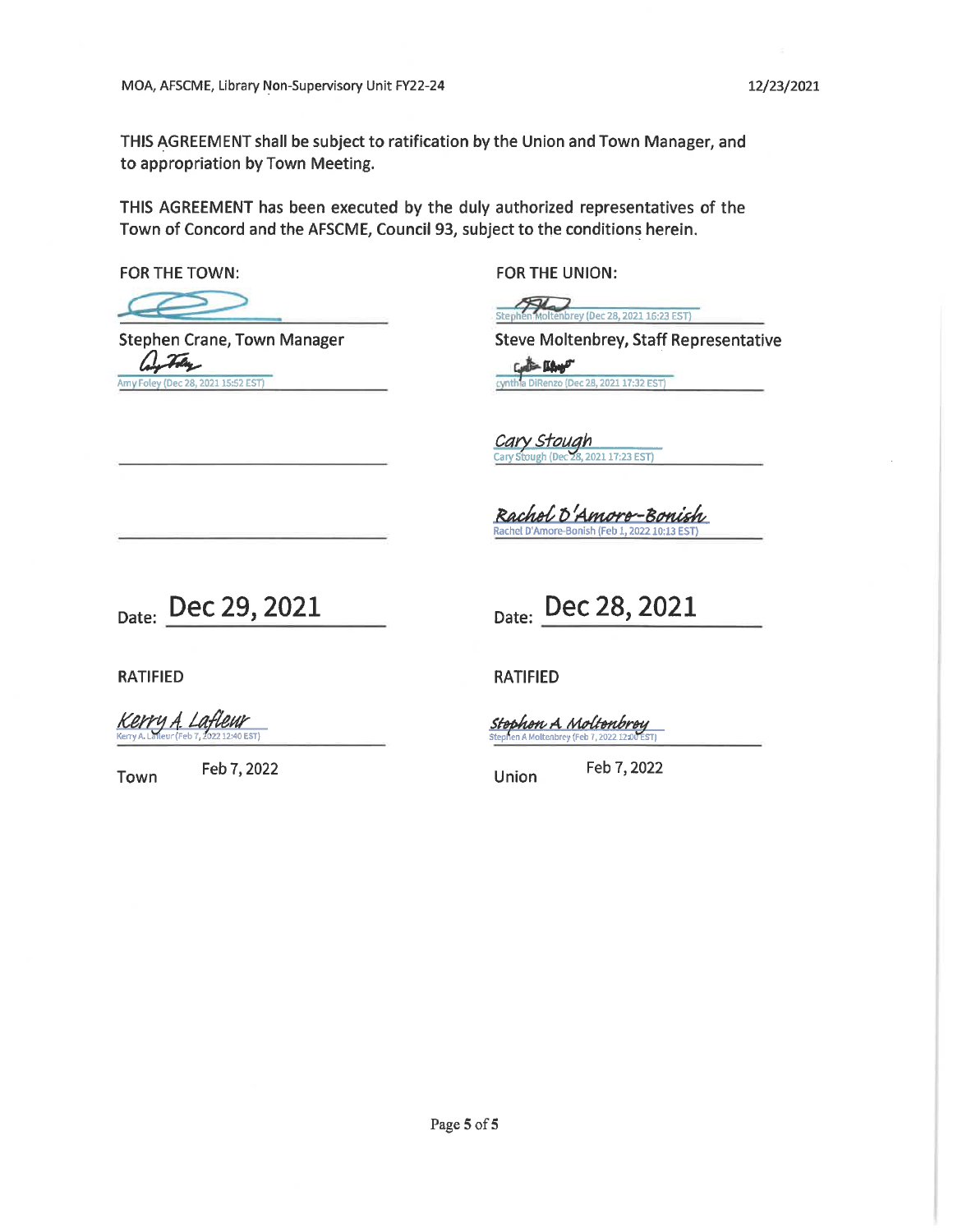#### **COLLECTIVE BARGAINING AGREEMENT**

between

**The Town of Concord, MA**

and

**AFSCME, Council 93, Local 1703** *Concord Library Non-Supervisory Employees*

> **Effective July 1, 2020 – June 30, 2021**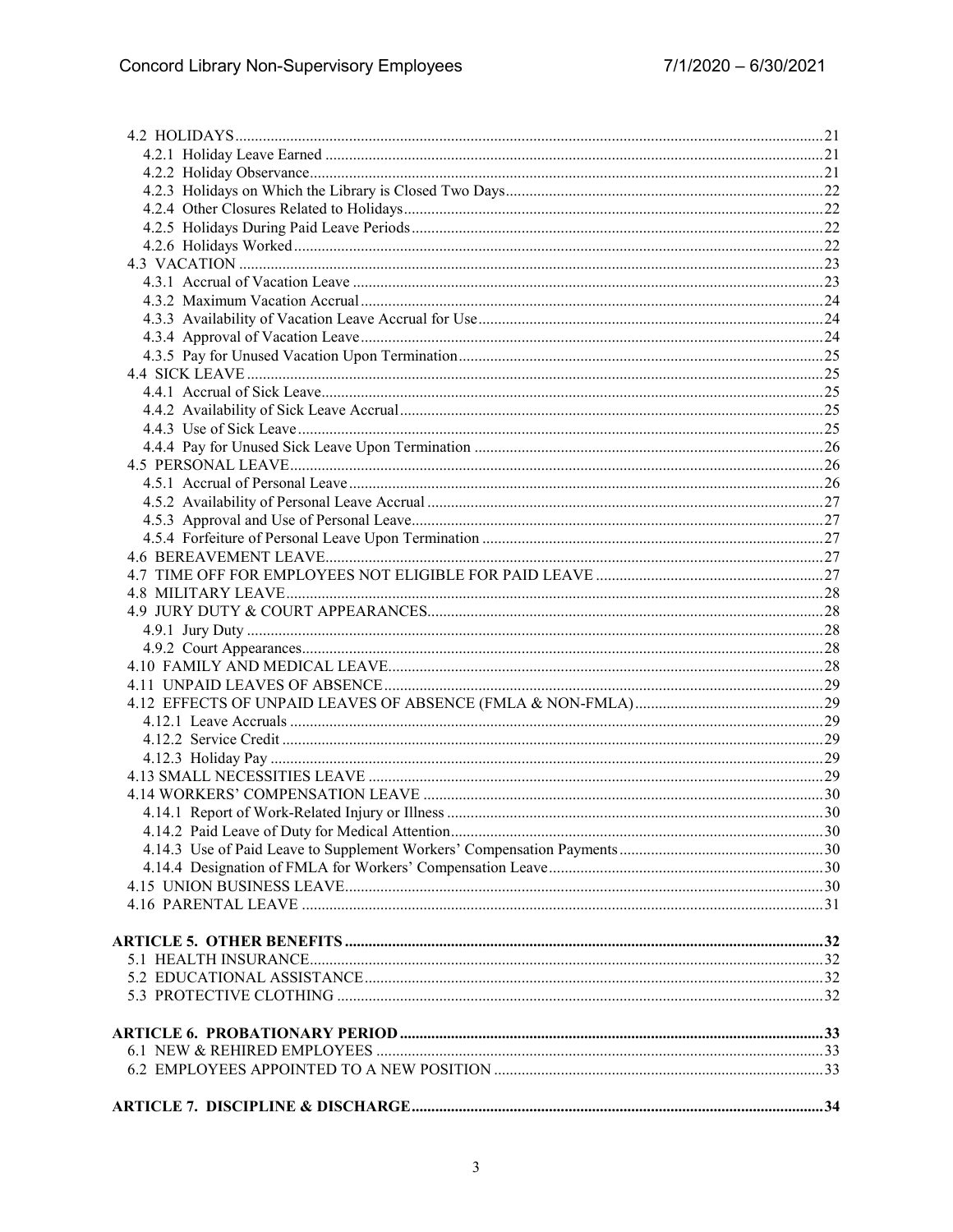| $\begin{tabular}{ll} \bf{ARTICLE 8.} \end{tabular} \begin{tabular}{ll} \bf{ARTICLE 8.} \end{tabular} \begin{tabular}{ll} \bf{ARTICLE 8.} \end{tabular} \begin{tabular}{ll} \bf{8.1} \end{tabular} \begin{tabular}{ll} \bf{1.3} \end{tabular} \begin{tabular}{ll} \bf{1.4} \end{tabular} \end{tabular} \begin{tabular}{ll} \bf{1.5} \end{tabular} \begin{tabular}{ll} \bf{2.5} \end{tabular} \begin{tabular}{ll} \bf{3.6} \end{tabular} \end{tabular} \begin{tabular}{ll} \bf$ |  |
|-------------------------------------------------------------------------------------------------------------------------------------------------------------------------------------------------------------------------------------------------------------------------------------------------------------------------------------------------------------------------------------------------------------------------------------------------------------------------------|--|
|                                                                                                                                                                                                                                                                                                                                                                                                                                                                               |  |
|                                                                                                                                                                                                                                                                                                                                                                                                                                                                               |  |
|                                                                                                                                                                                                                                                                                                                                                                                                                                                                               |  |
|                                                                                                                                                                                                                                                                                                                                                                                                                                                                               |  |
|                                                                                                                                                                                                                                                                                                                                                                                                                                                                               |  |
|                                                                                                                                                                                                                                                                                                                                                                                                                                                                               |  |
|                                                                                                                                                                                                                                                                                                                                                                                                                                                                               |  |
|                                                                                                                                                                                                                                                                                                                                                                                                                                                                               |  |
|                                                                                                                                                                                                                                                                                                                                                                                                                                                                               |  |
|                                                                                                                                                                                                                                                                                                                                                                                                                                                                               |  |
| APPENDIX B. PAYROLL DEDUCTION AUTHORIZATION - UNACCRUED VACATION  44                                                                                                                                                                                                                                                                                                                                                                                                          |  |
| APPENDIX C. PAYROLL DEDUCTION AUTHORIZATION - UNACCRUED PERSONAL45                                                                                                                                                                                                                                                                                                                                                                                                            |  |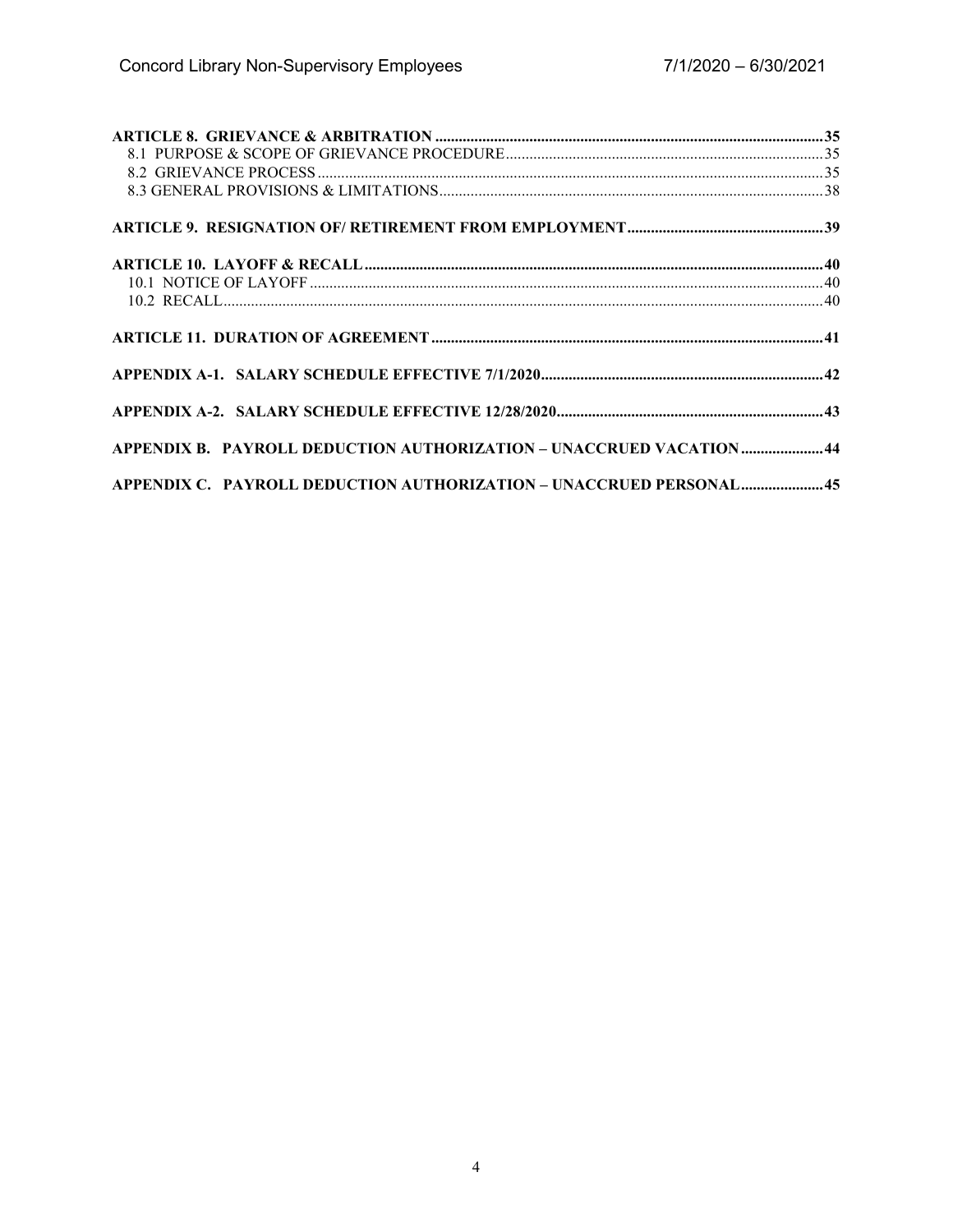## PREAMBLE

THIS AGREEMENT made under Chapter 150 E of the General Laws is entered into this day of January, 2018, by and between the Town of Concord, hereinafter called the "Town" and the American Federation of State, County and Municipal Employees, Council 93, AFL-CIO, for and on behalf of Local 1703 (hereinafter referred to as the "Union").

# WITNESSETH

WHEREAS the above-cited statutory provisions grant to employees of political subdivisions of the Commonwealth the right to bargain collectively with their Municipal Employer; and

WHEREAS the parties to this Agreement desire to establish a state of amicable understanding, cooperation and harmony;

NOW, THEREFORE, in consideration of the mutual promises and agreements herein contained, the parties mutually agree as follows:

# **ARTICLE 1. GENERAL PROVISIONS**

#### **1.1 RECOGNITION**

The Town recognizes the Union in accordance with the Memorandum of Agreement executed in April 2012 governing the scope of the Bargaining Unit in connection with DLR case no. WMAM-11-1415 as the sole and exclusive bargaining agent for the purposes of collective bargaining with respect to wages, hours of work and other terms and conditions of employment for all full-time and regular part-time positions in the Library that are regularly scheduled to work ten (10) hours or more per week in the following classifications: Branch Library Assistant, Circulation Assistant, Building Systems Custodian, Maintenance Custodian, Library Assistant, End Processor, Collections Conservator, Technical Services Assistant, Staff Librarian, Reference Librarian, Library Page, Special Collections Assistant, Senior Library Assistant, Authorities Cataloger, Professional Project Specialist, and Librarian; but excluding the Library Director, Assistant Library Director, and all managerial, confidential, casual, seasonal and temporary employees and all other positions.

#### **1.2 DEFINITIONS**

"Employee" means a member of the Bargaining Unit recognized in this Agreement.

"Hourly" means an employee who is paid on an hourly basis and is eligible for overtime compensation.

"Exempt" means an employee who qualifies for an exemption under the Fair Labor Standards Act (FLSA), is paid on a salaried basis, and is not eligible for overtime compensation.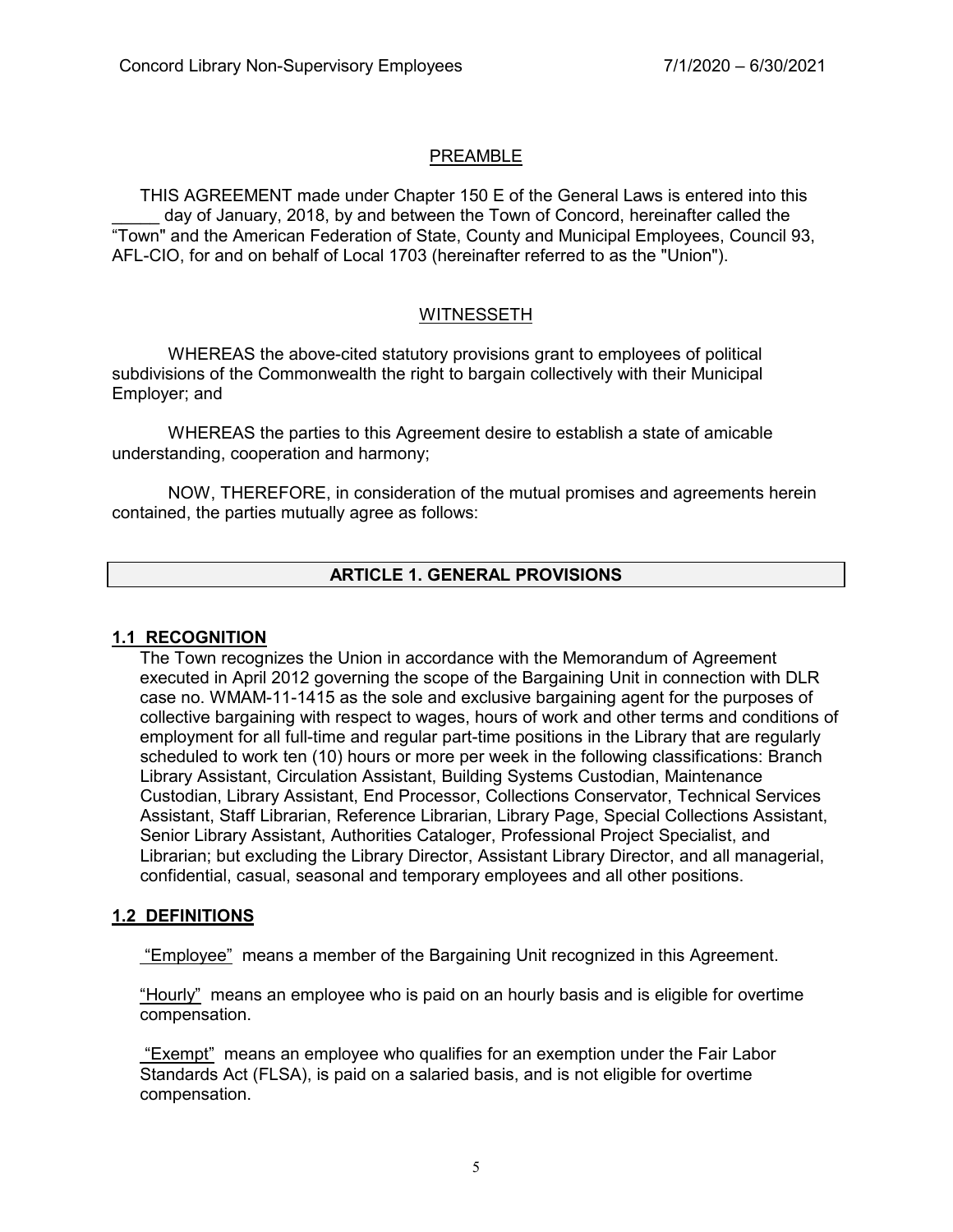"Town" means the Town of Concord acting through its Town Manager, as Chief Executive Officer, and his/her authorized representatives, including the Deputy/Assistant Town Manager, head of Human Resources, and the Library Director, or their designee(s), and excluding the Library Corporation and Friends of the Concord Free Public Library.

"Regular Hours" means the base number of hours an employee has been hired for and is normally anticipated to work each week.

#### **1.3 STABILITY OF AGREEMENT**

No agreement, understanding, alteration, amendment or variation of the terms of this Agreement will bind the parties to this Agreement unless made and executed in writing by the parties.

The failure of the Town or the Union to insist, in any one or more incidents, upon performance of any of the terms or conditions of this Agreement shall not be considered as a waiver or relinquishment of the right of the Town or of the Union to future performance of any such term or condition, and the obligations of the Town and the Union to such future performance shall continue in full force and effect.

The provisions of this Agreement supersede any conflicting or inconsistent rule, regulation, bylaw, ordinance or order promulgated by the Town. If this Agreement is silent on any matter, right, or obligation, maintained in a Town policy, the policy shall control.

The Town and the Union, for the life of this Agreement, each voluntarily and without qualification waive the right and each agree that the other will not be obligated to bargain collectively with respect to any subject or matter referred to or covered in this Agreement.

If a provision of this Agreement is held to be illegal or unenforceable at law by a court of competent jurisdiction, such provision shall be deemed invalid, but all other provisions of this Agreement shall continue in full force and effect. In such an event, the parties shall meet promptly to negotiate a new provision to replace that which has been rendered invalid.

#### **1.4 NO STRIKE & NO LOCKOUT**

 $\overline{a}$ 

The Union agrees that neither the Union nor any of its officers, agents or members, nor any employee covered by this Agreement, will call, institute, authorize, participate in or sanction any strike, work stoppage, slowdown, sickout, picketing<sup>[1](#page-10-0)</sup>, sympathy strike or withholding of services, including so-called work-to-rule, refusal to perform in whole or in part duties of employment, however established, and withholding of overtime services.

The Union agrees further that should any employee or group of employees covered by this Agreement engage in any prohibited job action, the Union will forthwith disavow such activity, refuse to recognize any picket line established in connection therewith, and take all reasonable means to induce such employee or group of employees to terminate such job action.

<span id="page-10-0"></span><sup>1</sup> Employees are permitted to engage in informational picketing provided it is conducted off-duty and off any premises where Town business is conducted.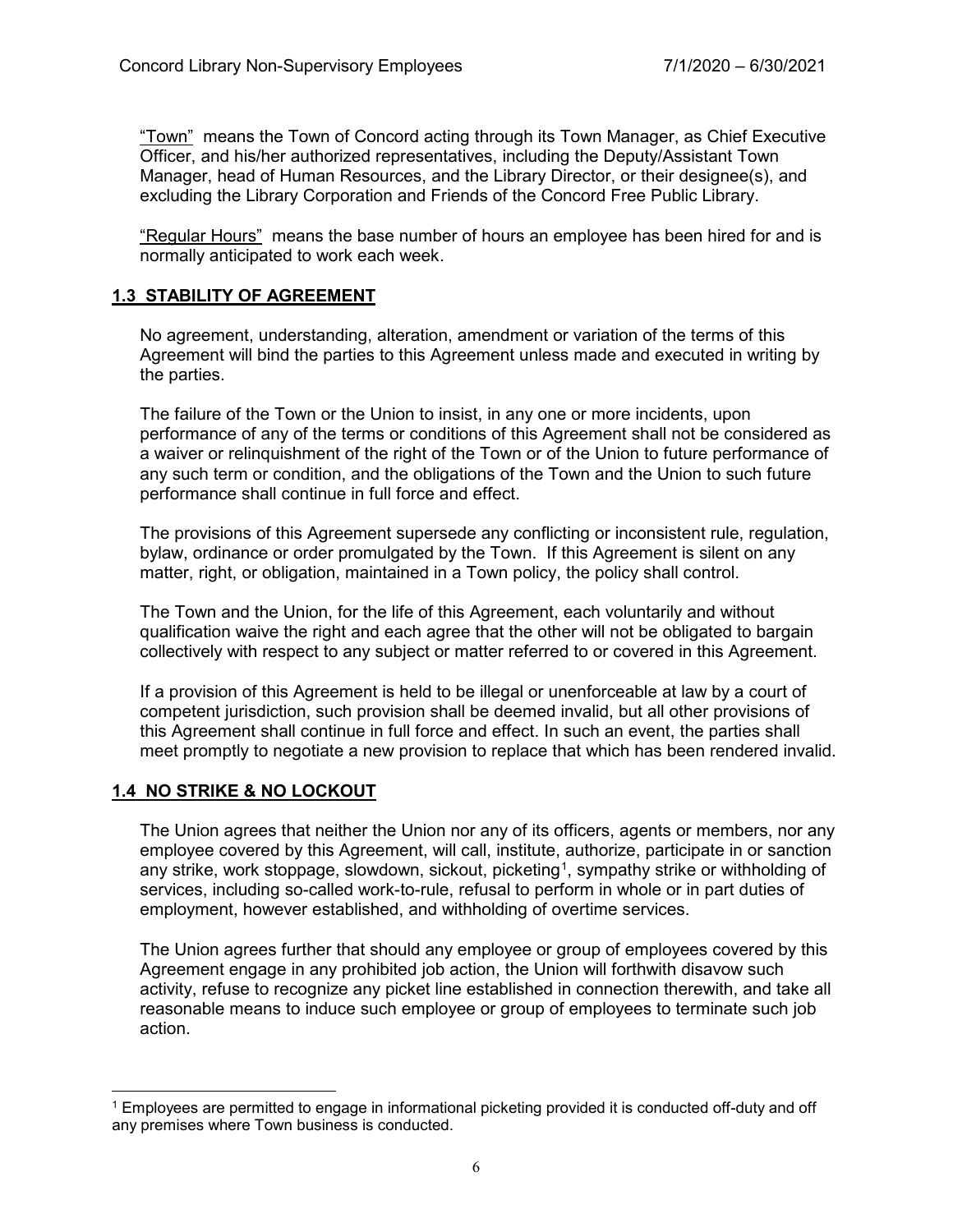Violation of this Article, or refusal to cross any picket line in the performance of duty, will be a violation of this Agreement and will be just cause for disciplinary action, up to and including termination, by the Town against any employee and such other action that the Town may deem appropriate.

The Town may, in addition to the remedies under Chapter 150E of the General Laws, file an action in a court of appropriate jurisdiction to enforce this Article.

The Town shall not lockout employees during the term of this Agreement. The termination of or the layoff of employees or the reorganization of operations shall not be deemed to be a lockout.

#### **1.5 MANAGEMENT RIGHTS**

The Town will not be limited in any way in the exercise of the functions of management and retains and reserves unto itself the right to exercise, without bargaining with the Union, all the powers, authority and prerogatives of management. The rights of the Town shall include, **but are not limited to**, the following:

- 1. to determine the mission, budget and policy of the Library;
- 2. to direct and control all the operations and services of the Town and its Library; to determine the methods, means and personnel by which the Library's operations are to be carried out; to determine and change the hours of operation of the Library and its individual services;
- 3. to make, amend, and enforce reasonable rules, regulations, policies and procedures as the Town deems necessary;
- 4. to determine the care, maintenance and operation of the equipment and property used for and on behalf of the Town and its Library;
- 5. to alter, add to or eliminate existing methods, equipment, facilities or programs;
- 6. to institute technological changes or to revise processes, systems or equipment from time to time;
- 7. to determine whether goods should be leased, contracted or purchased;
- 8. to determine the organization, location, and functions of the Town and its Library; to add or eliminate departments, divisions, and/or services; to increase, diminish, change or discontinue operations in whole or in part;
- 9. to determine, increase or decrease the number of employees and positions of the Town and its Library;
- 10. to determine the numbers and types of positions and employees assigned to an organizational unit, work project, and to any location or task;
- 11. to determine employee classifications and employment status, subject to negotiation of the salary range of any such classification;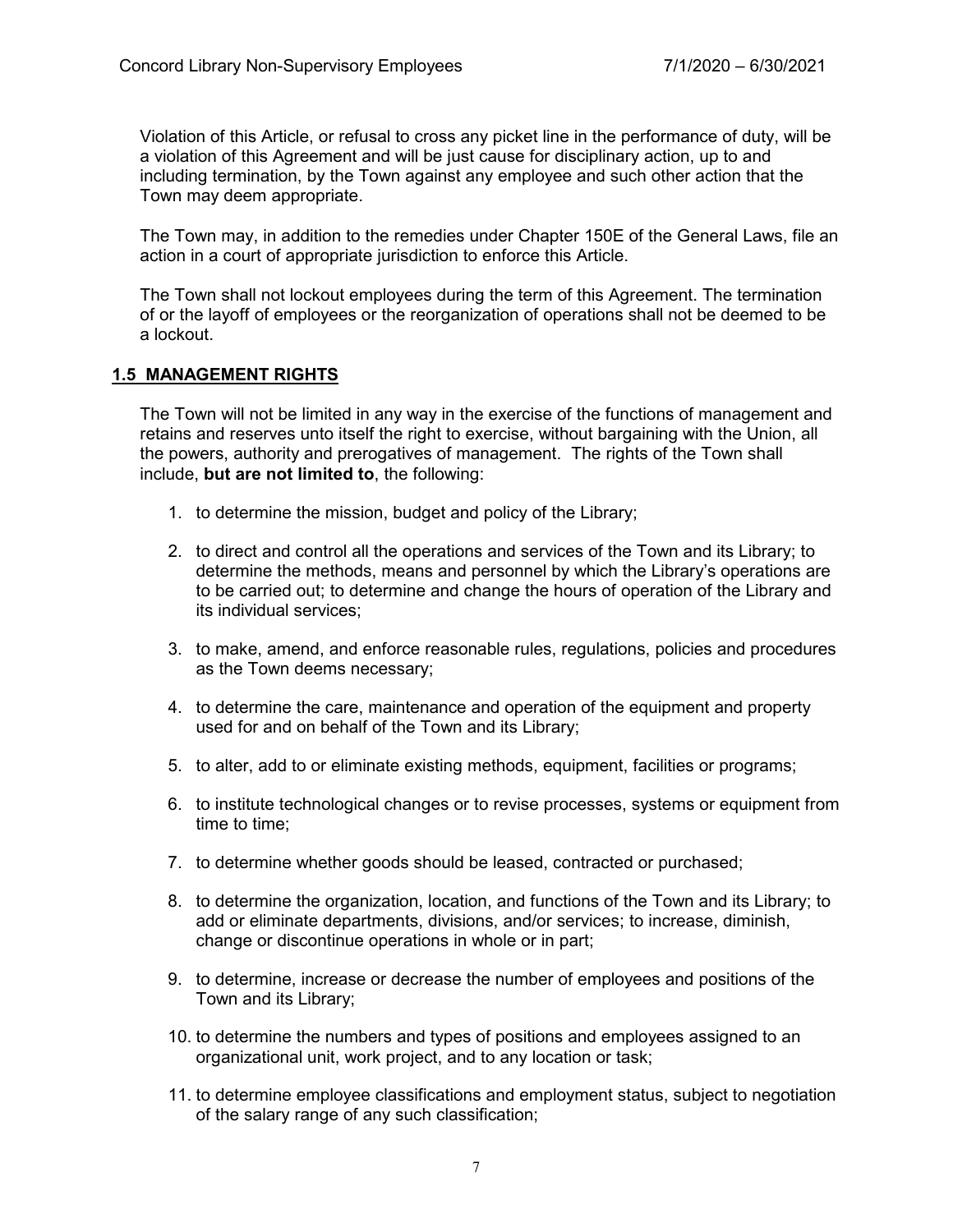- 12. to determine standards of proficiency in required skills;
- 13. to determine and interpret job descriptions, and to change job descriptions, subject to the function of the position;
- 14. to assign, or reassign, duties and job tasks including the change of duties and job tasks;
- 15. to use and employ non-bargaining unit employees, including managerial and supervisory employees, volunteers and/or interns to perform bargaining unit work;
- 16. to subcontract work; however, if the Town intends to subcontract professional or paraprofessional Library work on a permanent basis and such subcontracting directly results in the elimination of bargaining unit positions, the Town will impact bargain over such subcontracting;
- 17. to lay off employees due to lack of funds or work, or for any lawful reason, subject to impact bargaining;
- 18. to determine policies affecting the hiring, promotion, retention, and training of employees and to carry out such functions;
- 19. to hire, appoint, assign and promote employees, including the determination of qualifications and requirements for the position or promotion;
- 20. to direct, control, train, supervise and evaluate employees, including the establishment of the evaluation instrument, the frequency of evaluations and the conducting of the evaluation;
- 21. to discipline, suspend, discharge and/or demote employees, and to require the cooperation of all employees in the performance of this function;
- 22. to relieve employees from duty on any given day due to incapacity to perform duties or for any other job related reason;
- 23. to assign work sites; including the change of work sites;
- 24. to transfer employees, including without limitation the choice of which employees will be transferred, the duration of such transfer(s) and where the employees will be transferred to;
- 25. to establish and change the hours of work and to determine the number of employees working during any given time, subject to Section 2.2;
- 26. to assign employees to hours of work and to change employee work hours, subject to Section 2.2; to schedule and enforce work hours; to determine which employees, if any, are to be called in for work at times other than their regularly scheduled hours and the determination of the classification(s) to be so called; to schedule, assign and require overtime; to require that employees respond to a callback;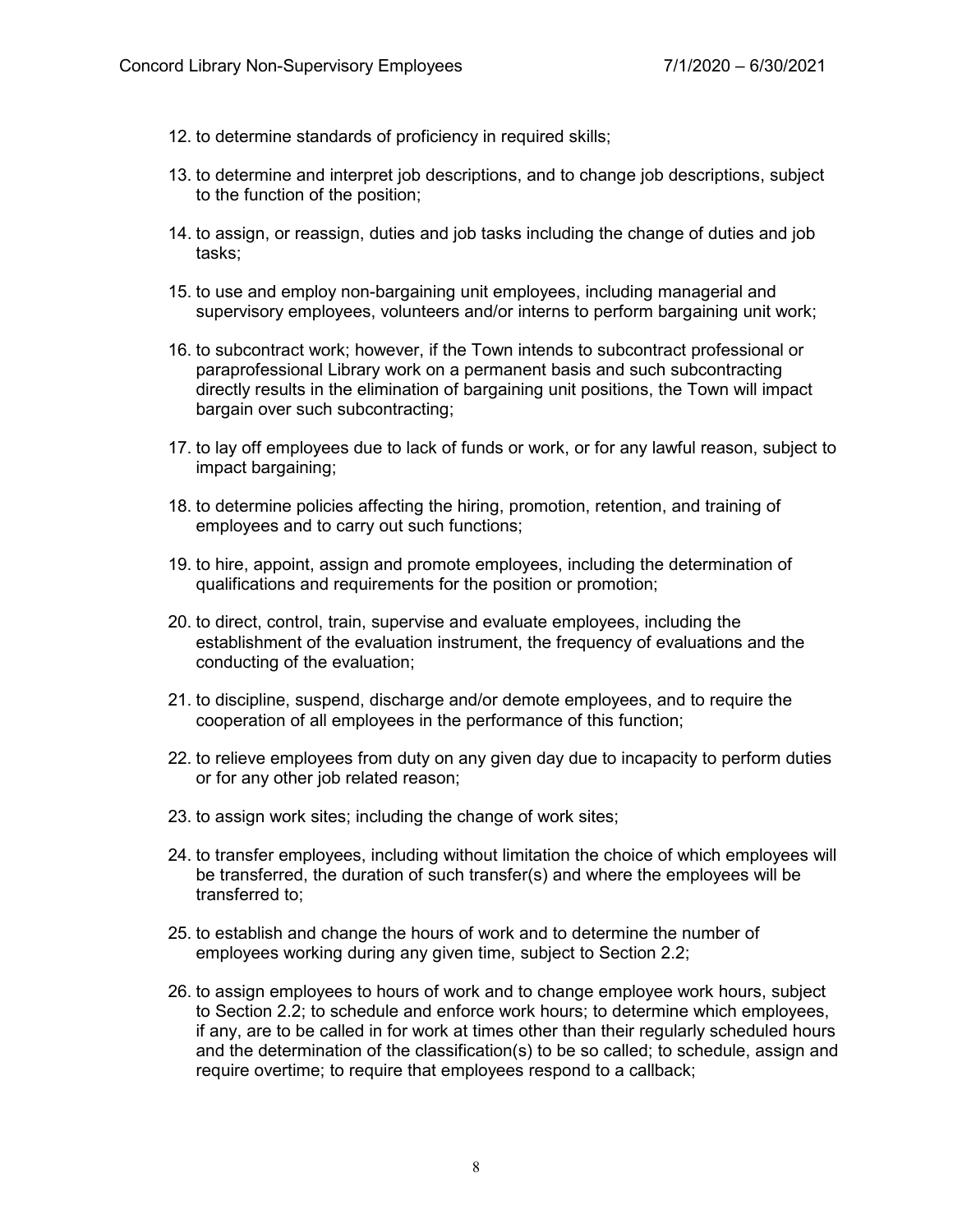- 27. to grant and schedule leaves, including, but not limited to, vacation and personal leave and to place employees on sick and administrative leave;
- 28. to establish and enforce standards for appearance and a dress code for employees, provided, however, if the Library were to establish a "uniform" for employees, the Town would bargain over that decision;

and the Town will have the right to invoke its management rights and make such changes in these items , to the degree and frequency that the Town in its sole discretion may deem appropriate without negotiation with the Union, except to the extent expressly modified by a specific provision of this Agreement.

This contract does not purport to spell out the job responsibilities and obligations of the employees covered by this contract, that said responsibilities and obligations are to be determined by the Town except insofar as they may be specifically described herein, and that the failure or omission of the parties to outline or delineate in this contract responsibilities and obligations of employees is not to be relied upon by the latter as evidence of the fact that such obligations or responsibilities do not exist.

During an emergency, the Town will have the right to take any action necessary to meet the emergency notwithstanding any contrary provisions of this Agreement.

Except as expressly provided by a specific provision of this Agreement, the exercise of all management rights, as well as any matter dealing with the administration of the Town, shall be final and binding and shall not be subject to the dispute resolution provisions of this Agreement.

# **1.6 STEWARDS**

The Union may designate and the Town will recognize up to three (3) stewards to serve as the Union's agent in the representation of bargaining unit employees. The Town shall not be obligated to recognize any employee as a steward unless the Union has informed the Library Director, in writing, of who the stewards are. The Union shall promptly notify the Library Director in writing of any changes therein.

When raising or responding to a matter, the Town need only communicate with any one of the stewards; the steward is responsible for passing information on to other stewards and/or the membership.

Except as specifically provided in Section 4.15 of this Agreement, a steward shall not be compensated by the Town for his or her duties as a steward and shall only perform his or her steward duties during time for which he/she is not being paid.

#### **1.7 ACCESS TO PREMISES**

AFSCME Business Agents, who are not employees, shall be permitted reasonable access to the Library premises for the purpose of administering this Agreement. In no event shall such visits interfere with normal operations of the Town or the performance of duties assigned to employees or otherwise involve employees during their working hours.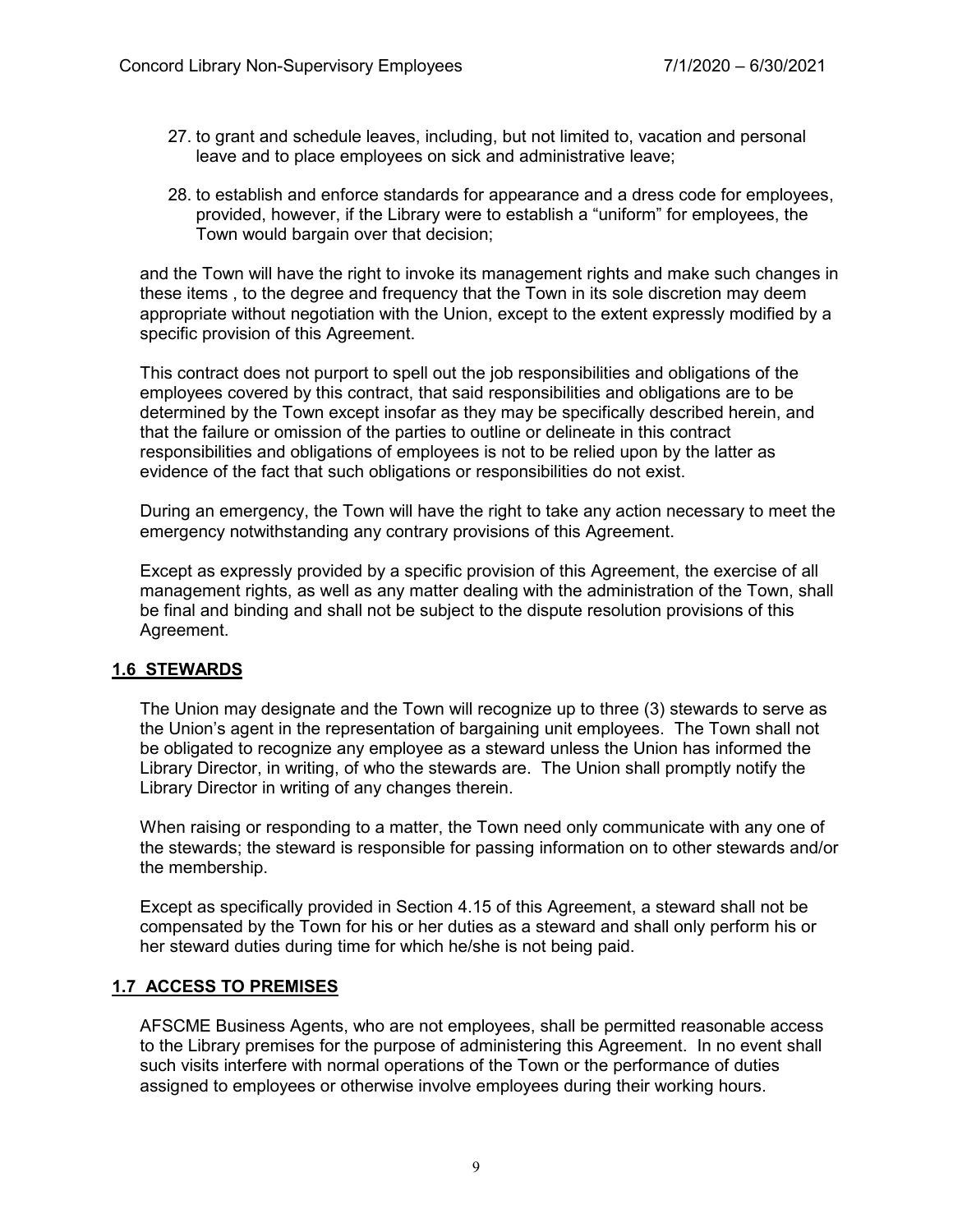AFSCME Business Agents shall provide notice to the Library Director or designee when entering the premises. Such use shall not involve employees during their working hours.

# **1.8 BULLETIN BOARDS**

The Town shall provide space for a Union-purchased bulletin board at each of its library branches which shall be used solely by the Union for the purpose of posting union notices. Nothing of a defamatory, libelous or profane nature to the Town, its employees or its citizens shall be posted. Notices shall be limited to bona fide union activities. The Union shall not post notices at any location other than the approved bulletin board locations.

# **1.9 DUES & AGENCY FEES**

# **1.9.1 Dues Check-Off**

Effective the thirtieth  $(30<sup>th</sup>)$  day following the beginning of employment, the Town shall deduct regular Union dues in the amount authorized by the employee, from the employee's regular paycheck for each month. Monthly dues will be deducted from checks on a biweekly basis with a maximum of two (2) deductions each month. There will be no deduction when a third pay-period falls within a particular month. The amounts deducted shall be sent to the Union office with a roster. The Town may transmit dues deductions and associated lists for the Non-Supervisory and Supervisory units together, without differentiating the bargaining unit. The deduction of dues shall be in accordance with approved Town procedures.

The Union agrees to indemnify and save the Town harmless against any and all claims, suits or other forms of liability arising out of the application of this Article. The Union assumes full responsibility for the disposition of the monies so deducted once they have been turned over to the treasurer of the Union, who shall provide such information to the Town Treasurer as may be required by said Town Treasurer under General Laws, Chapter 180, Section 17A.

The Town will not make any retroactive adjustments or deductions for any missed dues payments. AFSCME will be responsible for resolving any over/under payment of dues by the membership. In the event that an employee has not earned enough in a pay period to satisfy his or her dues obligation, the Union shall collect those dues directly, and the Town shall not be held responsible for collection of those dues.

Written authorization by the employee must be furnished to the Town via the Union in order for any deductions to commence.

Each employee's monthly dues must be a fixed dollar amount that can be divided equally into the month's two bi-weekly deductions. There shall be no more than three (3) different deduction amounts that apply to the bargaining unit as a whole at any given time.

Deduction rates may only change for the unit once per calendar year. Notwithstanding that limit, it is understood that an individual employee's deduction rate may change if and when that employee's regular hours-of-work increase or decrease if AFSCME sends written notice of the new rate to be deducted. Official written notice of any change in deduction rates must be sent by AFSCME to the Finance Director and copied to the Human Resources Director. AFSCME will provide the Town with a list of the dues amount for each individual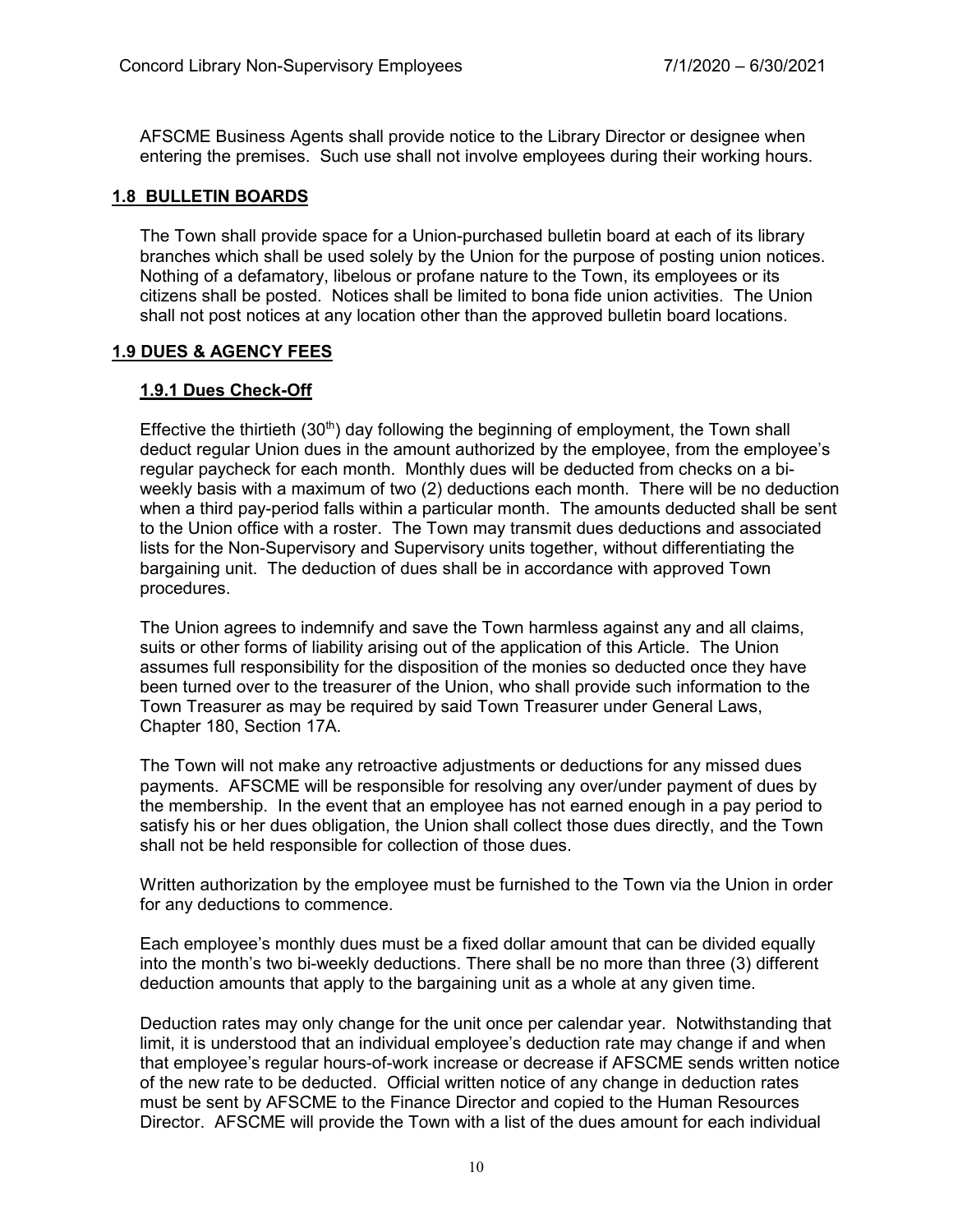employee rather than simply a general list of rates that the Town must interpret to determine each employee's deduction. Such notice must be given at least two (2) weeks before the paycheck in which the changes are to take effect.

# **1.9.2 Agency Service Fee**

Effective the thirtieth (30th) day following the beginning of employment or the effective date of this Agreement, whichever is later, each member of the bargaining unit, who is not a member of the Union in good standing, shall be required as a condition of employment to pay a monthly agency service fee during the life of this Agreement to the Union in an amount equal to the cost of contract administration and negotiations. The Town may transmit collected agency fees the Union with and in the same manner as collected dues.

The Union agrees to indemnify and save the Town harmless against all claims, suits or other forms of liability arising out of the deductions of such agency service fee from an employees' pay or out of application of this Article. The Union agrees to assume full responsibility for the disposition of the monies so deducted once they have been turned over to the Treasurer of the Union, who shall provide such information to the Town Treasurer as may be required by said Town Treasurer under General Laws, Chapter 180, Section 17G.

The Town will not make any retroactive adjustments or deductions for any missed agency fee payments. AFSCME will be responsible for resolving any over/under payment of agency fees by employees. In the event that an employee has not earned enough in a pay period to satisfy his or her agency fee obligation, the Union shall collect those fees directly, and the Town shall not be held responsible for collection of those fees.

Written authorization by the employee must be furnished to the Town via the Union in order for any deductions to commence.

This Article shall not apply to any employee who has authorized the Town Treasurer to deduct Union dues under the Dues Check-Off Article of this Agreement.

No action by the Town shall be considered against any member of the bargaining unit for failure to meet his agency service fee obligation unless and until the Union certifies in writing to the Town said member of the bargaining unit has not met the obligation imposed by this Article.

It is understood by the Town and the Union that deduction of the agency service fee shall be made by the Town through its Treasurer only during the existence of an executed agreement between the Town and the Union.

The Union agrees to pay the cost of a proceeding to terminate employment as a result of this Article.

The agency fee must be a fixed dollar amount that can be divided equally into the month's two bi-weekly deductions and must be the same amount for every member of the bargaining unit. Such amount may change no more than twice per fiscal year and must be communicated to the Town in writing at least two (2) weeks before the paycheck in which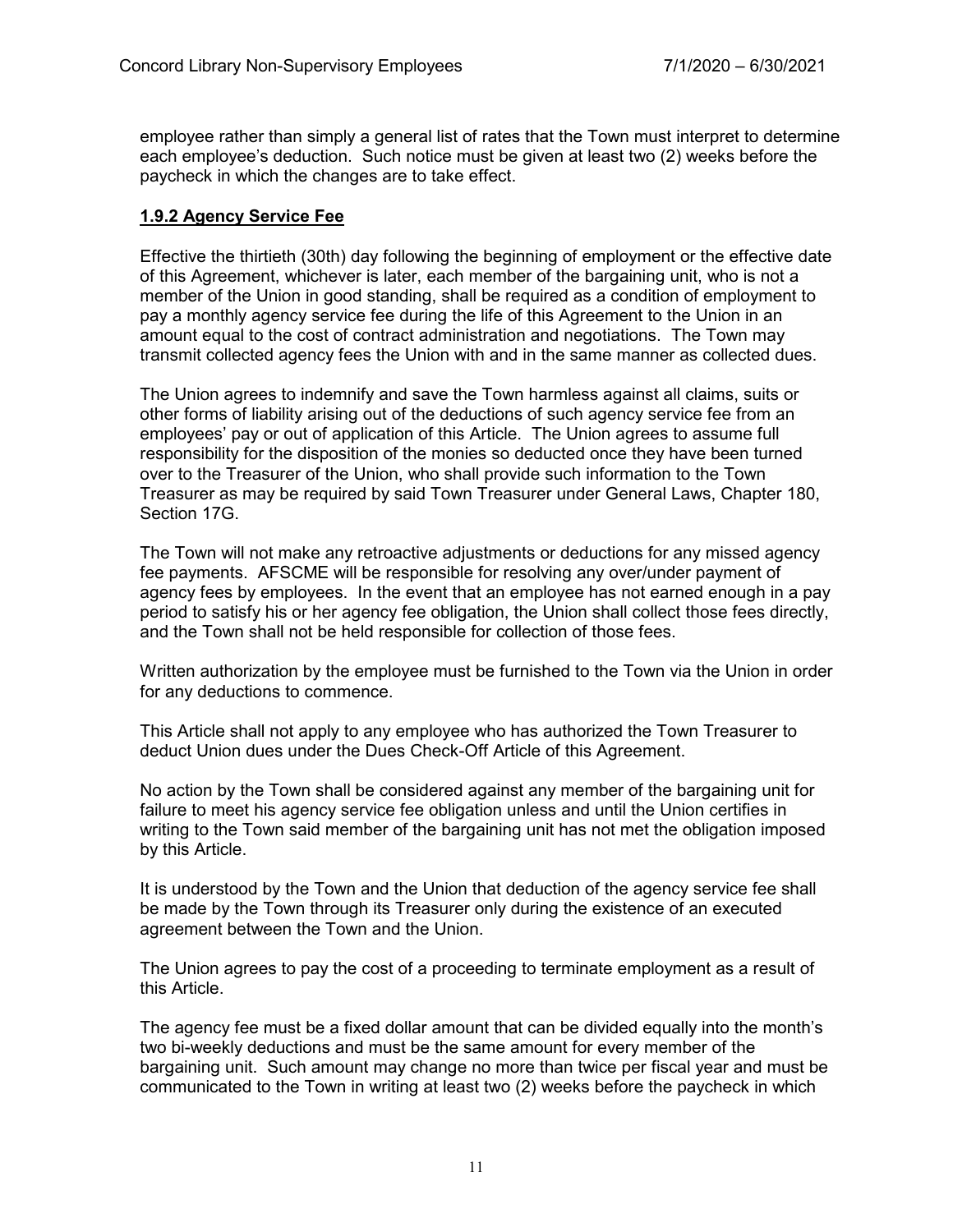the change is to take effect. Official written notice of any change in deduction rates must be sent by AFSCME to the Finance Director and copied to the Human Resources Director.

#### **1.10 DIRECT DEPOSIT & PAPERLESS PAY STATEMENTS**

The Town may choose to require all employees to enroll in Direct Deposit of their pay. If the Town decides to implement this requirement, employees will be given at least 60 days written notice of its decision to do so. During the notice period, any employee will be given the opportunity to meet with the Town to propose alternative individual arrangements for the Town's sole consideration. The Town may also choose to cease the provision of paper pay statements and instead provide employees with electronic access to such information.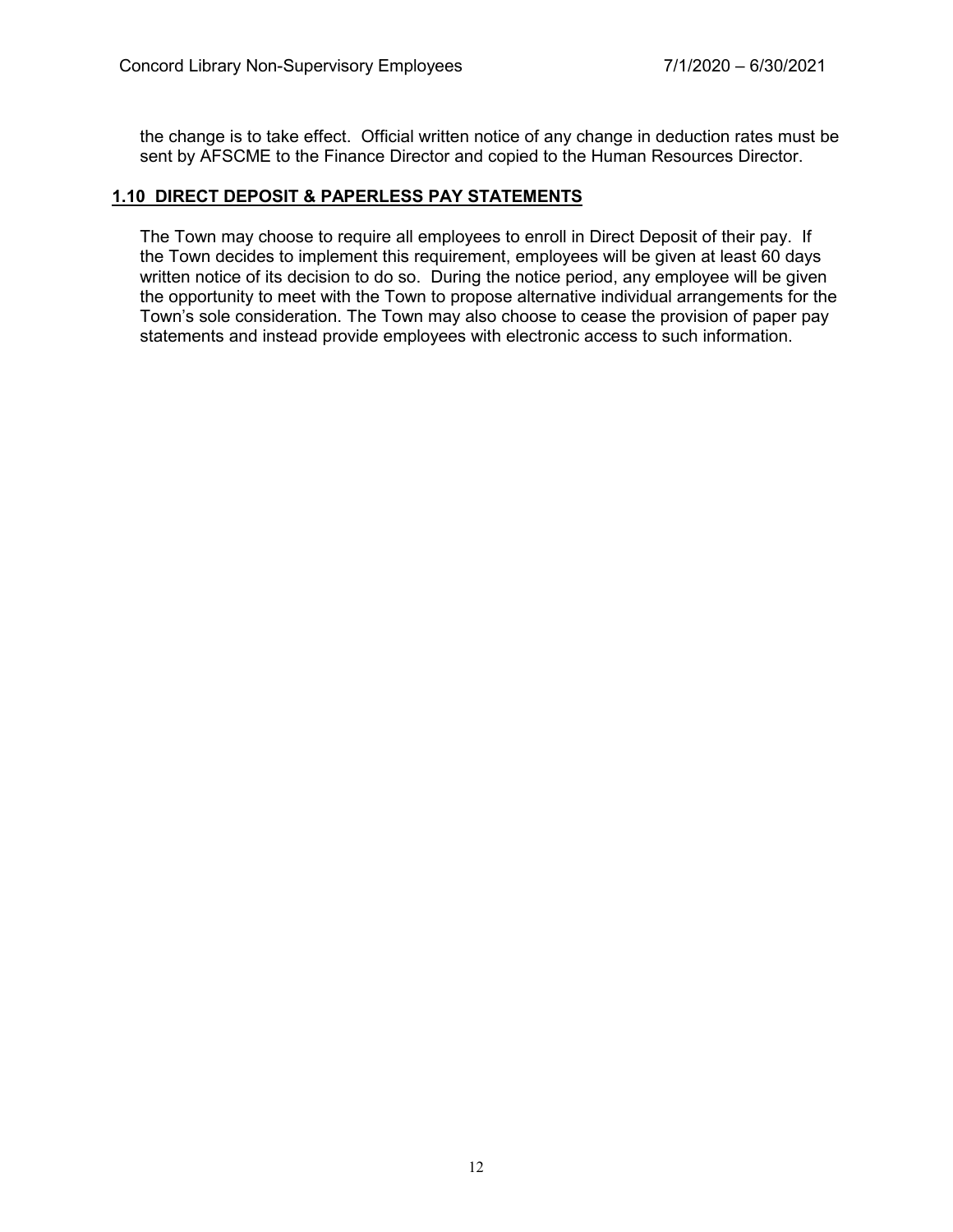## **ARTICLE 2. WORK TIME, SCHEDULES & CONDITIONS**

## **2.1 WORKWEEK**

The official workweek begins at 5:00 a.m. each Monday and ends at 4:59 a.m. the following Monday. While employees may be paid on a biweekly basis, each workweek stands alone in the definition of overtime.

#### **2.2 WORK SCHEDULE**

## **2.2.1 Regular Base Schedule**

The Library Director or his/her designee(s) will establish a base work schedule for each employee based on the individual's employment status and the needs of the operation.

In the event that the Library Director determines a base schedule change is needed, the Director or his/her designee will ask employees to accept the schedule voluntarily. If no employee considered by the Library Director to hold a position that can meet the need willingly accepts a change, the Library Director may assign the change at his/her discretion provided at least two (2) weeks' notice is given to the employee(s) whose schedule is adjusted.

The Library Director will consider any base work schedule adjustments requested by individual employees and will grant such requests based on the operational needs and budgetary constraints of the Library.

#### **2.2.2 Temporary Schedule Adjustments**

In any given week, an employee may be temporarily assigned to work more or less than their regularly scheduled hours and may be called in as needed by the Library. Employees will normally be consulted with and advised of any temporary adjustments to their base schedule at least one week before the beginning of the workweek; however, an employee's schedule may be temporarily adjusted with less than one week's notice if necessary in order to meet the operational needs of the department.

The Library Director will consider any temporary schedule adjustments requested by individual employees and will grant such requests based on the operational needs and budgetary constraints of the Library.

# **2.3 BREAKS**

#### **2.3.1 Shifts of More than 6 Consecutive Hours**

In accordance with Massachusetts law, an employee must be given a 30-minute unpaid break period after six hours of working in a shift; such period shall be included in the employees scheduled hours of work. During this period, the employee must be fully relieved from duty and be free to leave the workplace. The Library Director or his/her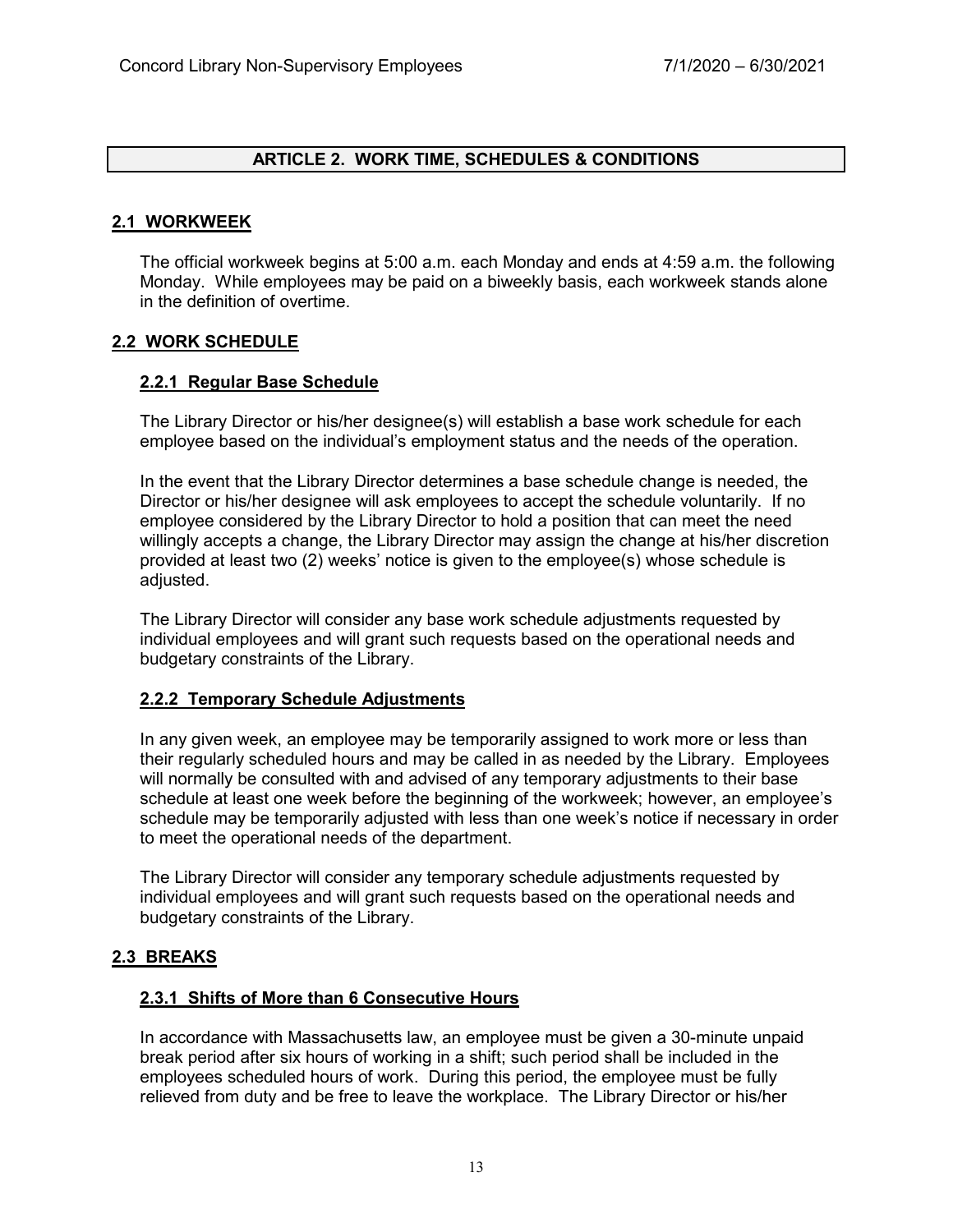designee may schedule or grant an employee up to an additional 30-minutes of unpaid break time based on an operational need or on a request by the employee.

In addition, the Town will grant the employee a 10-minute paid rest period for each  $3\frac{3}{4}$ consecutive hours of work. During any paid rest period(s), an employee may be required to remain in the workplace and available for recall to work. Paid rest period(s) may be combined with an unpaid break if approved in advance by the Library Director or his/her designee.

In unusual circumstances and with the advance approval of the Library Director or his/her designee, an employee may voluntarily waive any given break by (1) working through his/her break, or (2) remaining on the premises at the request of the employer during the break, but the employee must then be paid for those hours worked and for any break less than 30 minutes.

## **2.3.2 Shifts of 6 Consecutive Hours or Less**

An employee who works a shift of 6 hours or less, but at least  $3 \frac{1}{2}$  hours, will be granted one 10-minute paid rest period.

The Library Director or his/her designee may schedule or grant up to 60-minutes of unpaid break time for an employee who works less than 6 hours in a shift if the break is based on an operational need or on a request by the employee.

## **2.3.3 Scheduling of Breaks**

The scheduling of rest periods must take into consideration the needs of the department and the public service desks, as determined by the Library Director or his/her designee.

# **2.4 CONDITIONS FOR HOURLY EMPLOYEES**

In accordance with the federal Fair Labor Standard Act (FLSA), hourly employees must be compensated for all time worked in a workweek. Accordingly, an hourly employee may not volunteer to perform work for the Town without pay unless specifically approved by the Library Director and permissible under the FLSA. In addition, if an hourly employee arrives early or departs late for his/her shift, he/she must not perform duties until the assigned shift begins or after it ends unless specifically approved by the Library Director or his/her designee.

An hourly employee may not exceed a total of forty (40) paid hours (i.e., hours worked plus paid leave hours) in any given workweek without the advance permission of the Library Director or his/her designee.

Hourly employees may not work without pay in one workweek in order to take time off with pay in another workweek, except when overtime is paid via compensatory time-off as described in Section 2.5.1 of this Agreement.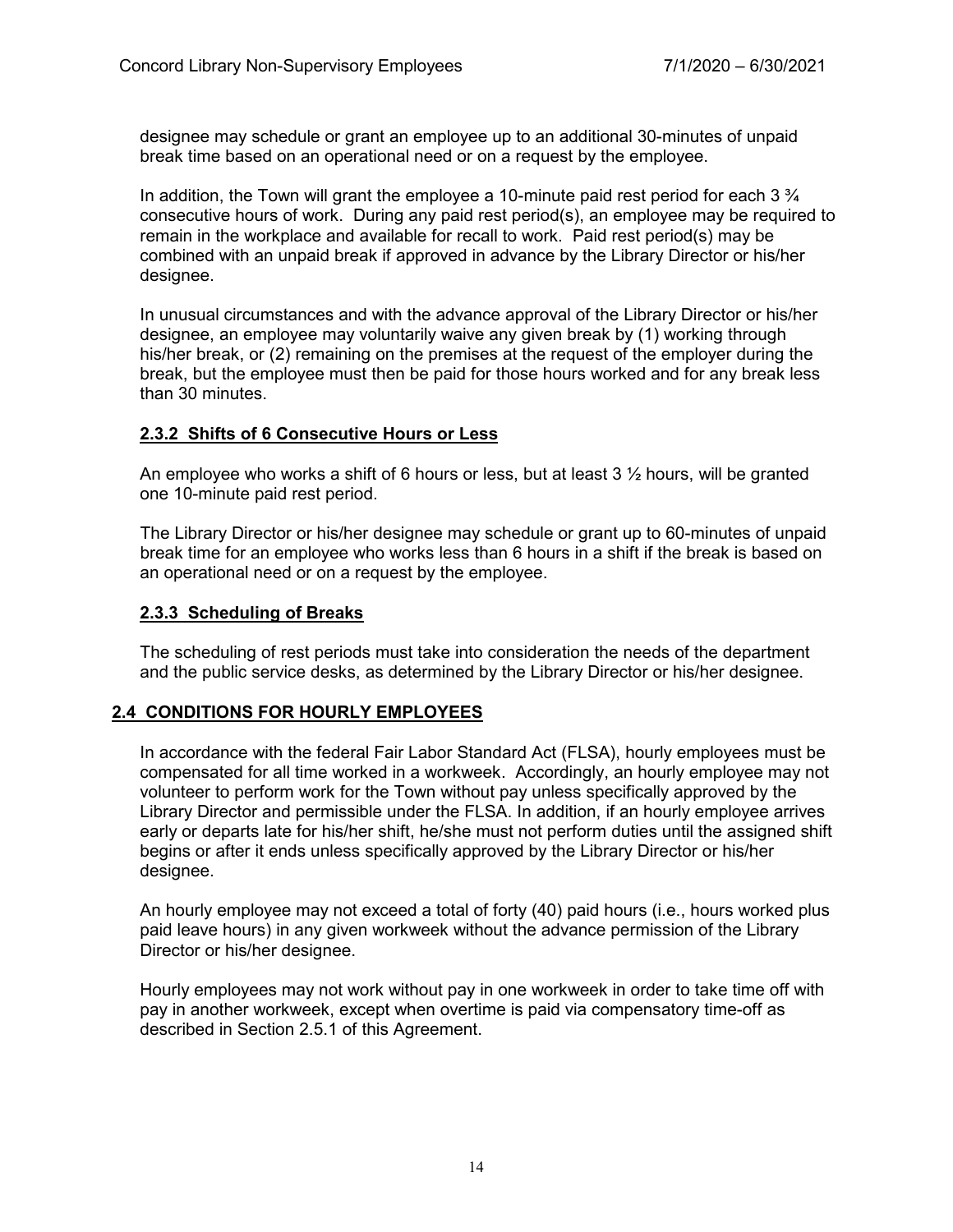# **2.5 OVERTIME AND COMPENSATORY TIME**

## **2.5.1 Hourly Employees**

Hourly employees shall receive overtime pay of one and one-half times their hourly rate (including longevity and other special pays as required by federal law) for all paid hours (i.e., hours worked plus paid leave hours) over 40 in any given workweek. In lieu of overtime pay, and with the mutual consent of the employee and the Library Director or his/her designee, these employees may receive compensatory time off at the rate of one and onehalf times the number of overtime hours. An employee shall be permitted to use such compensatory time within a reasonable period after making a request unless such request will unduly disrupt the operations of the Library. Accumulation of compensatory time is limited to 24 hours (i.e., 16 hours of overtime), unless authorized in advance by the Town Manager.

# **2.5.2 Exempt Employees**

Employees who have been designated as "Exempt" are not eligible for additional compensation for hours worked beyond their regular schedule. These employees may receive appropriate compensatory time off for prolonged work hours with the prior approval of the Town Manager.

The Library Director may authorize, in advance, a flexible schedule that allows an Exempt employee to work their regular weekly hours over a biweekly pay period.

# **2.6 WORK FOR OTHER ENTITIES**

Unless specifically approved in advance by the Library Director with consideration of the Fair Labor Standards Act, Massachusetts conflict of interest law, and any other relevant laws and regulations, no employee shall:

- accept any form of compensation directly from the Library Corporation, the Friends of the Concord Free Public Library, or the Library Committee for work performed as part of or outside of his/her regular duties,
- accept any form of compensation directly from any other entity or individual for work performed as part of or outside of his/her regular duties when services are requested for, because of, or related to the employee's official duties for the Town,

Furthermore, hourly employees may not perform unpaid/volunteer work for the Library Corporation, the Friends of the Concord Free Public Library, or the Library Committee outside of his/her working hours unless/until the Library Director has determined that the Town is not required by Federal or Massachusetts law to compensate the employee for that time.

The Town may assign employees to perform paid work for the Library Corporation, the Friends of the Concord Public Library, or the Library Committee. The Library Director will communicate with employees regarding the regularly assigned tasks, responsibilities and support they are authorized to provide for these entities, as well as any new or special assignments; employees are expected to communicate with the Director if the scope of approved assignments is not clear. If an employee is asked by a representative of one of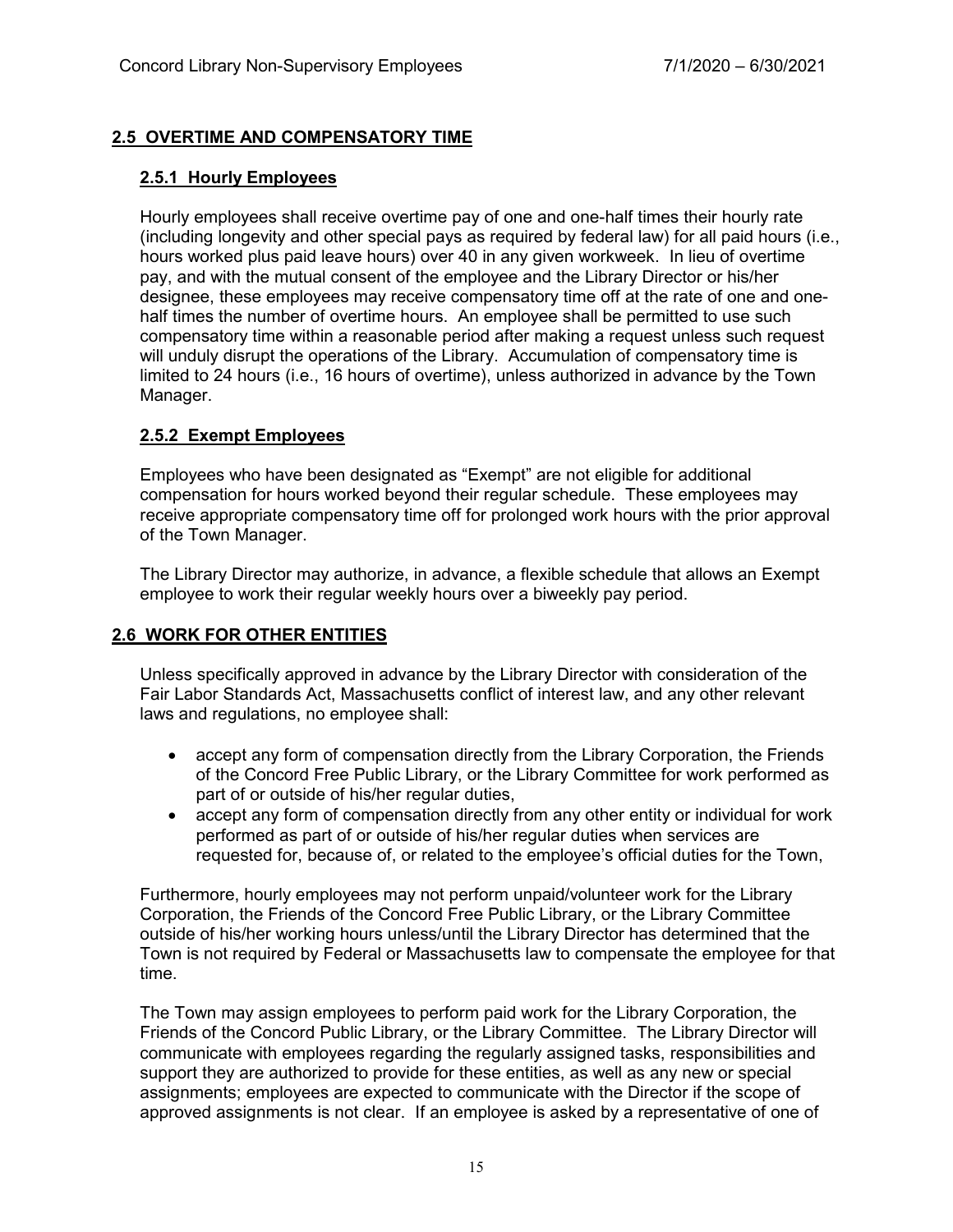these entities to provide services not already authorized by the Library Director, the employee shall refer the individual to the Library Director without engaging in the work unless and until assigned.

# **2.7 OFF-SITE WORK**

Employees shall not ordinarily perform work from home or other remote locations; however, the Library Director may approve such arrangements on a temporary basis.

# **2.8 PROHIBITION ON UNION ACTIVITIES DURING WORK HOURS**

Except where specifically provided for in Section 4.15 of this Agreement, no employee may engage in union activities during work hours. Employees may use accrued paid or unpaid leave to attend union meetings during work hours, subject to the provisions for using such leave.

# **2.9 RECORDING OF WORK & LEAVE TIME**

Each shift every employee must record his/her actual start and stop times of work on a time sheet or via another method provided by the Library Director. All time worked by an employee, whether authorized or not, must be recorded; when more than 6 hours is worked in a shift, the record must also indicate whether a 30-minute break period was taken and whether it was paid or unpaid. Intentionally recording time that was not actually worked is not permitted. At the end of each pay period, the employee must attest to the accuracy of the record and submit it to his/her supervisor for review.

The Library administration will maintain a record of all paid leave accrued and used. Employees are responsible for reviewing, verifying and signing (in writing or electronically) the records on a schedule determined by the Town and not less than every 6 months. If an employee is aware of any error or omission, he/she must report it to the Library Director immediately. If errors or omissions are discovered at any time after a record is signed, appropriate corrections in accrued leave and/or compensation will be made.

# **2.10 USE OF & ACCESS TO LIBRARY WHEN NOT WORKING**

When off duty, employees may enter the premises during public hours of the Library to retrieve personal items, obtain/review Union or other information regarding workplace rights and benefits, and attend social events or Union meetings, provided they do not distract other employees from performing their work or otherwise disturb operations. Otherwise, they may not enter non-public areas of the Library unless authorized by the Library Director.

When visiting the Library as a patron, employees shall utilize the facilities only in the same manner available to the public (e.g., only access public areas and equipment during public hours) and shall not distract other employees from performing their work.

Except to the extent granted to members of the public, no employee shall use Library equipment or resources for his/her personal use or for another entity without express permission from the Library Director and in accordance with applicable laws.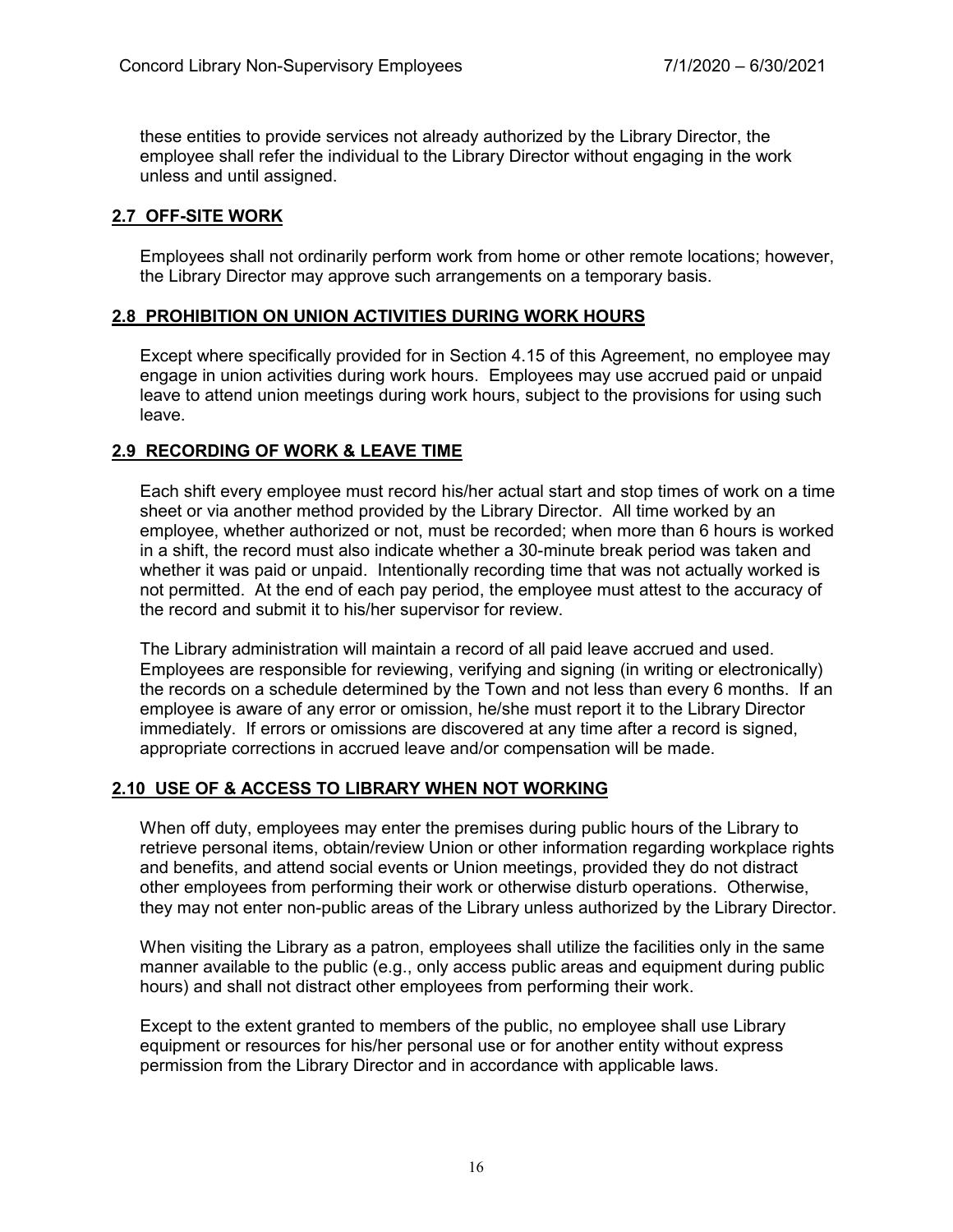# **2.11 CALL BACK**

Hourly employees who are recalled to work for periods that are non-contiguous with their regular work day will receive a minimum of four (4) hours pay for such work when the assignment or recall was made less than eight (8) hours prior to the scheduled start time. When eight (8) hours or more notice is given the employee for such work, a minimum of two (2) hours pay will be given. This call back provision shall not apply to shifts or work activities which the employee is given an option to accept or are assigned based on a request made by the employee.

# **2.12 MINIMUM PAY FOR REPORTING**

If an employee reports to work but is released from duty by the Library Director or his/her designee before the end of his/her scheduled shift, the employee's pay for such day shall be the greater of three (3) hours or the number of hours he/she actually worked, subject to the following limitations:

- if the employee was scheduled to work less than three (3) hours, the employee shall only be paid for the actual time worked at the Library,
- if the Library Director or his/her designee attempted to provide the employee with at least two (2) hours of notice advising not to report to work, the minimum pay provision shall not apply. Notice shall be considered attempted if one of the following occurred:
	- 1. a call was made to the primary contact number provided by the employee, whether or not contact with the employee was actually made,
	- 2. an email was sent to the primary address provided by the employee, whether or not the email was received/read, or
	- 3. the Town posts notice of closure on its web site or other location that employees have been advised to check in cases of inclement weather.

Determination of whether two hours' notice was attempted shall be at the Library Director's sole discretion and shall not be subject to the arbitration provisions of this Agreement.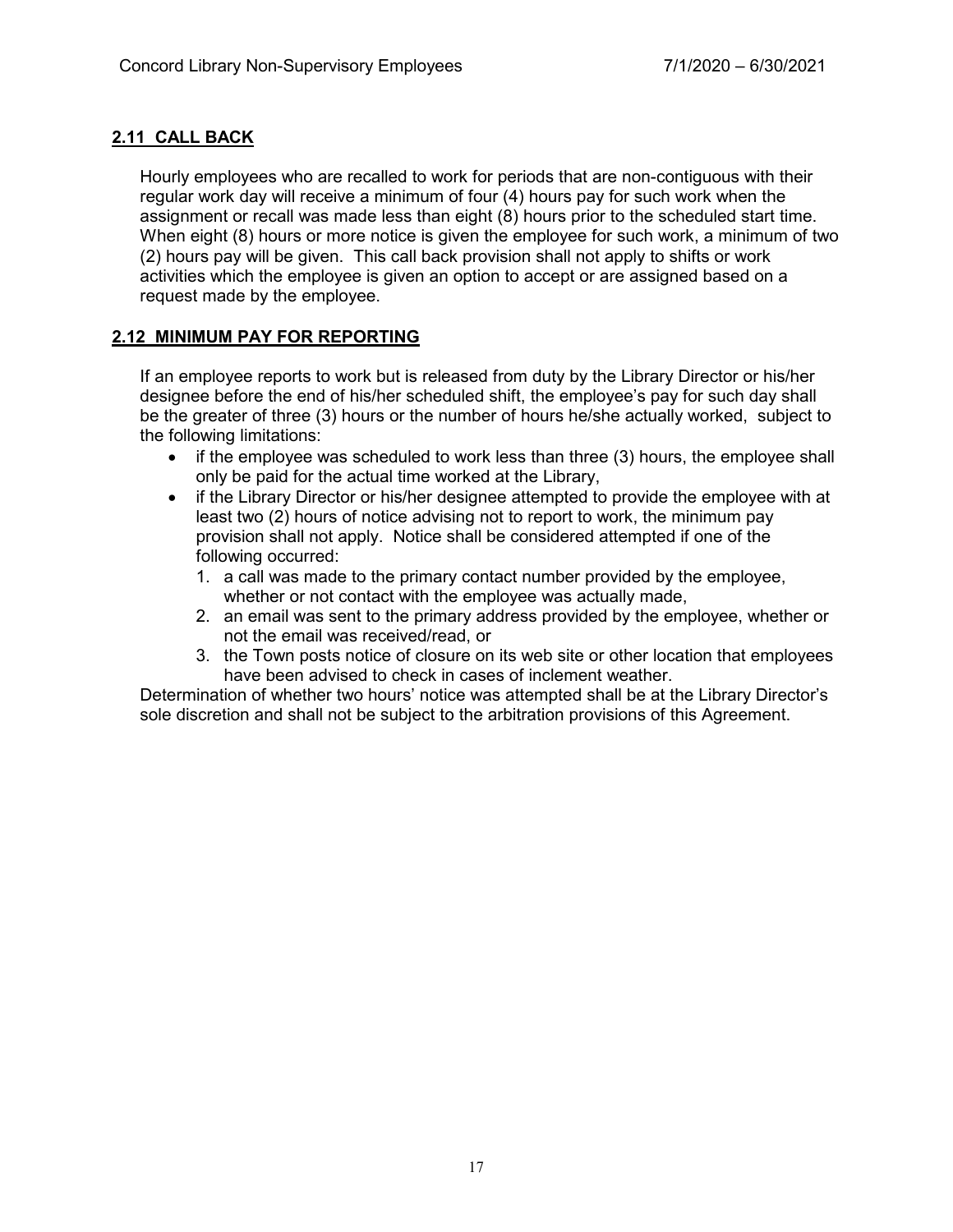## **ARTICLE 3. COMPENSATION**

## **3.1 BASE SALARY**

All base salaries shall be in accordance with the salary schedules set forth in Appendix A of this Agreement. The minimums and maximums of each range reflect the following increases:

| <b>Effective Date</b> | Amount of Increase |
|-----------------------|--------------------|
| 12/28/2020            | 2.5%               |

#### **3.2 SALARY INCREASES & PERFORMANCE EVALUATIONS**

To be eligible for any given salary increase, an employee must be active at the time this Agreement is executed and on the effective date of the increase.

Each employee will receive the following increases in his/her base hourly rate, subject to the maximum pay rates:

| <b>Effective Date</b> | Amount of Increase |
|-----------------------|--------------------|
| 12/28/2020            | 2.5%               |

In addition, each employee shall be eligible, contingent upon satisfactory performance, for annual "performance increases" to progressively advance his/her base salary through the specified range for his/her position; no performance increase granted shall result in a salary that exceeds the maximum of the salary range. During the term of this Agreement, performance increases shall be as follows:

| Date of Performance Increase | Amount of Increase |
|------------------------------|--------------------|
| 7/1/2020 - 6/30/2021         | 0.0%               |

An employee shall first be eligible to receive a performance increase upon completion of his/her probationary period. Thereafter, he/she shall be eligible for an additional performance increase each year, upon completion of one (1) year of service from the date of their last performance increase.

Performance increases shall be granted based on a written evaluation completed by the employee's supervisor and approved by the Library Director, as follows.

- a) Employees who receive an overall performance rating of "Quality Performance" or better will receive a performance increase effective on his/her eligibility date.
- b) Employees who receive an overall performance rating of "Needs Improvement" shall not receive an increase on his/her eligibility date. In these cases, the supervisor must establish a plan for the employee to bring his/her performance up to a satisfactory level within a specified time period. If the employee succeeds in improving his/her performance as specified, the Town Manager may then authorize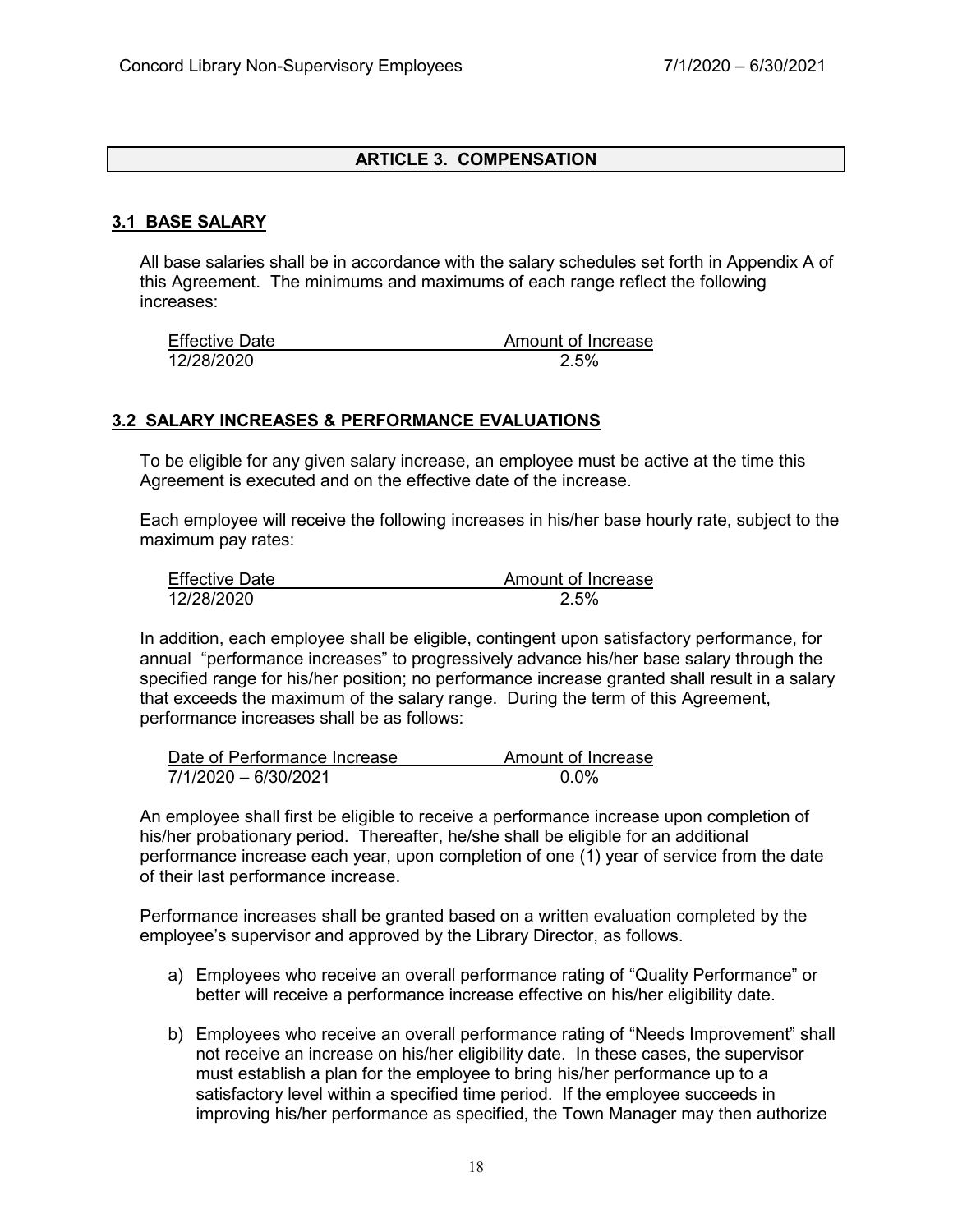a performance increase. Based on the individual circumstances, the salary increase may be granted retroactively to the date that it was originally due, or as of the date the employee's performance was found to be satisfactory.

c) Employees who receive an overall performance rating of "Unsatisfactory" shall not receive an increase on his/her eligibility date. In these cases, the supervisor must establish a plan for the employee to bring his/her performance up to a satisfactory level within a specified time period. A performance increase may not be granted until the employee's next eligibility date.

If an employee is denied an increase, the reasons for such denial shall be made available to the employee in writing in the performance evaluation, and such denial shall be subject to the provisions of the grievance procedure up to Town Manager's level.

If the Town intends to alter the forms used, or the process followed, for performance evaluations, the Town shall provide the Union with an opportunity to provide input prior to implementing such changes.

# **3.3 LONGEVITY PAY**

In recognition of long-term service, each employee whose regular hours consist of at least twenty (20) per week shall have longevity pay incorporated into his/her regular rate of pay in accordance with the following schedule:

| Length of Service | Annualized Amount* | <b>Hourly Longevity Rate</b> |
|-------------------|--------------------|------------------------------|
| 5 years           | \$125              | \$0.06                       |
| 10 years          | \$250              | \$0.12                       |
| 15 years          | \$400              | \$0.19                       |
| 20 years          | \$600              | \$0.29                       |

\* Provided for illustrative purposes only

Longevity pay shall begin at the beginning of the work day on the employee's service date following completion of the specified years of service.

Length of service for the purposes of longevity pay shall be counted from the date the employee began regular employment of at least twenty (20) hour per week, less any period during which service credit was not earned due to an unpaid leave of absence. In addition, employees will be given service credit for the following:

- 1. Any temporary employment by the Town during which the employee's work schedule was at least 20 hours per week and which immediately preceded the employee's date of regular hire with no break in service.
- 2. Any service for which the employee was given credit for the purposes of longevity prior to July 1, 2012.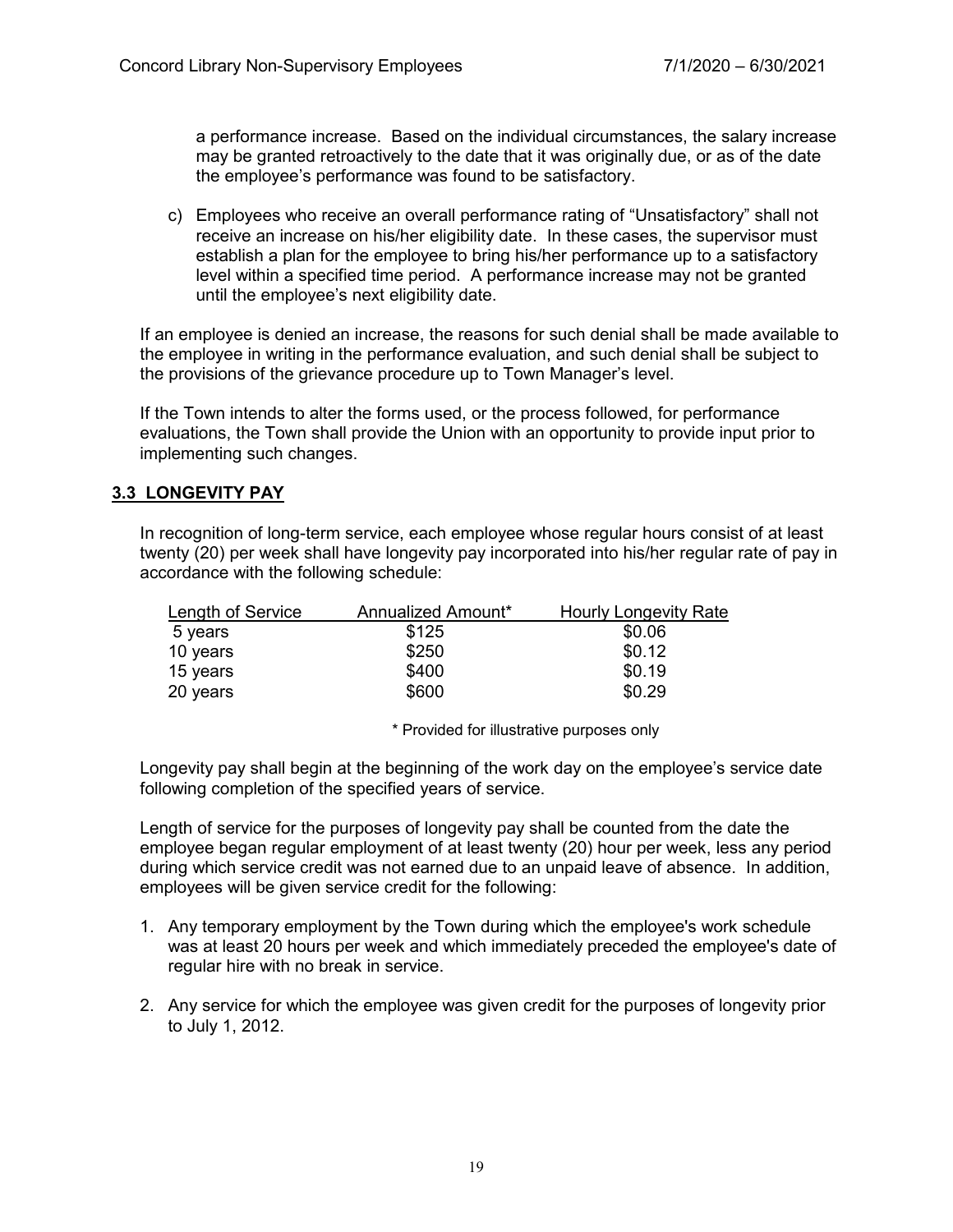# **3.4 TEMPORARILY WORKING OUT OF GRADE**

## **3.4.1 Service in Lower Graded Position**

When an employee is temporarily assigned the duties of a position classified in a lower pay grade than the position in which he/she performs regular service, he/she shall continue to be compensated at his/her regular rate of pay. Such pay provisions shall not apply when an employee has voluntarily applied for or requested additional hours to temporarily fill a vacant position of a lower grade; in such cases the employee shall be offered a temporary blended rate based on the number of hours to be worked in, and the pay rate of, each position.

# **3.4.2 Service in Higher Graded Position**

When an employee is temporarily assigned, with written approval of the Town Manager, to the majority of the significant duties of a position classified in a higher pay grade than the position in which he/she performs regular service, he/she shall receive additional compensation commencing on the twentieth  $(20<sup>th</sup>)$  consecutive working day of actual service in the higher position. Compensation shall ordinarily be 5% above the employee's base pay rate, but not less than the minimum nor more than the maximum of the higher position's salary range. The higher pay rate shall apply to any overtime worked in the higher classification (when eligible), but shall not apply to any paid leave taken or accrued during the acting assignment, unless authorized by the Library Director.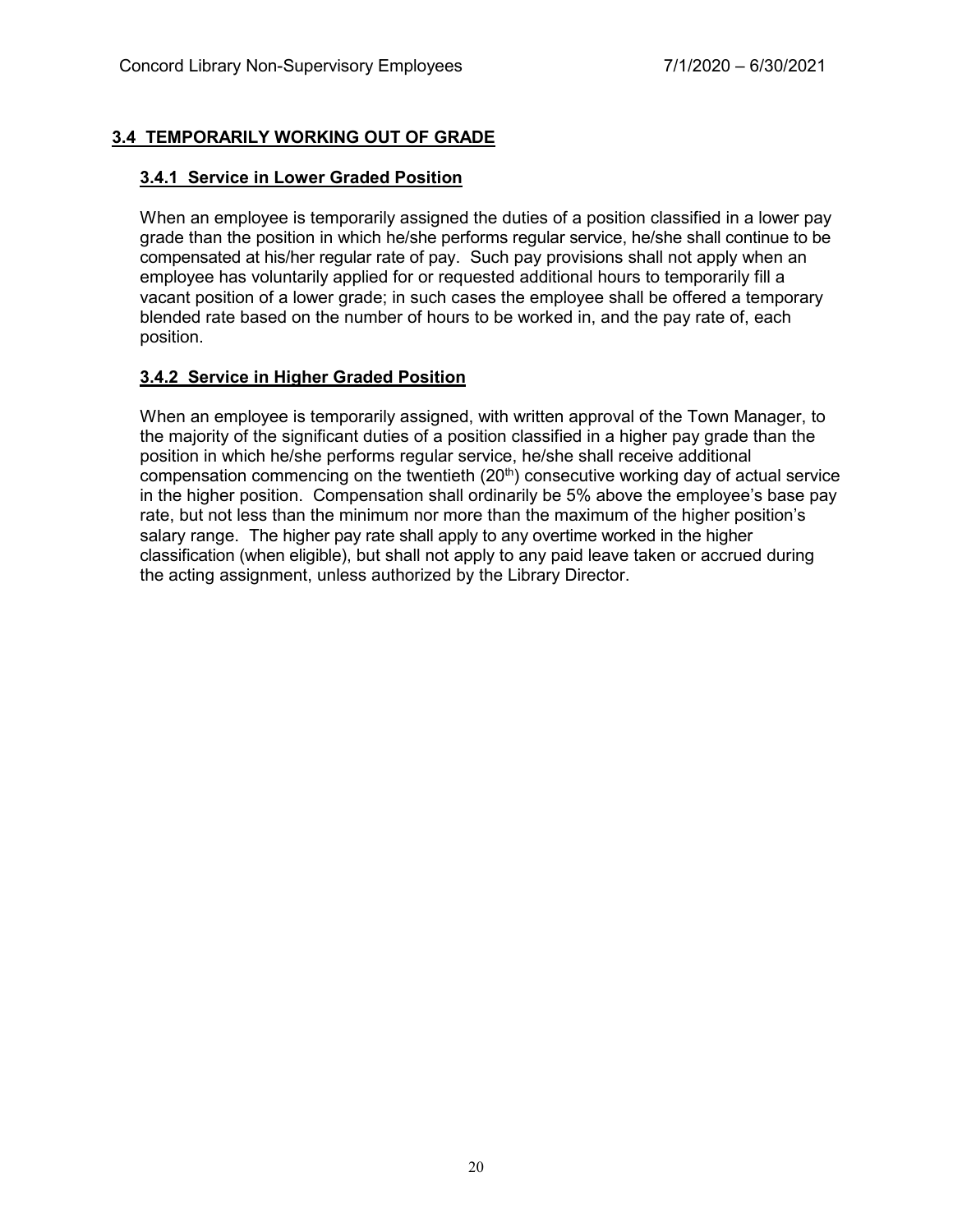## **ARTICLE 4. LEAVES – PAID & UNPAID**

## **4.1 ELIGIBILITY FOR PAID LEAVE**

Each employee whose regular hours consist of at least twenty (20) per week shall qualify for paid leave as described in this Article. Such an employee shall be referred to as an "eligible employee" for the purposes of this Article.

#### **4.2 HOLIDAYS**

#### **4.2.1 Holiday Leave Earned**

Each eligible employee shall earn paid holiday leave. To qualify for any given paid holiday, an employee must be on paid status on his/her last regularly scheduled work day immediately preceding the holiday and on his/her first regularly scheduled work day immediately following the holiday.

One (1) day of paid holiday leave shall be granted for each of the following days:

New Year's Day **Internal Contract Contract Contract Contract Contract Contract Contract Contract Contract Contract Contract Contract Contract Contract Contract Contract Contract Contract Contract Contract Contract Contract** Memorial Day **Last Monday in May** Independence Day **July 4** Veterans' Day Christmas Day December 25

Holidays: Observed On:

Martin Luther King Day Third Monday in January Presidents' Day Third Monday in February Patriot's Day **Monday Designated by the Commonwealth** Labor Day **First Monday in September** Columbus Day **Second Monday in October**<br>
Veterans' Dav Thanksgiving Day Fourth Thursday in November Day After Thanksgiving Day After Thanksgiving

For the purposes of holiday leave, one day shall be equal to one-fifth of an employee's regular hours per week.

#### **4.2.2 Holiday Observance**

Holidays which fall on a Saturday shall be observed on the preceding Friday and holidays which fall on a Sunday shall be observed on the following Monday.

When a holiday is observed on an eligible employee's regularly scheduled day off, that employee should, whenever possible, receive equivalent holiday time off on another day within that same workweek. If such time off cannot be granted during that same workweek due to departmental work demands, the employee shall be granted equivalent time off to be used at any other time within that fiscal year.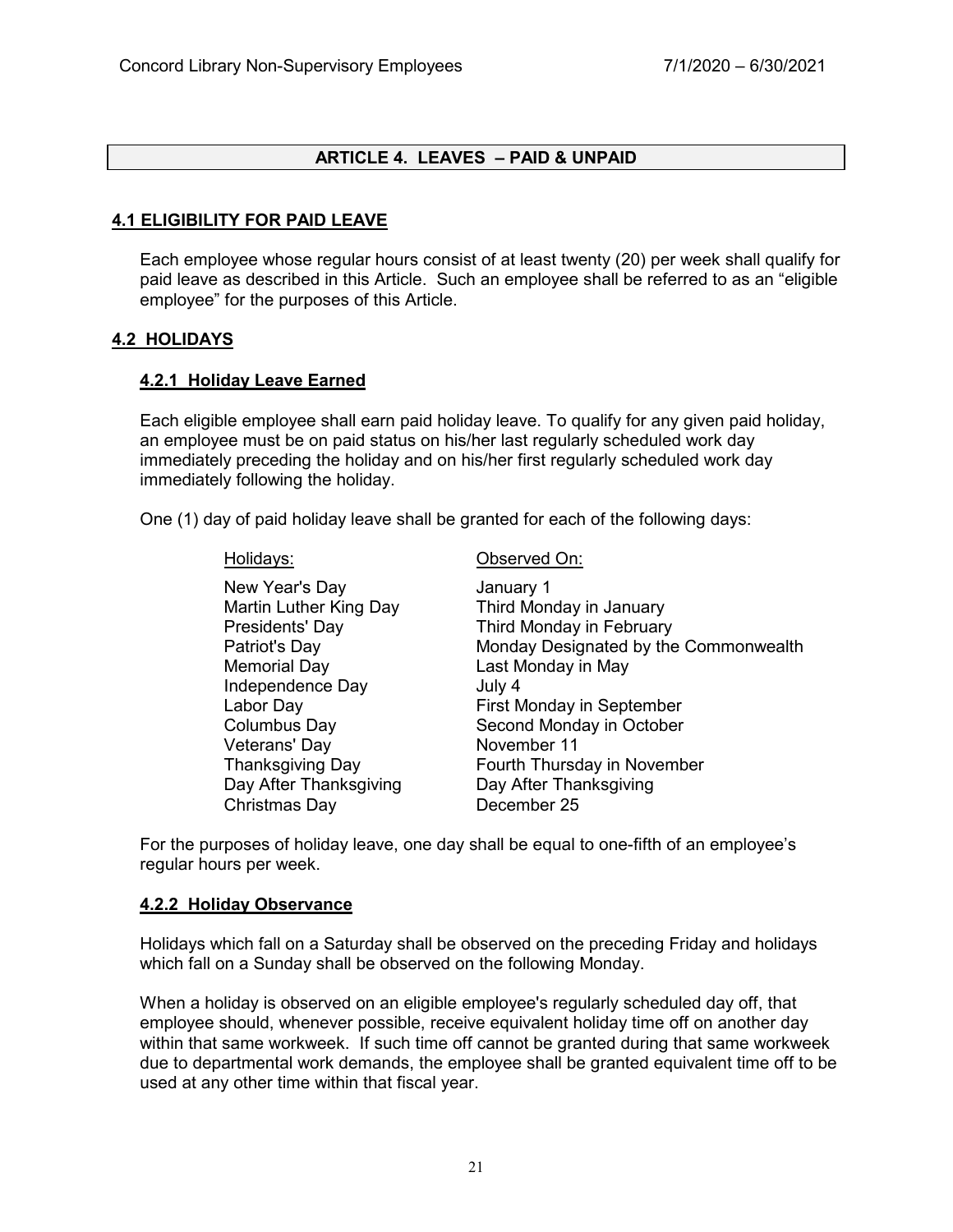# **4.2.3 Holidays on Which the Library is Closed Two Days**

If, due to a holiday falling on a weekend, the Library is closed for two (2) days, all staff will take the day of observance as their paid holiday. In order to receive full pay for that workweek, eligible employees will be scheduled to work additional hours on another day in that workweek to make up for any missed hours on the second day. Alternatively, an employee may use accrued vacation or personal leave in lieu of an adjusted schedule if he/she notifies his/her supervisor at least two (2) weeks prior to the holiday; a request to use accrued leave may be submitted less than two (2) weeks prior and will be granted if the supervisor feels the schedule can accommodate a change.

# **4.2.4 Other Closures Related to Holidays**

Unless employees are notified otherwise at least 30 days in advance, the Library will close as follows:

- At 1:00 p.m. on Christmas Eve
- At 6:00 p.m. on New Year's Eve
- All day on Easter

Any eligible employee who:

- 1. works at least half of his/her regular hours on Christmas Eve, and
- 2. does not take leave for any part of his/her shift,

will receive regular pay without being charged accrued leave for any time s/he is released from work due to the early closure. With the Library Director's or his/her designee's approval, an employee's start and stop times may be adjusted within the same day in order for the employee to meet the eligibility requirements for pay without use of leave time for closed hours.

Any eligible employee who is regularly scheduled to work during those closed hours will be scheduled to work additional hours during that workweek in order to receive full pay for that workweek; alternatively, the employee may use accrued vacation or personal leave in lieu of an adjusted schedule if he/she notifies his/her supervisor at least two (2) weeks prior to the closure; a request to use accrued leave may be submitted less than two (2) weeks prior and will be granted if the supervisor determines that service levels will not be compromised by the change.

# **4.2.5 Holidays During Paid Leave Periods**

During a period of paid leave, an employee shall be paid holiday pay for any hours for which he/she is eligible rather than being charged for any other type of leave for those hours.

# **4.2.6 Holidays Worked**

An employee may only work on a holiday with the Library Director's approval.

When an hourly employee is required to work on New Year's Day, Christmas Day or Thanksgiving Day, s/he will receive two (2) times his/her hourly rate of pay in addition to any holiday pay for which s/he may be eligible. When an hourly employee is required to work on any other observed holiday, s/he shall receive one and one-half  $(1/2)$  times his/her hourly rate of pay in addition to any holiday pay for which s/he may be eligible.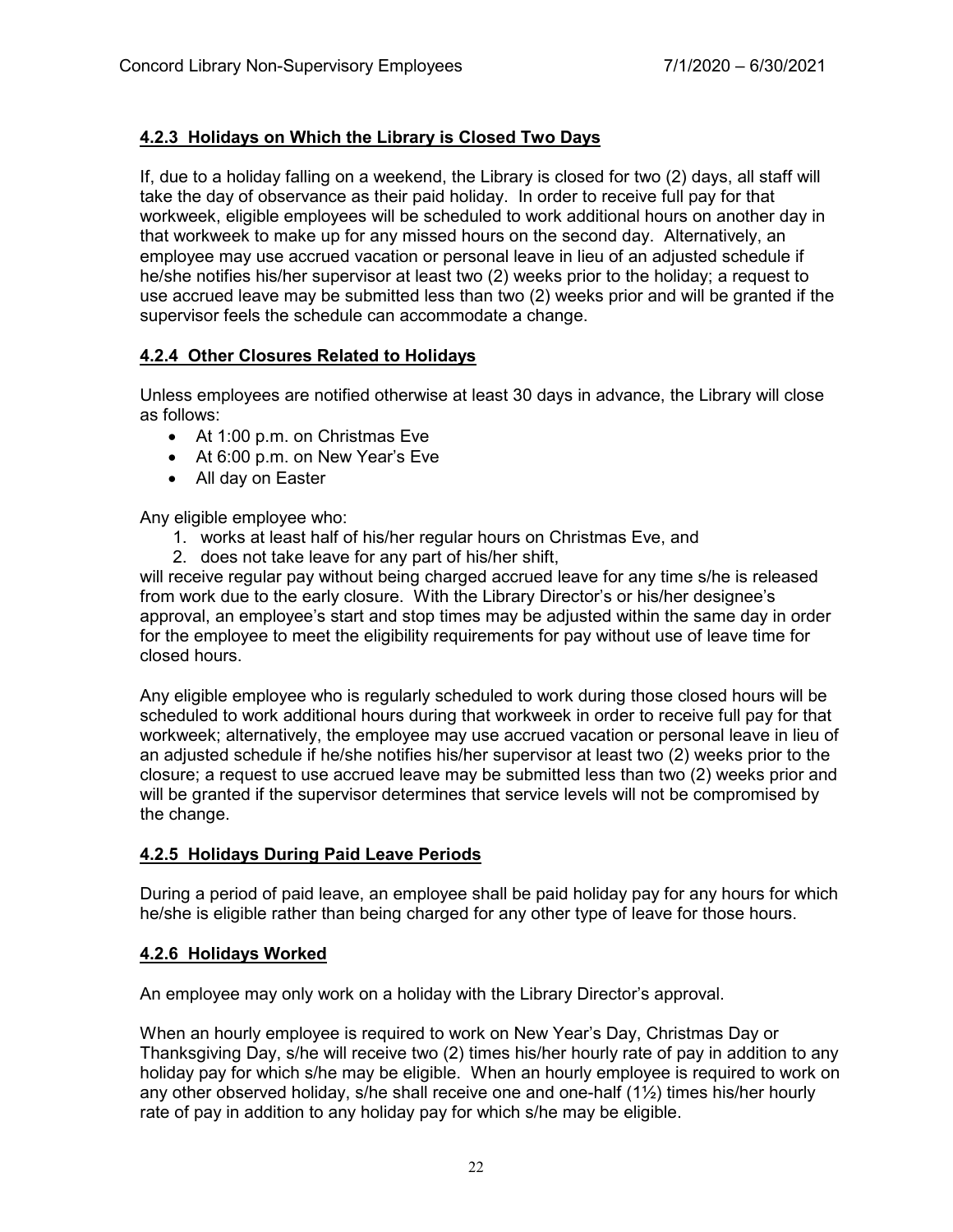When an exempt employee is required by the Library Director to work on one of the abovelisted holidays, he/she will be granted compensatory time off equivalent to the time worked; any such compensatory time granted must be used within one month of the holiday.

An employee who requests to work on a holiday is not eligible for the above-described compensation, but the Library Director may, based on the circumstances, grant compensatory time off within the same workweek up to an amount equivalent to the time worked.

# **4.3 VACATION**

# **4.3.1 Accrual of Vacation Leave**

Each eligible employee shall accrue paid vacation leave as outlined in the following schedule:

| nis Except Otan Eibrahan & Opecial Collections Assistant. |                                 |  |  |
|-----------------------------------------------------------|---------------------------------|--|--|
| <b>Years of Service</b>                                   | Vacation Accrued per Month*     |  |  |
| First 3 years                                             | $1/12$ <sup>th</sup> of 10 days |  |  |
| from the $3rd$ anniversary                                | $1/12$ <sup>th</sup> of 15 days |  |  |
| from the 10 <sup>th</sup> anniversary                     | $1/12$ <sup>th</sup> of 20 days |  |  |
| from the $20th$ anniversary                               | $1/12$ <sup>th</sup> of 25 days |  |  |

All Positions Except Staff Librarian & Special Collections Assistant:

Staff Librarian & Special Collections Assistant Positions:

| <b>Years of Service</b>               | Vacation Accrued per Month*     |
|---------------------------------------|---------------------------------|
| First 5 years                         | $1/12$ <sup>th</sup> of 15 days |
| from the 5 <sup>th</sup> anniversary  | $1/12th$ of 17 days             |
| from the 8 <sup>th</sup> anniversary  | $1/12$ <sup>th</sup> of 20 days |
| from the 20 <sup>th</sup> anniversary | $1/12$ <sup>th</sup> of 25 days |

\* The amount of the monthly accrual is adjusted in December and June to account for rounding during preceding months.

For the purposes of vacation leave accrual, one day shall be equal to one-fifth of an employee's regular hours per week.

Service for the purposes of vacation accrual shall be counted from the date of hire as an eligible Town employee, less any period during which service credit was not earned due to an unpaid leave of absence. In addition, employees will be given service credit for the following:

- 3. Any temporary employment by the Town during which the employee's work schedule was at least 20 hours per week and which immediately preceded the employee's date of regular hire with no break in service.
- 4. Any service for which the employee was given credit for the purposes of longevity prior to July 1, 2012.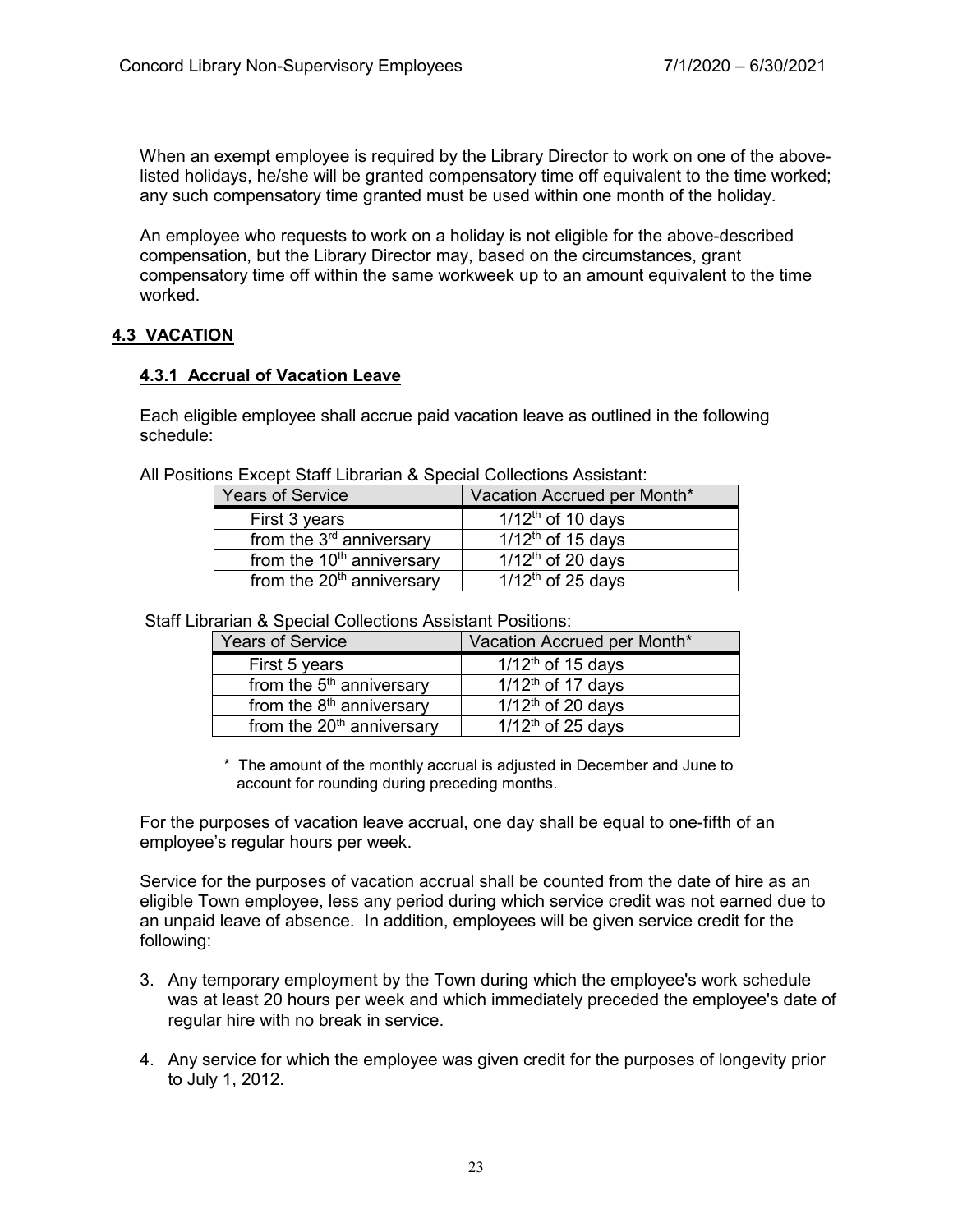Vacation accrual for the first and last months of an individual's employment shall be prorated on a calendar day basis to the date of hire or termination, as appropriate.

When an employee's vacation accrual increases, the accrual for that month shall be calculated as a weighted average of the number of calendar days at the previous accrual rate and the number of calendar days at the new accrual rate.

## **4.3.2 Maximum Vacation Accrual**

Accumulation of vacation hours is limited to a maximum of the employee's annual accrual level, plus five (5) days. At the end of any given month, each employee will forfeit any hours exceeding the maximum allowed. In unusual circumstances, such forfeiture may be waived by the Town Manager provided that a written request is submitted to the Library Director no later than forty-five (45) days after the date that hours over the maximum would have been accrued.

## **4.3.3 Availability of Vacation Leave Accrual for Use**

Vacation leave is earned and available for use at the end of each calendar month, except that no employee may take vacation until he/she has completed six (6) months of service, unless authorized in advance by the Library Director.

No vacation leave shall be granted to an employee in advance of his/her accrual of such leave, unless authorized in advance by the Town Manager. Any employee who wishes to request unearned paid vacation leave must submit a request and authorization form (Appendix B) which specifically authorizes the Town to, at the time of termination, deduct the total dollar value of any vacation time taken but not yet accrued from his/her last paycheck(s).

# **4.3.4 Approval of Vacation Leave**

Whenever possible, vacation leave for a block of time consisting of two (2) weeks or more should be requested a minimum of thirty (30) calendar days prior to the start of the vacation leave and shorter periods of leave should be requested at least two (2) weeks in advance. However, requests submitted at any time may be approved at the discretion of the Library Director or his/her designees.

The Library Director, supervisors, and employees are expected to work cooperatively to resolve conflicting vacation requests. The Library Director or supervisor may deny vacation leave if the employee's absence at the requested time could unduly disrupt departmental operations or otherwise adversely affect the Library. If a request is denied, the employee, supervisor and Director will work cooperatively to find a substitute time for leave that is agreeable to all parties.

Any vacation leave used for reasons qualifying as FMLA (Family and Medical Leave Act) leave will count towards an employee's FMLA entitlement and must be reported to the Human Resources Department.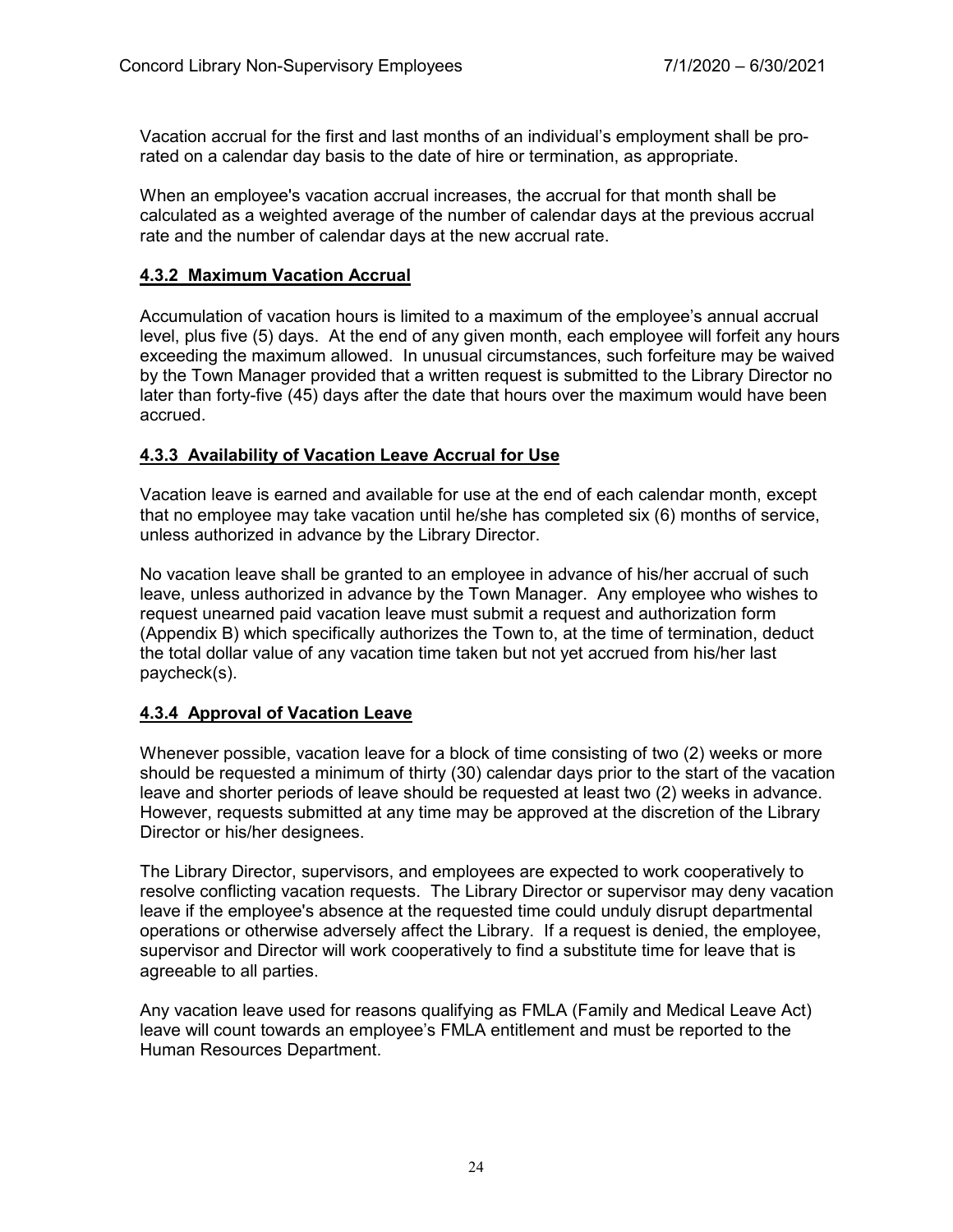# **4.3.5 Pay for Unused Vacation Upon Termination**

When employment is terminated, the employee shall be paid for all unused vacation hours accrued up to the last day worked, subject to the maximum accrual provisions and less any personal time used but not accrued, or shall have pay deducted from his/her check equal to any vacation leave used in advance of accrual.

## **4.4 SICK LEAVE**

## **4.4.1 Accrual of Sick Leave**

Each eligible employee shall accrue one (1) day of sick leave for each month of active employment. For the purposes of sick leave accrual, one day shall be equal to one-fifth of an employee's regular hours per week.

Sick leave accrual for the first and last months of an individual's employment shall be prorated on a calendar day basis to the date of hire or termination, as appropriate.

There is no maximum on the amount of sick leave that may be accumulated.

#### **4.4.2 Availability of Sick Leave Accrual**

Sick leave is earned and available for use at the end of each calendar month. No sick leave shall be granted to an employee in advance of his/her accrual of such leave.

#### **4.4.3 Use of Sick Leave**

Sick leave is generally granted to employees for protection against loss of pay due to their own physical or mental personal illness or injury and to attend medical appointments with health care professionals.

Up to five (5) sick days per fiscal year may be used by an employee when his/her personal attendance is necessary during an immediate family member's illness or recovery from injury. For the purposes of this type of sick leave use, immediate family member shall be defined as an employee's spouse, parent, or child (by birth or adoption) whether or not these individuals reside with the employee, and any other individual of dependent relationship residing with the employee. Use of more than (5) days of an employee's accumulated sick leave for the purpose of caring for a family member may be approved by the Town Manager in the event of serious, long-term illness or injury.

When an employee uses sick leave for a family member/dependent as described above, he/she must identify the leave as "family sick leave" at the time it is taken so it can be counted and recorded accurately.

The Library Director may require medical certification of any illness or injury when the Town can show that the employee has a documented unusual pattern or documented high use of sick leave, or has an articulable reason for questioning the validity of the sick leave use. In addition, the Library Director, at his/her discretion, may verify an employee's absence from work for sick leave purposes by means other than medical certification.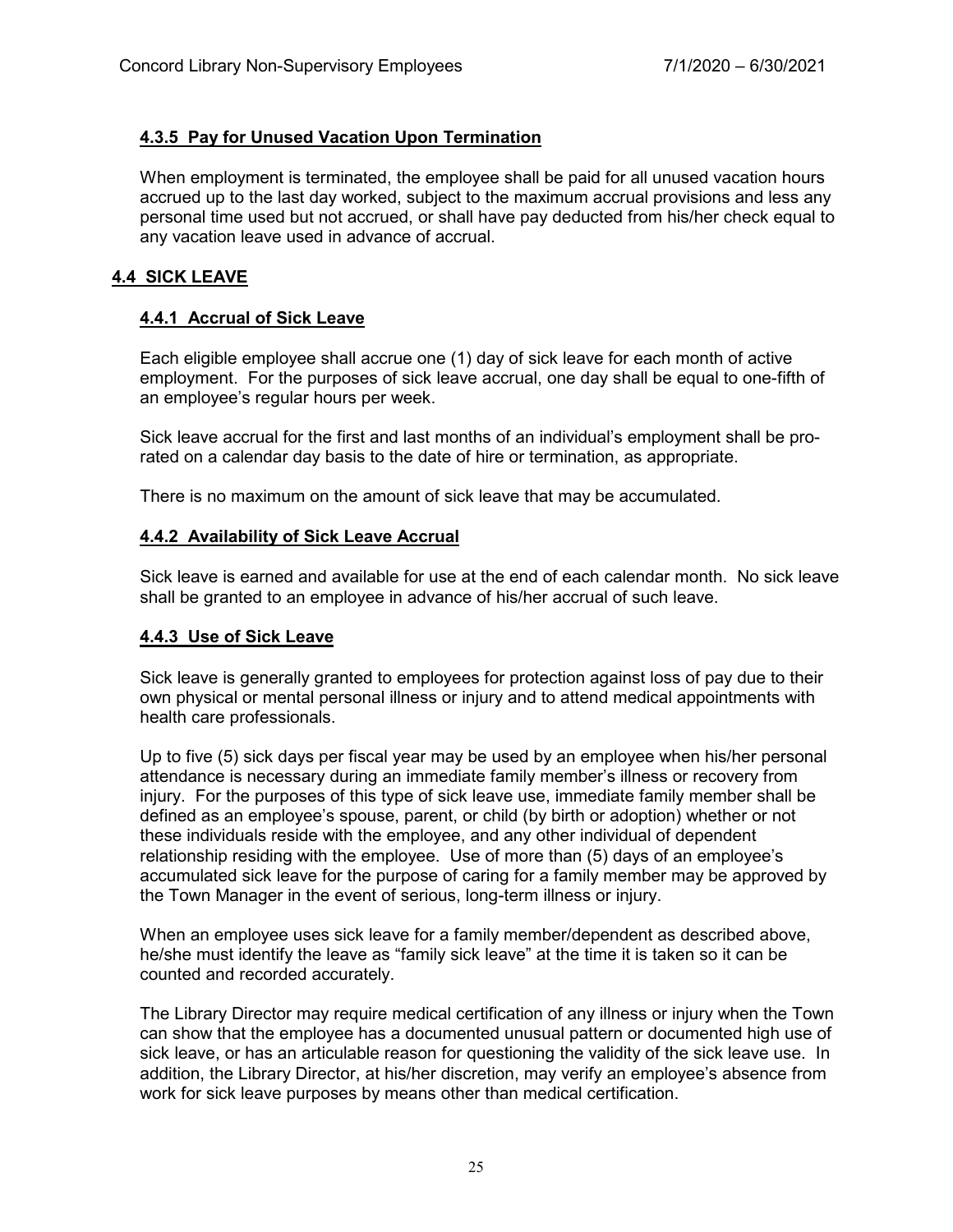The Library Director may also require medical certification prior to an employee's return to work after an illness lasting more than three (3) days or after an injury to ensure that the employee is physically capable of performing his/her duties.

Any employee who uses sick leave for purposes other than those described above shall be subject to disciplinary action.

## **4.4.4 Pay for Unused Sick Leave Upon Termination**

Unused sick leave shall not be paid off when an employee terminates or retires from employment with the Town, except as provided below.

When an employee who was hired as an eligible employee for the Library prior to July 1, 1992 retires from Town employment immediately upon his/her termination of employment, he/she shall be paid for 50% of the accumulated sick leave balance he/she holds at the date of retirement, up to a maximum of 62 days of pay (i.e., 50% of 124 days of accumulated sick leave). Employees hired or rehired on or after July 1, 1992, shall not be eligible for sick leave payoff upon retirement.

In the event of an employee's death while on the payroll of the Town (prior to retirement), his/her designated beneficiary shall be paid 50% of his/her accumulated sick leave at the date of his/her death, up to a maximum of 62 days of pay (i.e., 50% of 124 days of accumulated sick leave), if the deceased was hired as an eligible employee for the Library prior to July 1, 1992.

"Retirement" as used in this section shall mean when an individual begins to collect a retirement pension as an active Town retiree. An employee who voluntarily takes deferred retirement or otherwise leaves Town service is not eligible for payment of accumulated sick leave.

#### **4.5 PERSONAL LEAVE**

#### **4.5.1 Accrual of Personal Leave**

Each eligible employee shall earn one (1) day of paid personal leave on the following dates each year:

- o July 1
- o November 1
- o March 1

New employees shall be granted one (1) day upon hire provided he/she begins work at least two (2) months prior to the date the next personal day is to be earned.

Accumulation of personal leave hours is limited to a maximum of three (3) days; no leave will accrue beyond the maximum.

For the purposes of personal leave accrual, one day shall be equal to one-fifth of an employee's regular hours per week.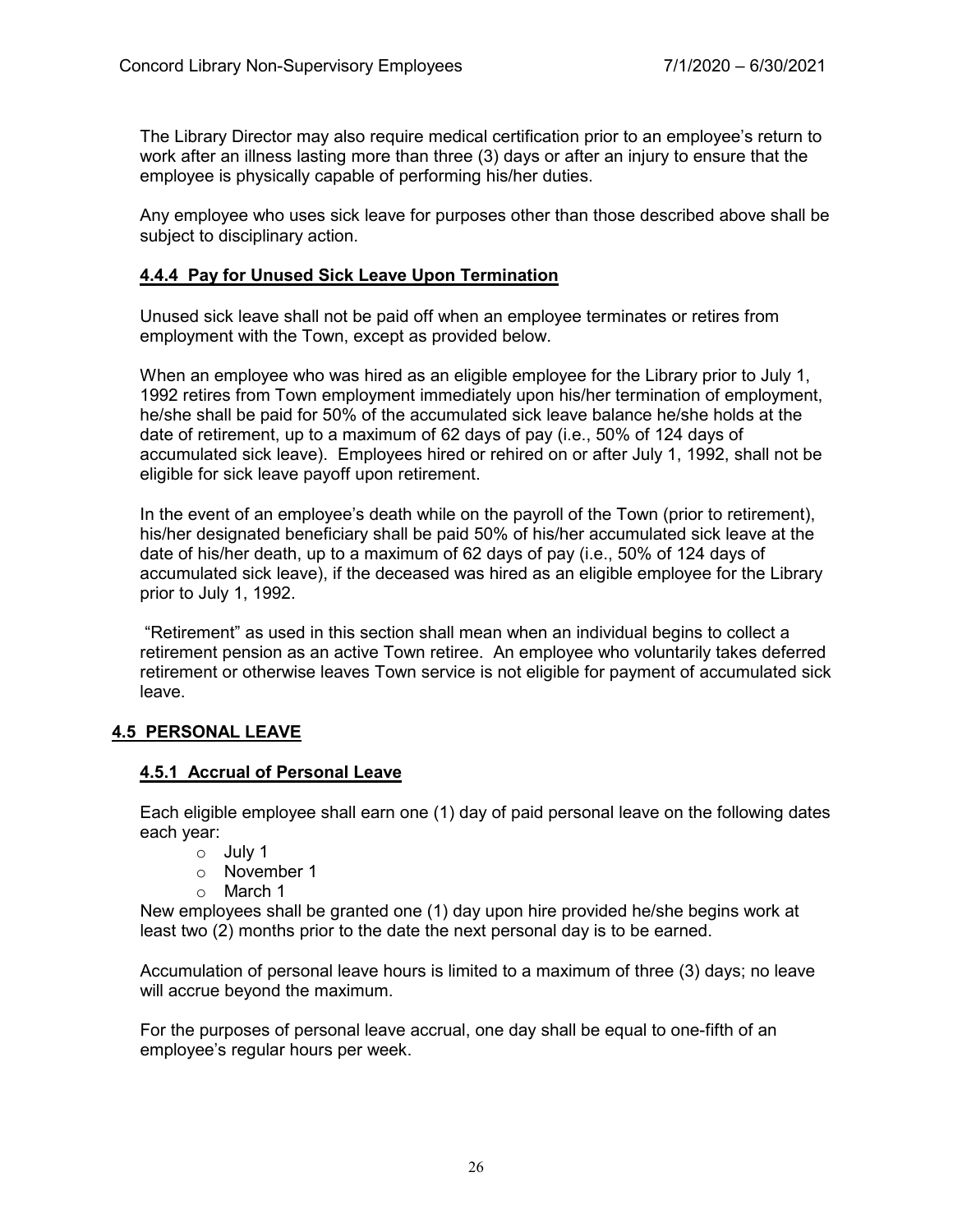# **4.5.2 Availability of Personal Leave Accrual**

Personal leave may be used as of the date earned. No personal leave shall be granted to an employee in advance of his/her accrual of such leave.

# **4.5.3 Approval and Use of Personal Leave**

Personal leave may be used by the employee for any personal reason. The scheduling of personal leave, however, must be approved by the Library Director or his/her designee. Whenever possible, personal leave for scheduled events should be requested at least two (2) weeks in advance; but requests submitted at any time may be approved at the discretion of the approval authority.

## **4.5.4 Forfeiture of Personal Leave Upon Termination**

Unused personal leave is not subject to payment to an employee upon the end of his/her employment.

# **4.6 BEREAVEMENT LEAVE**

Up to three (3) days of paid leave shall be granted by the Library Director to an eligible employee when such leave is needed due to the death of the employee's spouse, parent, parent-in-law, grandparent, sibling, child (including adopted children, stepchildren, foster children or legal wards), grandchild, or member of the immediate household with whom the employee has financial and emotional interdependence. Under certain circumstances and upon the Library Director's request, the Town Manager may, in his or her sole discretion, grant one (1) additional day of paid bereavement leave to an employee. Such approval shall be based on merits of the specific instance and any decision under this section shall in no way establish precedent for future decisions.

For the purposes of bereavement leave, one day shall be equal to one calendar day on which the employee is regularly scheduled to work, regardless of the number of hours scheduled.

# **4.7 TIME OFF FOR EMPLOYEES NOT ELIGIBLE FOR PAID LEAVE**

During each year of employment, employees whose regular hours consist of less than twenty (20) per week shall be granted unpaid days off, as approved by the Library Director or his/her designee, up to the following amounts for the purposes described:

- Rest and Relaxation  $= 10$  regular work days
- Personal Business = 3 regular work days
- Personal Illness/Injury = 5 regular work days

The Library Director may approve up to 5 additional days of unpaid leave based on operational needs of the position and the need involved; any unpaid leave beyond the limits described above may only be granted with advance approval of the Town Manager.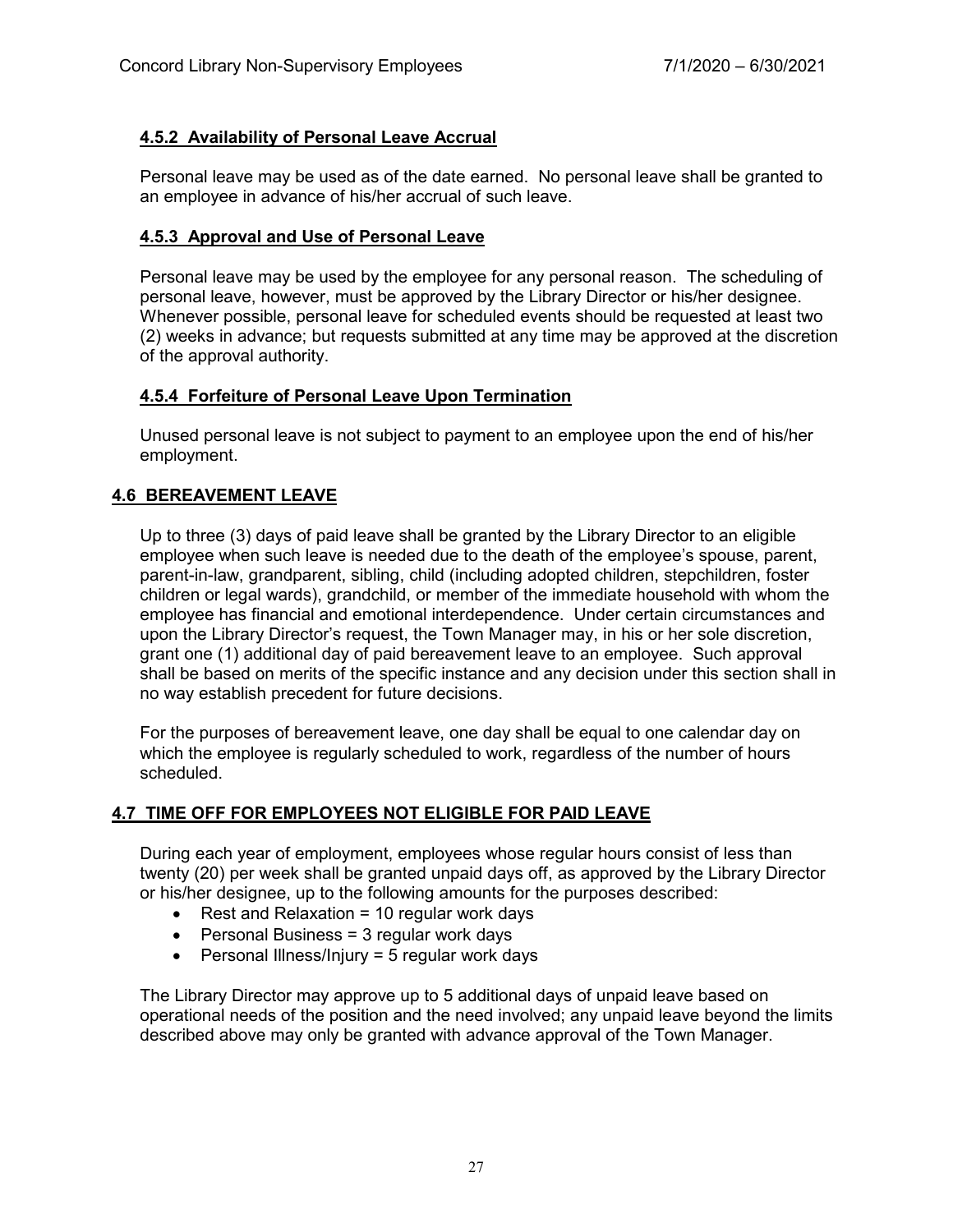# **4.8 MILITARY LEAVE**

The Town shall comply with all applicable federal and state regulations that provide paid and/or unpaid military leave, including M.G.L. Chapter 33, Section 59, which has been adopted by the Town. An employee may elect to voluntarily use any of his/her accrued paid leave to cover periods of military leave that would otherwise be unpaid by the Town.

An employee who requires leave to meet his/her military commitments must notify the Library Director in writing of the need for such leave as soon as practicable.

# **4.9 JURY DUTY & COURT APPEARANCES**

# **4.9.1 Jury Duty**

An employee who is called for jury duty on a regularly scheduled work day must advise the Library Director within one week of receiving notice from the Court. The employee will be released from work in order to serve on jury duty; however, if he/she is released from jury duty in any given day with sufficient time to report to work and perform at least two (2) hours of his/her remaining scheduled hours, he/she must do so.

An employee will not be required to work on his/her last day of juror service if released by the Court after 4:00 p.m.

Each employee who misses regularly scheduled work due to Jury Duty will receive his/her regular pay for the first three (3) days of jury duty. For fourth and subsequent days of such juror service, the employee shall be paid the difference between the amount received as juror compensation, less any juror travel allowance, and the employee's regular wages. In order to receive jury duty pay, employees shall promptly present to the Town a certificate issued by the Court verifying the date(s) served and jury pay received for such duty.

# **4.9.2 Court Appearances**

Employees when required by subpoena to testify in state or federal court on matters which occurred while performing official duties during paid work hours will receive their normal rate of pay and agree to promptly sign over to the Town any compensation received for such testimony.

# **4.10 FAMILY AND MEDICAL LEAVE**

The Town will comply with the requirements of the Federal Family and Medical Leave Act of 1993 (FMLA), as may be amended, which allows FMLA-eligible employees up to twelve (12) weeks of leave time each year for specific reasons stated in the Act and up to twenty-six (26) workweeks during a single 12-month period for military caregiver leave as described in the Act.

FMLA (Family and Medical Leave Act) Leave may consist of either or both paid and unpaid leave; the Town may require that any paid leave used for reasons qualifying as FMLA Leave count towards an employee's FMLA entitlement.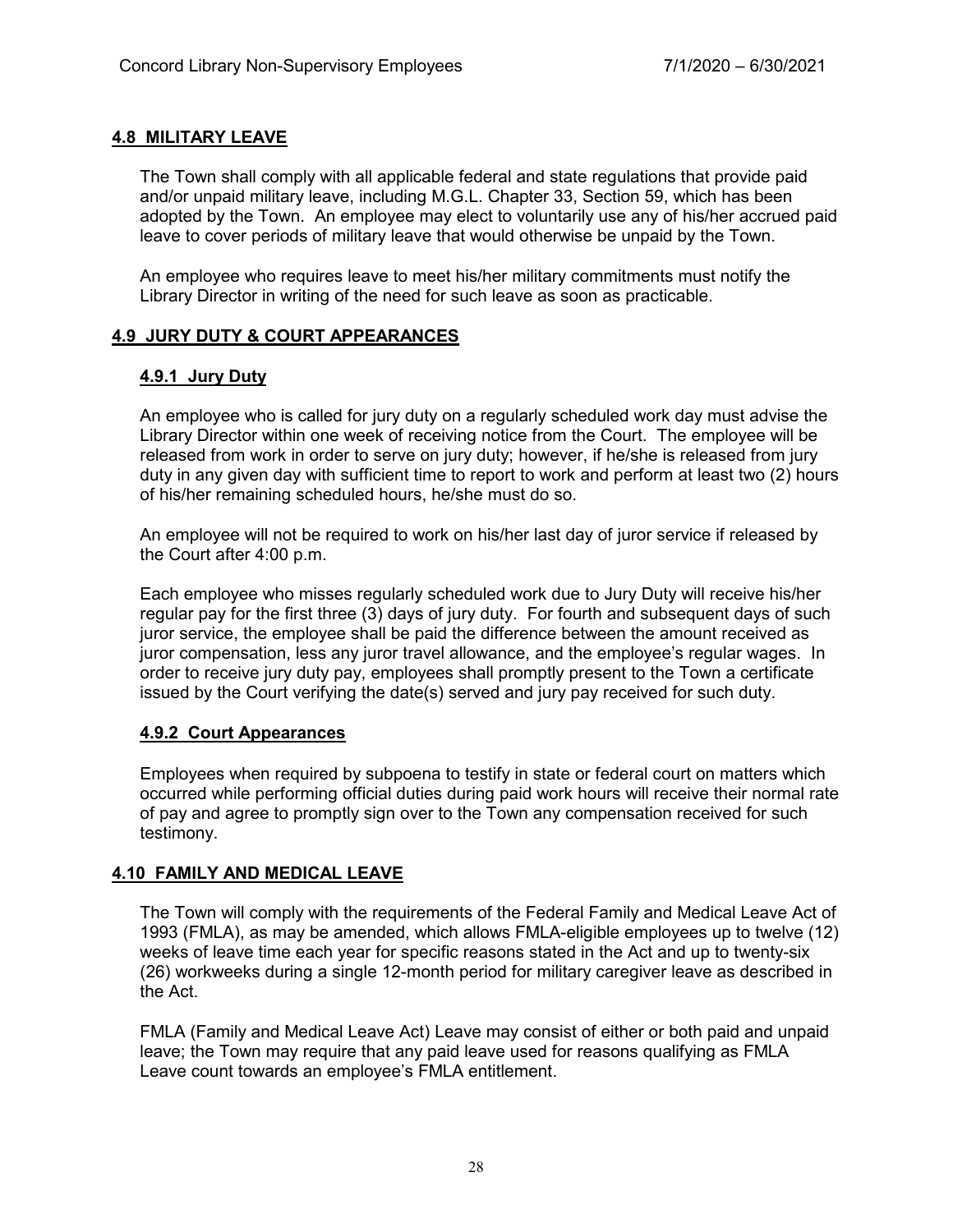# **4.11 UNPAID LEAVES OF ABSENCE**

Unpaid leave for a purpose that is not guaranteed to an employee by law may be granted at the sole discretion of the Town Manager. Requests for such leaves must be submitted in writing as far in advance as possible.

## **4.12 EFFECTS OF UNPAID LEAVES OF ABSENCE (FMLA & NON-FMLA)**

## **4.12.1 Leave Accruals**

Unpaid leaves of absence of thirty (30) calendar days or less shall not affect an employee's leave accruals. However, after the thirtieth (30th) calendar day of an unpaid leave of absence, the employee will not accrue additional vacation, sick, or personal leave. If an employee has more than one unpaid leave for the same purpose, the 30 calendar days shall be counted on an accumulated basis.

## **4.12.2 Service Credit**

Unpaid leaves of absence of thirty (30) calendar days or less shall not affect an employee's service credit for purposes of longevity pay, vacation accrual, performance evaluations, performance increases, and other service-related provisions of this Agreement. However, no service credit shall be earned by an employee after the thirtieth (30th) calendar day of an unpaid leave of absence. Therefore, an employee's anniversary date will be postponed by the number of calendar days beyond thirty (30) that the employee is on unpaid leave of absence. If an employee has more than one unpaid leave for the same purpose, the thirty (30) calendar days shall be counted on an accumulated basis.

# **4.12.3 Holiday Pay**

No holiday pay shall be granted to an employee who is on unpaid leave of absence on the last working day before the holiday or the first working day after the holiday.

# **4.13 SMALL NECESSITIES LEAVE**

The Town will comply with the requirements of the Massachusetts Small Necessities Leave Act (SNLA), M.G.L. c. 149, s.52D, as may be amended, which allows SNLA-eligible employees up to a total of 24 hours of leave during any 12-month period for the following purposes:

- 1. to participate in school activities directly related to the educational advancement of a son or daughter of the employee, such as parent-teacher conferences or interviewing for a new school;
- 2. to accompany the son or daughter of the employee to routine medical or dental appointments, such as check-ups or vaccinations;
- 3. to accompany an elderly relative of the employee to routine medical or dental appointments or appointments for professional services related to the elder's care, such as interviewing at nursing or group homes.

SNLA leave may consist of either or both paid and unpaid leave. The Town may require employees to substitute accrued paid leave for any leave provided under the SNLA.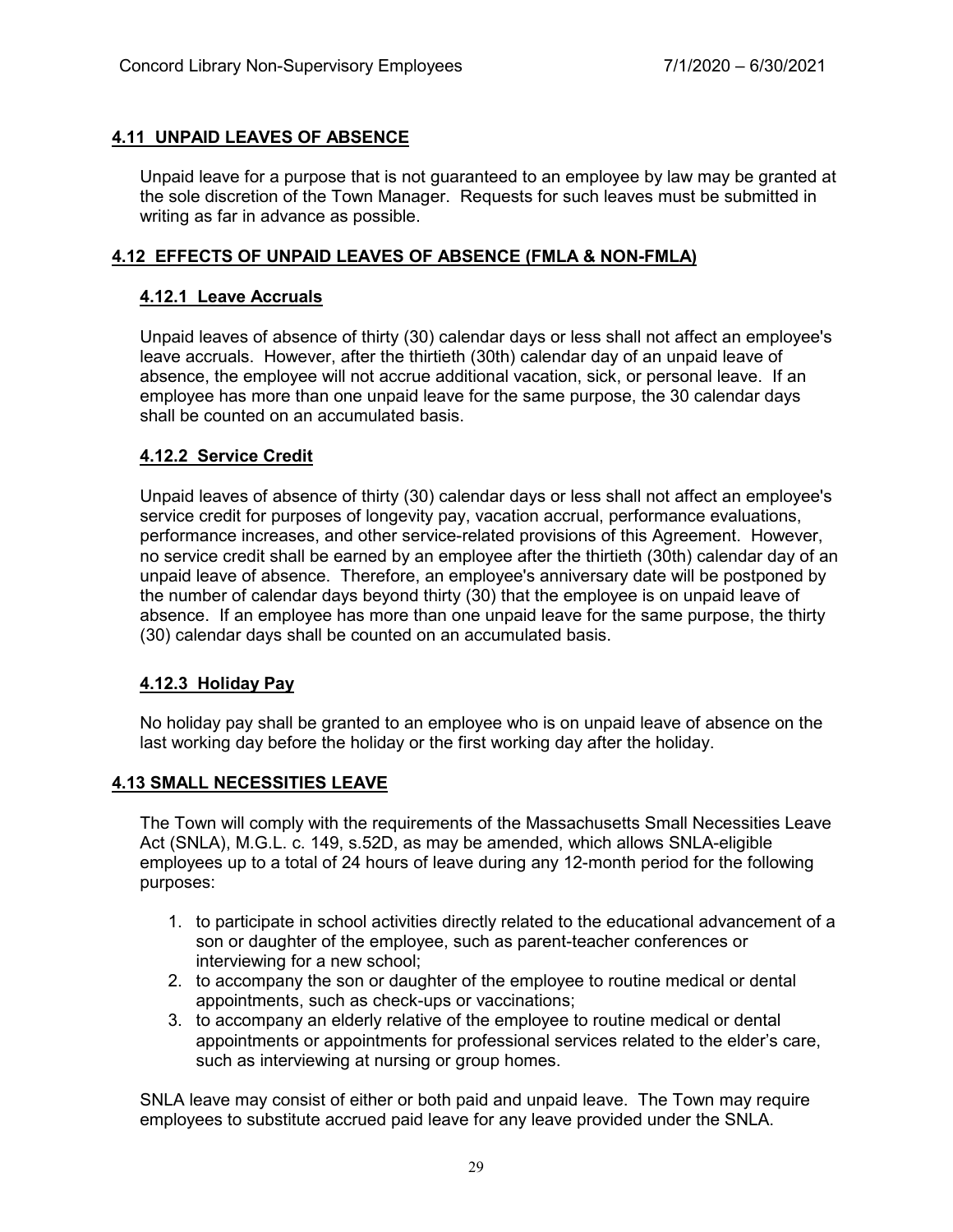# **4.14 WORKERS' COMPENSATION LEAVE**

# **4.14.1 Report of Work-Related Injury or Illness**

An employee injured while performing his/her official duties on behalf of the Town, or who becomes ill as a result of performing such duties, shall promptly submit a report of injury or illness to the Library Director or his/her designee using report forms provided by the Town.

# **4.14.2 Paid Leave of Duty for Medical Attention**

When an employee requires medical attention due to a work-related injury/illness that occurred that day, he/she will be relieved from duty without loss of pay for the portion of his/her shift during which medical treatment is being sought. The employee is required to return to work if able to do so after medical attention is received. Any additional absences from duty due to the injury/illness will be compensated only to the extent provided by the with workers' compensation laws and Section 4.14.3 of this Agreement.

# **4.14.3 Use of Paid Leave to Supplement Workers' Compensation Payments**

For any period during which an employee is absent from work due to a work-related injury or illness, he/she may use first any accumulated sick and then any other accrued leave time to supplement the difference between any workers' compensation payments and the employee's regular straight time rate of pay. As soon as possible, an injured/ill employee must advise Human Resources of his/her desire to supplement workers' compensation payments with paid leave and whether he/she wishes to reserve a certain amount of leave for future use. For any period during which paid leave is not used to supplement workers' compensation payments, the unpaid leave provisions of this Agreement apply.

# **4.14.4 Designation of FMLA for Workers' Compensation Leave**

Leave associated with a work-related injury or illness will be designated as Family and Medical Leave Act (FMLA) leave if the employee is eligible for such leave under the law.

# **4.15 UNION BUSINESS LEAVE**

Members of the union negotiating committee, not more than two (2) in number, shall be granted leave from duty with no loss of pay or benefits for attendance at contract negotiation sessions that occur during the employee's regularly scheduled work hours. They shall provide advance written notice to the Library Director or designee that they will be attending negotiation sessions so that appropriate personnel coverage can be arranged.

The grievant and one (1) union steward shall be granted leave from duty without loss of pay or benefits to attend meetings between the Town and the Union to process a grievance filed by an employee covered by this agreement when such meetings occur during the employees' regular scheduled work hours. The steward shall provide advance written notice to the Library Director or designee that they will be attending the meeting with the grievant so that appropriate personnel coverage can be arranged. The parties agree that meetings under this section only include those through Step 3 (Personnel Board) of the grievance process and do not include hearings before a fact finder, such as an arbitrator,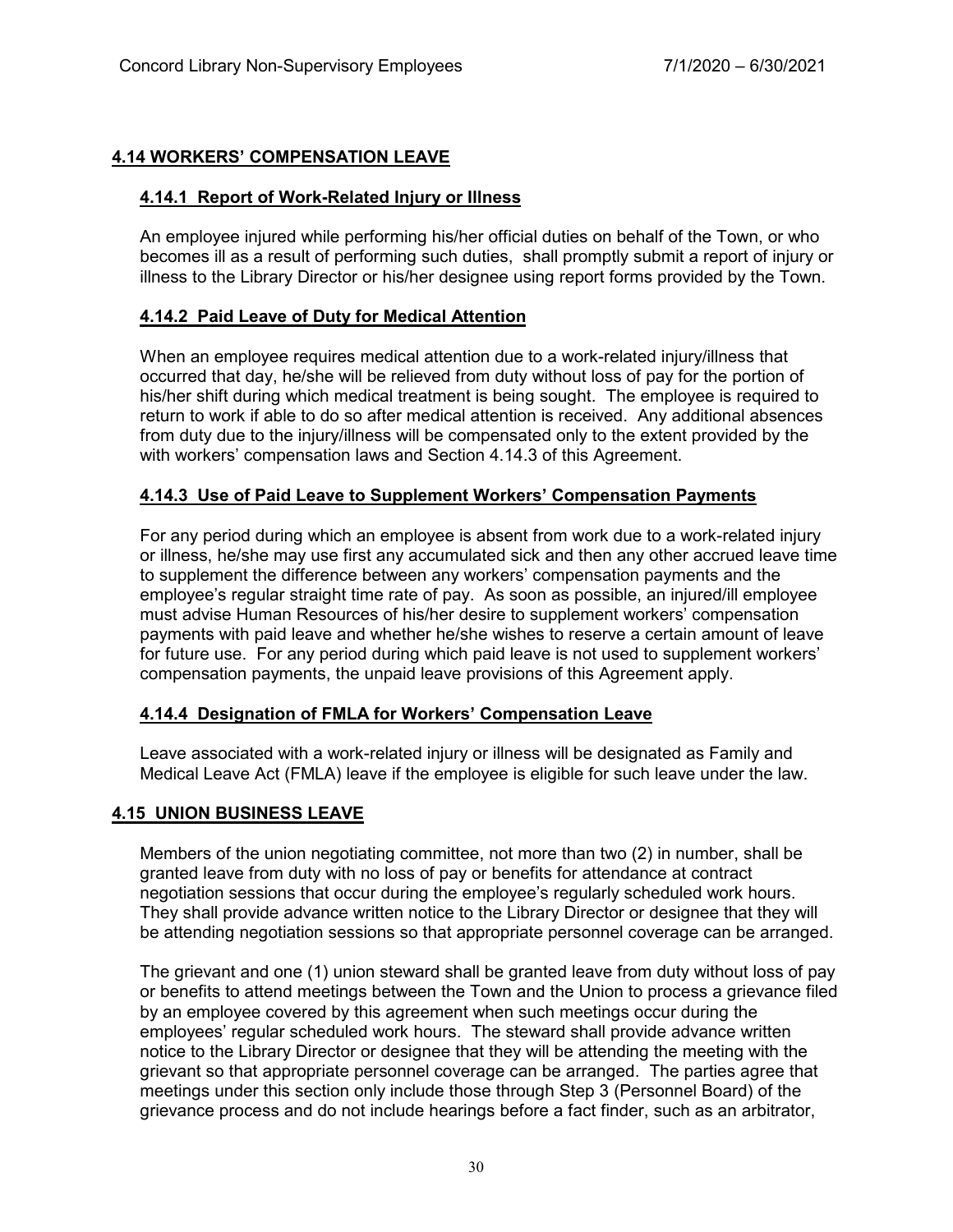hearing officer, etc. Leave without loss of pay or benefits shall not apply to time spent by the grievant and/or steward preparing for such meetings, nor to any witnesses that the Union may call to testify before a fact finder.

Unpaid leave shall be granted upon written notification given at least two weeks in advance to the Library Director or designee for attendance by no more than one (1) employee who serves as a delegate or alternate at the Massachusetts AFL-CIO, AFSCME International, or AFSCME Council 93 conventions. Attendance at these conventions shall not exceed three (3) days per fiscal year.

# **4.16 PARENTAL LEAVE**

The Town will comply with the requirements of the Massachusetts Parental Leave Act M.G.L. c. 149, s.105D, as may be amended, which entitles individuals who have been employed as a full-time employee (as determined by the law) with the Town for at least three (3) consecutive months to eight (8) weeks of parental leave for purposes related to birth or adoption as specified in the law; provided, however, any two (2) employees of the Town shall only be entitled to 8 weeks of parental leave in aggregate for the birth or adoption of the same child.

Parental leave may consist of either or both paid and unpaid leave. An employee shall only be eligible for pay if he/she is eligible to use accrued benefits such as vacation, personal, or sick leave. An employee shall not be required to use available paid leave during parental leave.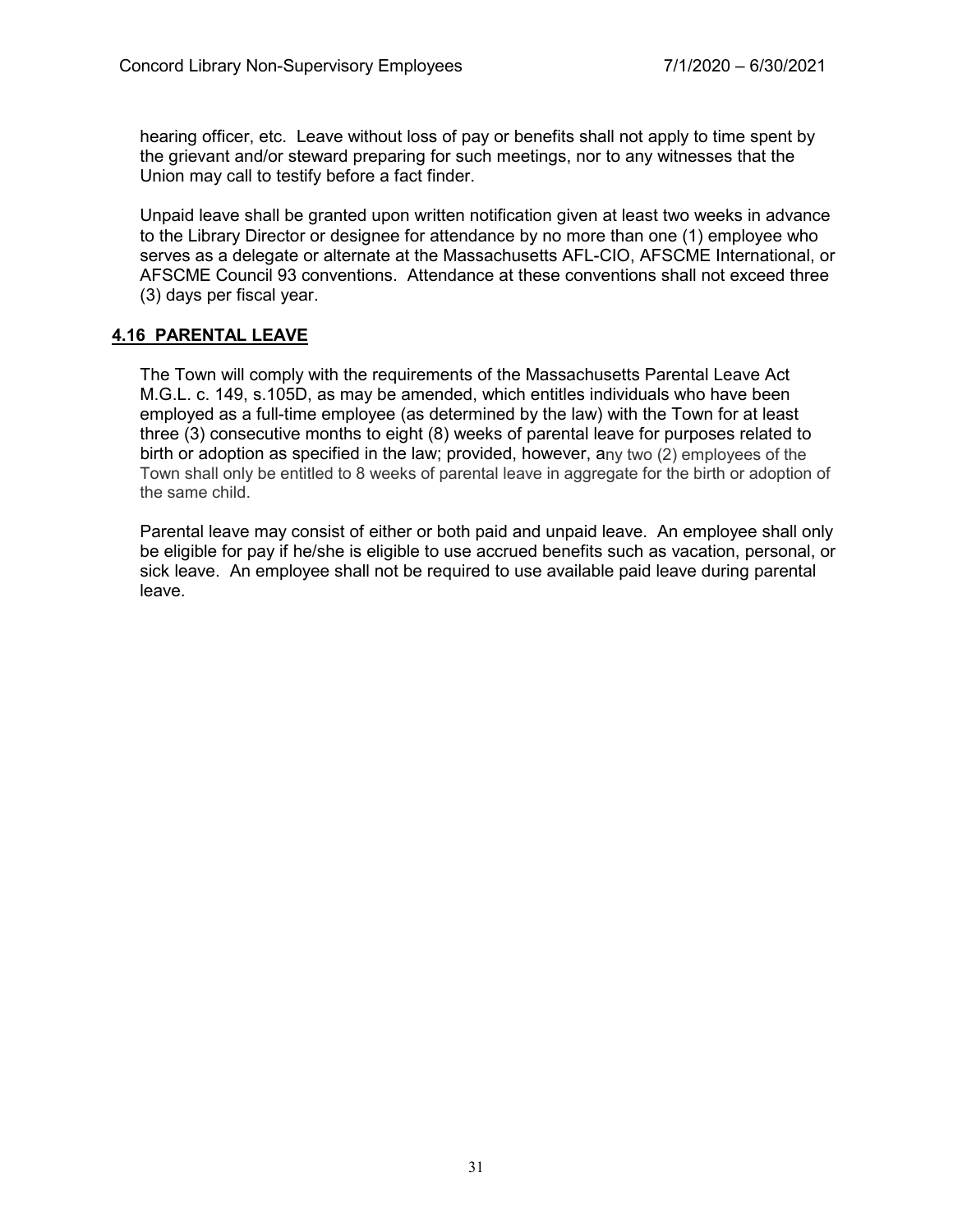## **ARTICLE 5. OTHER BENEFITS**

## **5.1 HEALTH INSURANCE**

The Town agrees to provide health insurance in accordance with Chapter 32B of the Massachusetts General Laws.

The Town shall have the right to change health insurance providers, plans and/or benefits with at least sixty (60) days' notice, provided however, the Town will negotiate over the impact of any change in accordance with Chapter 150E of the Massachusetts General Laws or 801 CMR 52.00 of the Code of Massachusetts Regulations.

#### **5.2 EDUCATIONAL ASSISTANCE**

Employees who regularly work at least twenty-five (25) hours per week, are in good standing, and have been in continuous employment with the Town for at least one (1) year are eligible for educational assistance in accordance with the provision of the Town's Administrative Policy and Procedure #29 as last revised October 2009. The Town's decision to approve or deny a request for such assistance shall not be subject to any grievance provisions of this Agreement.

#### **5.3 PROTECTIVE CLOTHING**

The Town shall provide each Maintenance Custodian with one winter jacket and one pair of safety-toe shoes or work boots, which may only be worn at times when the employee is working. The Library Director shall make arrangements for the acquisition of the protective clothing; such arrangements may include direct purchase by the Town or reimbursement to the employee for purchases made in accordance with guidelines and procedures set forth by the Director.

The Town will replace the protective clothing provided to a Maintenance Custodian when, at the Director's sole discretion, the items are damaged or worn-out to the point they no longer provide the protection intended or no longer appear professional.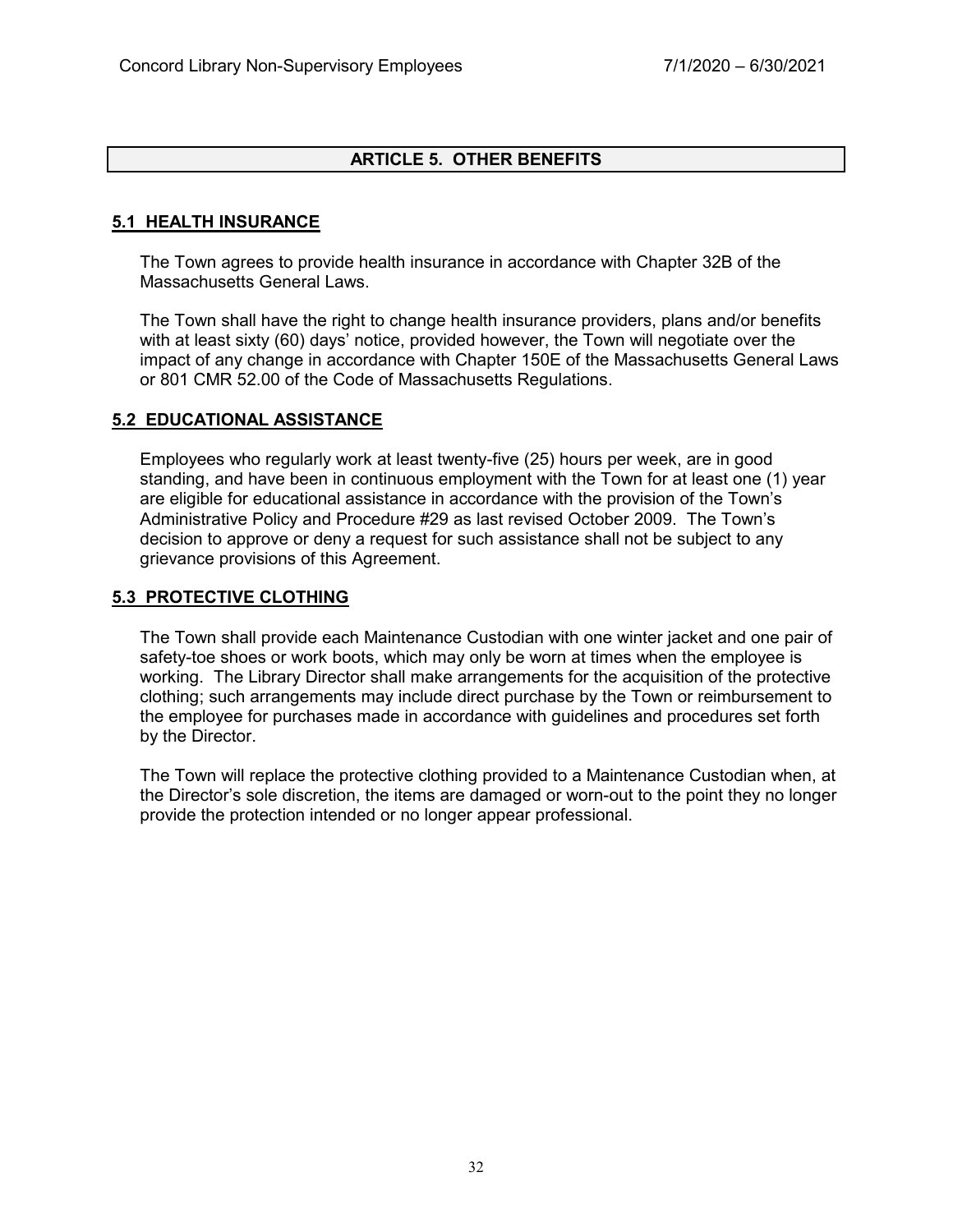## **ARTICLE 6. PROBATIONARY PERIOD**

## **6.1 NEW & REHIRED EMPLOYEES**

Each new or rehired employee will be required to complete a probationary period during which time it is expressly understood and agreed that the Town shall have the unqualified right to terminate the employment of such employee. Such termination shall not be subject to the grievance or any other procedure of this Agreement. The probationary period for each employee shall be the first six (6) months of service in a position.

The probationary period may be extended by mutual agreement between the Union and the Town but shall not exceed an additional six (6) months in any circumstance.

This clause shall not apply to an employee returning from layoff provided he/she had completed a probationary period prior to layoff, and is rehired within one (1) year to the same position from which he/she was relieved.

#### **6.2 EMPLOYEES APPOINTED TO A NEW POSITION**

Each employee who is appointed to a new position will be on probation for the first four (4) months of service in that position. If an employee who has been appointed to a new position does not, in the opinion of the Town Manager, demonstrate satisfactory performance in the probationary period, the Town shall have the unqualified right to return that employee to his/her previous position and rate of pay, or to another position of equivalent pay, at any time during the probationary period without recourse to the grievance or any other procedure of this Agreement.

This clause is not intended to replace management's right to suspend, demote, discipline, or discharge employees, and, therefore, probationary employees may not return to their prior position if such actions are taken as a result of misconduct.

The probationary period may be extended by mutual agreement between the Union and the Town but shall not exceed an additional three (3) months in any circumstance.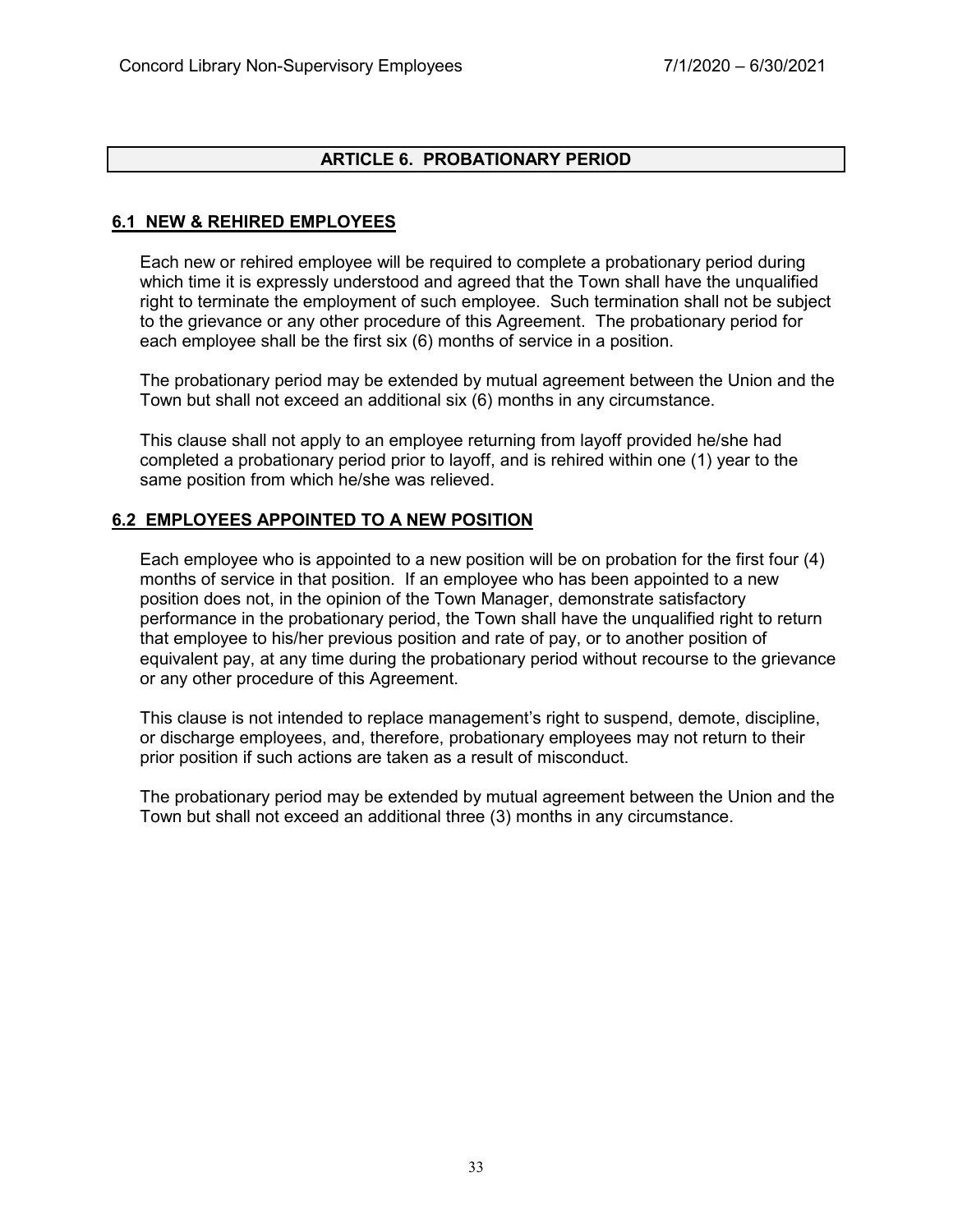#### **ARTICLE 7. DISCIPLINE & DISCHARGE**

The parties agree that employees must conduct themselves professionally in accordance with the highest ethical standards and shall interact with the public, management, and coworkers with honesty, respect and helpfulness. Employees will comply with the law, Town policies and procedures, and instructions and guidance communicated verbally or in writing by management and supervisors. Employees shall also ask questions and seek guidance in order to ensure they understand workplace expectations.

The Town may apply discipline to employees, which may include but is not limited to: verbal warnings, written warnings, suspensions, demotion and termination; however, no employee who has completed his/her probationary period in accordance with Section 6.1 shall be disciplined except for just cause. Counseling of employees and performance evaluation documents shall not be considered discipline. Levels of discipline may be skipped or repeated and, in cases of serious misconduct or gross negligence, an employee may be terminated without prior discipline. The level of discipline shall be reasonably related to the seriousness of the offense, as well as the individual's employment and work history, as determined by the Library Director and/or Town Manager. The Town may consider the passage of time between disciplinary measures as a mitigating circumstance. Disciplinary action may be initiated for failure of an employee to fulfill his/her responsibilities as an employee or for failure to maintain performance standards satisfactory to the Town and/or Library Director, as well as misconduct or negligence.

It is the Town's policy not to remove any disciplinary documents from an employee's official personnel file.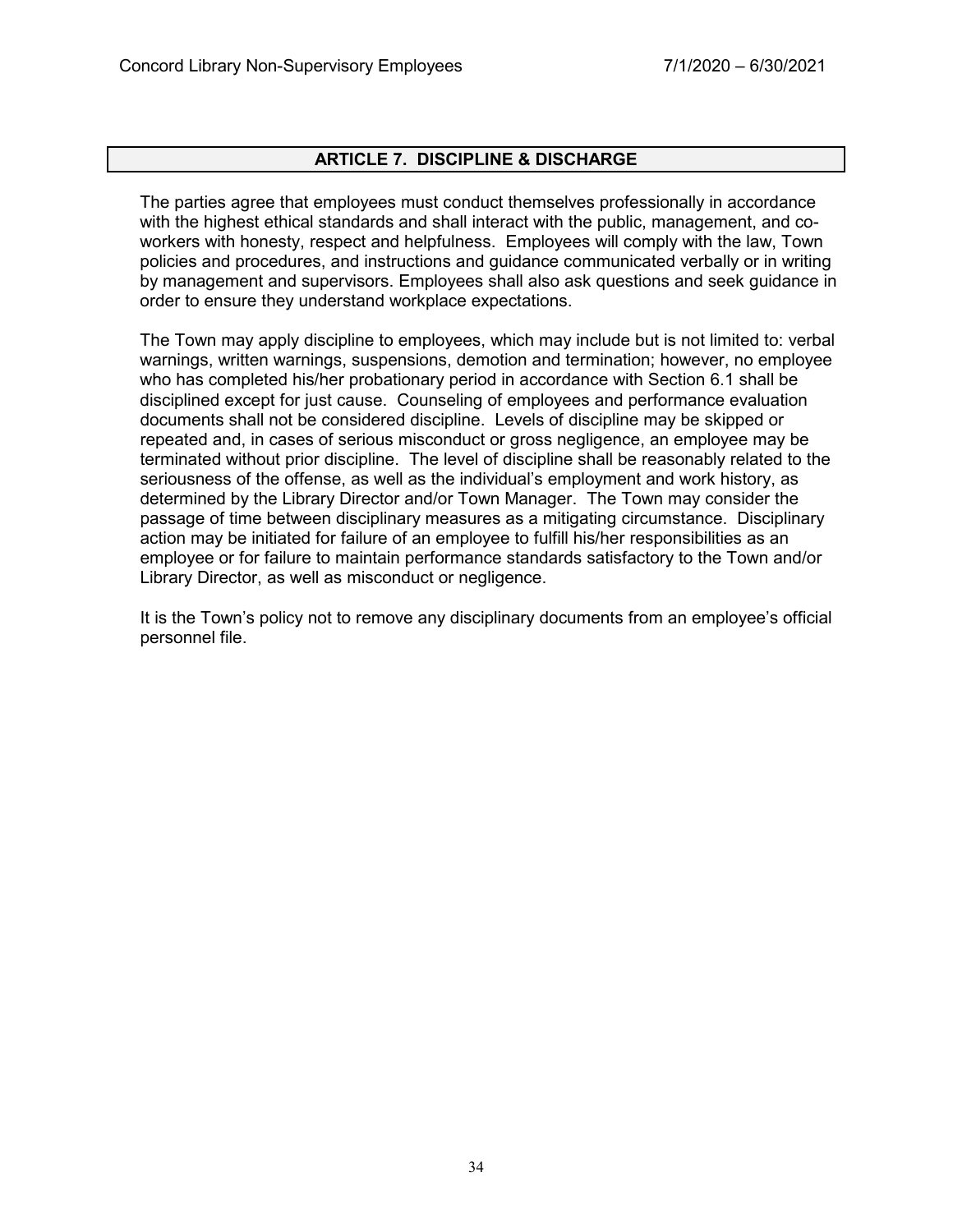# **ARTICLE 8. GRIEVANCE & ARBITRATION**

## **8.1 PURPOSE & SCOPE OF GRIEVANCE PROCEDURE**

It is the intent of the Town and the Union to maintain harmonious relations by resolving disputes with all reasonable dispatch. The purpose of the Grievance & Arbitration article is to secure, at the lowest level possible, resolutions to grievances brought forward pursuant to the process. The Town and the Union desire that the procedures shall be as informal as may be appropriate for the grievance involved and at the level involved.

For purposes of the article, a "grievance" shall be defined as an actual dispute arising as a result of the application or interpretation of one or more express terms of this Agreement; provided, however, that any matter arising under the purported exercise of management rights or any matter reserved to the discretion of the Town by the terms of this Agreement, or arising before or after the dates of operation of this Agreement, shall not be subject to this dispute resolution article nor shall such matter be construed as being grievable. This procedure does not apply to counselings, nor to performance evaluation documents or ratings unless the rating affects pay, in which case it may only be grieved through Step 2 (Town Manager). Verbal reprimands may also only be grieved through Step 2 (Town Manager).

#### **8.2 GRIEVANCE PROCESS**

Prior to the official filing of a grievance, the employee(s) will make every effort to resolve the matter in a discussion with his/her supervisor. If this fails and the employee(s) elect to pursue a grievance, the following steps shall be followed:

#### Step 1 – Library Director

Within fourteen (14) calendar days after the employee knew or should have known of the event or action on which the grievance is based, the employee or the Union shall submit the grievance in writing to the Library Director. The written grievance shall specify the specific section of this Agreement under which the grievance arises as well as the specific provisions of the Agreement that allegedly have been violated, explain the basis of the issue and the specific resolution sought by the employee.

Within fourteen (14) calendar days of receiving the grievance, the Library Director shall attempt to resolve the matter and shall provide the employee a written response.

The consequences of either party failing to follow the procedures described in this step are outlined in Section 8.3 below.

#### Step 2 – Town Manager

If the employee or the Union is not satisfied with the Library Director's response, the grievance may be brought forward to the Town Manager. Such grievance must be submitted in writing to the Town Manager within fourteen (14) calendar days after issuance of the Library Director's response. The written grievance shall specify the specific section of this Agreement under which the grievance arises as well as the specific provisions of the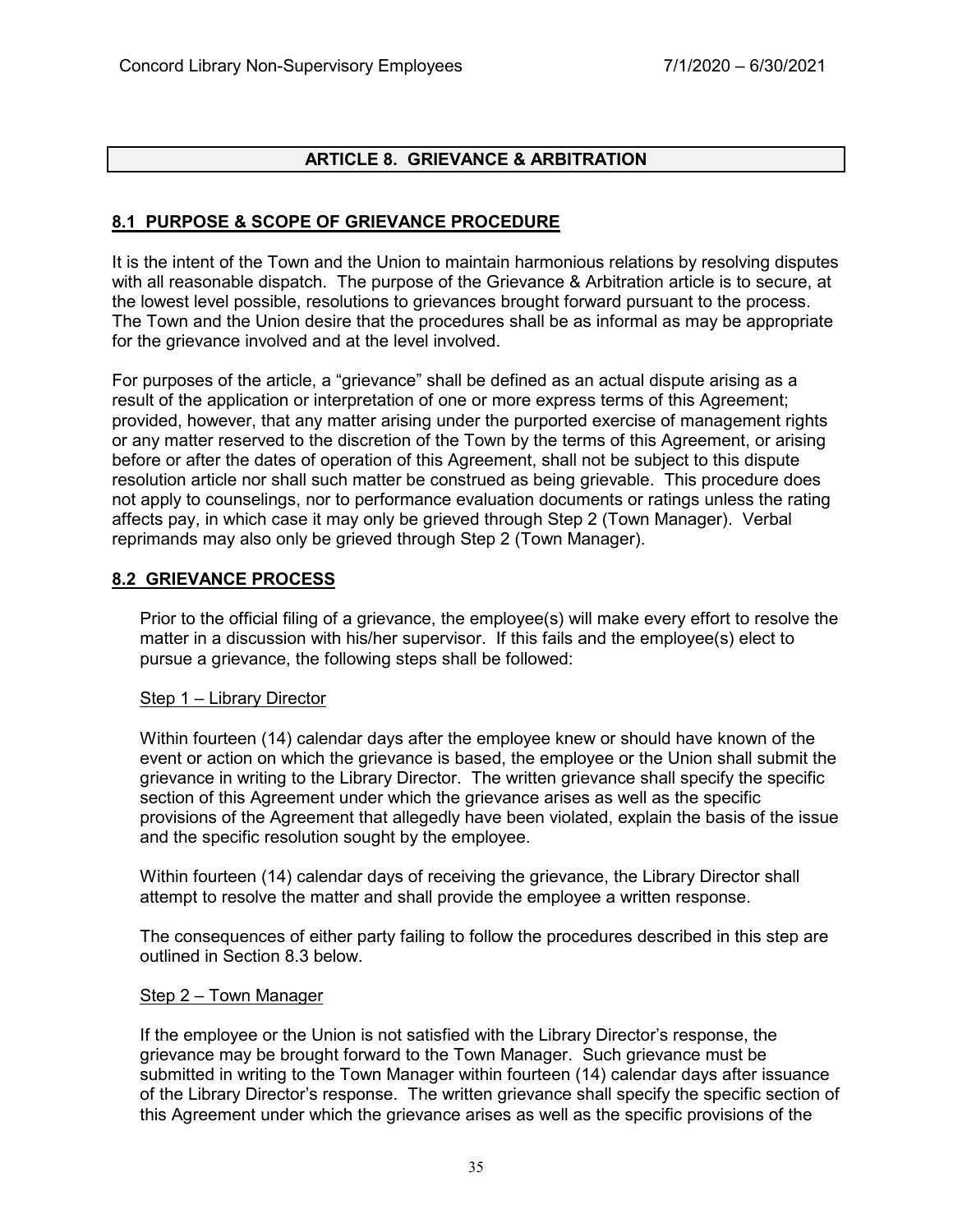Agreement that allegedly have been violated, explain the basis of the grievance and the specific resolution sought by the employee, and shall include a copy of the Library Director's response.

The Town Manager may appoint a designee to review the grievance. Any such designee shall not be a supervisor or manager from the Library.

The Town Manager (or his/her designee) shall hold a meeting with the employee, the Library Director, and any other parties deemed relevant by the Town Manager within fourteen (14) calendar days after receipt of the grievance. The Town Manager (or his/her designee) will also conduct such other investigation of the issue as deemed necessary.

Within twenty-one (21) calendar days following the meeting, the Town Manager (or his/her designee) shall issue a written decision to the employee.

The consequences of either party failing to follow the procedures described in this step are outlined in Section 8.3 below.

#### Step 3 – Personnel Board

If the employee or the Union is not satisfied with the Town Manager's response, the grievance may be brought forward to the Personnel Board. Such grievance must be submitted in writing to the Human Resources Director within fourteen (14) calendar days after issuance of the Town Manager's response. The written grievance shall specify the specific section of this Agreement under which the grievance arises as well as the specific provisions of the Agreement that allegedly have been violated, explain the basis of the grievance and the specific resolution sought by the employee, and shall include a copy of the Library Director and Town Manager's responses.

Within thirty (30) calendar days of receiving the written grievance, the Personnel Board shall convene a hearing for purposes of deciding the grievance, unless the Town or the Union, separately or jointly, request an enlargement of time due to scheduling conflicts or other valid reason.

All grievances to the Personnel Board shall be heard at a closed meeting of the Personnel Board in executive session, unless the parties mutually agree to hold it in an open session.

Both the Town and the employee/Union may be represented by counsel before the Personnel Board. Both parties shall provide the Personnel Board and the other party with a list of witnesses at least forty-eight (48) hours prior to the meeting. The Personnel Board shall hear testimony of the parties as well as receive any documentary evidence offered. Parties shall have the right to cross-examine witnesses. The Personnel Board shall decide all cases by the preponderance of the evidence standard of proof and, only for suspension or termination grievances of an employee who has completed his/her probationary period in accordance with Section 6.1, shall abide by the principles of Just Cause. The Personnel Board and/or either party shall have the right to make an audio record of the hearing. In addition, either party shall have the right to have a transcript made of the hearing in which case a copy shall be provided to the Personnel Board and, upon mutual agreement by both parties, shall be designated as the official record of the hearing. Whoever requests a stenographic record of the hearing shall bear the costs thereof, unless the other party wants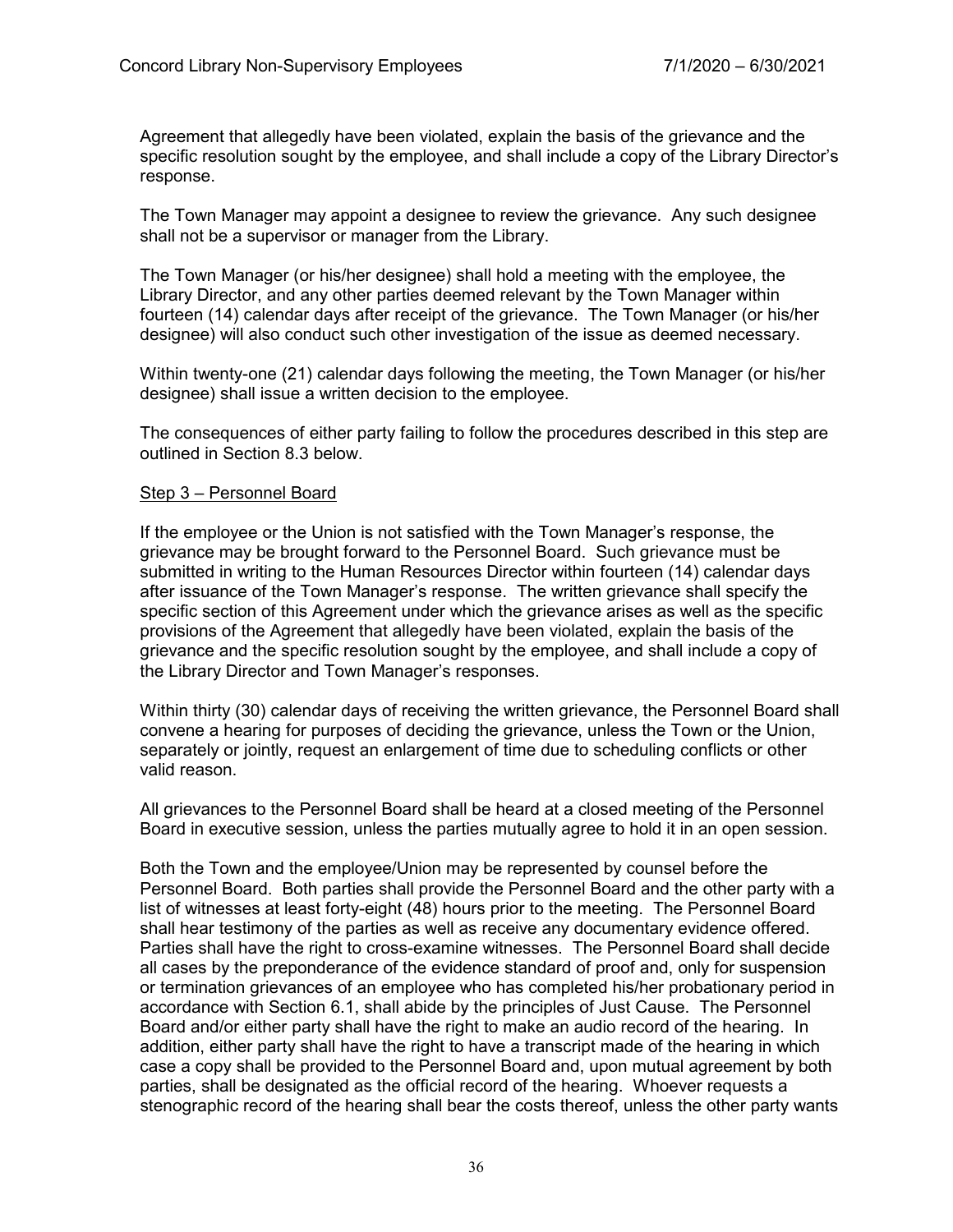to view or receive a copy; in such case, the parties shall equally share all related costs. The Personnel Board may only interpret such items and determine such issues as may be submitted to them by agreement of the parties.

When the matter being grieved is termination of employment, the Personnel Board shall issue an advisory opinion on the grievance in writing to the parties within twenty-five (25) calendar days of the close of its deliberations. The Town Manager shall reconsider the issue in light of the Personnel Board's opinion and shall, within fourteen (14) calendar days of receiving such opinion, issue a final written decision to the employee and the Union.

For all other matters, the Personnel Board shall issue a written decision on the grievance in writing to the parties within twenty-one (21) calendar days of the close of its deliberations.

The consequences of either party failing to follow the procedures described in this step are outlined in Section 8.3 below.

#### Step 4 – Arbitration

Either party may file a demand for arbitration with the Massachusetts Department of Labor Relations ("DLR") within thirty (30) calendar days of receipt of the written Step 3 decision rendered by the Personnel Board or, if Step 3 is waived, the written Step 2 decision of the Town Manager, subject to the following requirements:

- A. Within fourteen (14) calendar days of the date of the written decision rendered by the Personnel Board or the Town Manager, as appropriate, is received, either party must notify the other in writing of its intent to move forward to arbitration before it actually files for arbitration; and
- B. After giving notice of intent to arbitrate, and prior to filing for arbitration with the DLR, the parties will attempt to mutually agree on the selection of an arbitrator.

The authority of the arbitrator shall be limited to the interpretation of this Agreement. The arbitrator shall have no power to add to, subtract from, or modify this Agreement or any Rules or Regulations of the Library or Town that are applicable to Library employees. The arbitrator may only interpret such items and determine such issues as may be submitted to him or her by the parties.

If either party raises the issue of arbitrability, the parties agree that the arbitrability issue will be heard and decided by the arbitrator prior to hearing the case on the merits. If the matter is deemed not to be arbitrable, there shall be no further hearing.

The Arbitrator shall decide all cases based upon the preponderance of the evidence standard of proof.

Monetary awards resulting from a decision of the arbitrator shall in no case be retroactive prior to the date of the occurrence of the grievance and in no case include an award of interest.

All expenses of arbitration shall be borne equally between the Town and the Union, except that each party shall be solely responsible for its own legal costs and fees.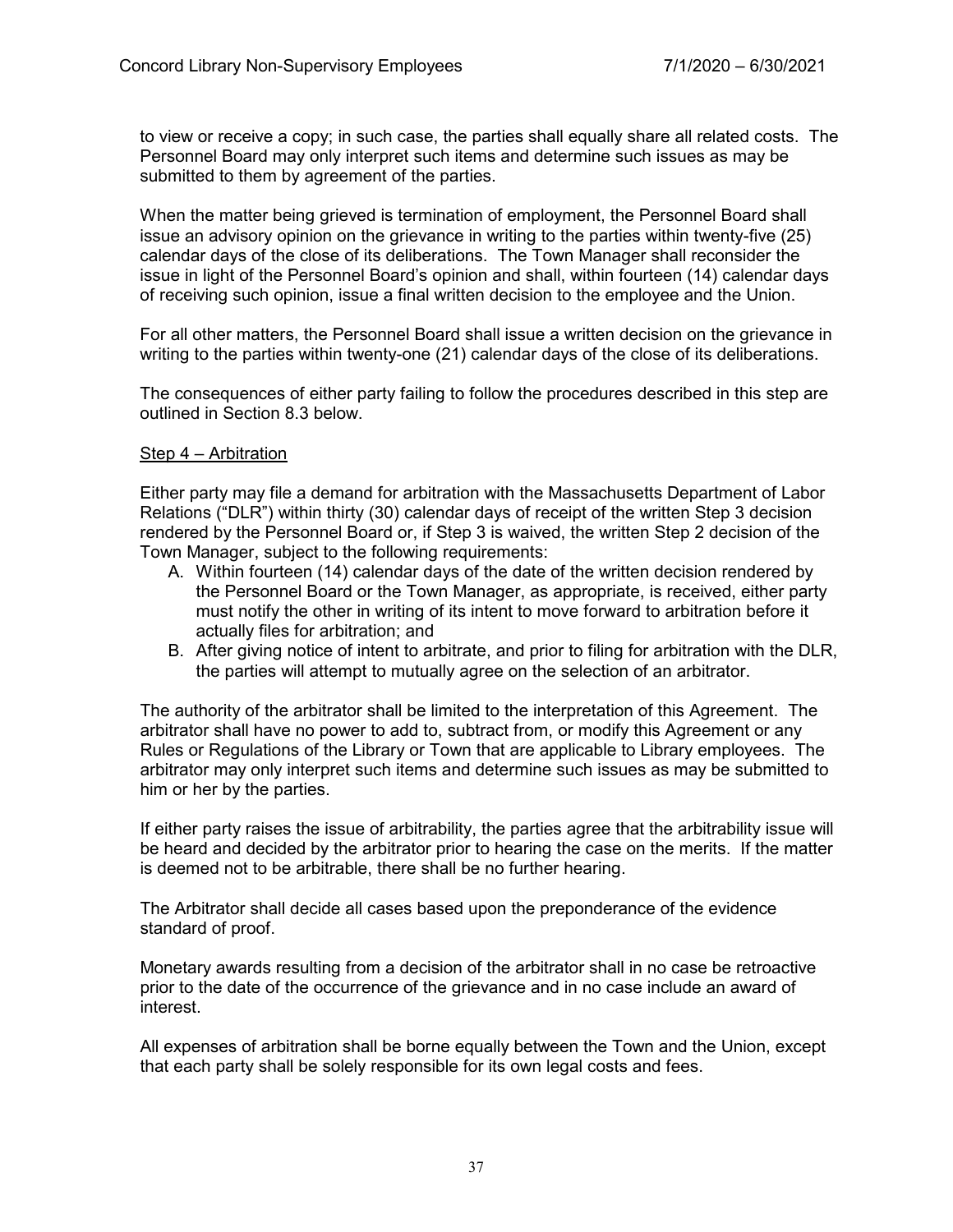The decision of the Arbitrator shall be final and binding on the Town and the Union, subject to each party's rights pursuant to MGL Chapter 150C, and provided that the decision is not contrary to state or federal law.

Time limits specified in this arbitration procedure may only be extended by mutual, written consent of the parties.

#### **8.3 GENERAL PROVISIONS & LIMITATIONS**

No employee shall be subjected to reprisal by the Town as a result of filing a grievance under this procedure.

Grievances, responses, and other written communications outlined in this procedure may be submitted in hard copy or via email.

Any step may be waived by mutual written agreement by the parties.

An employee may have a union steward from his/her bargaining unit, or an authorized AFSCME representative, present at and participating in any and all stages of the grievance process. Except at Steps 3 and 4, attorneys are not permitted to attend grievance meetings; however, AFSCME representatives who are educated in law may attend if the Union advises the Town of such at the time the grievance meeting is being scheduled. At Steps 3 and 4, the employee may be represented by counsel, and may call witnesses and introduce evidence in support of his/her grievance.

Time limits specified in this procedure may be extended at any step by mutual written consent of the parties involved with that step of the grievance. In the event a relevant individual is absent from the workplace during a period when he/she is expected to take action relative to the grievance, it is expected that the parties will agree to extend the time limits by a reasonable amount of time corresponding to the absence.

Failure of the employee or the Union to file a grievance within the required time periods specified for any level of this procedure or to otherwise follow the procedures contained herein shall constitute an abandonment of the grievance and the grievance will be deemed resolved and not thereafter subject to further steps of the dispute resolution process. Failure of the Town or Personnel Board to act within the required time periods shall be deemed an automatic denial of the grievance; the employee or the Union may then advance the grievance to the next step within the specified time period.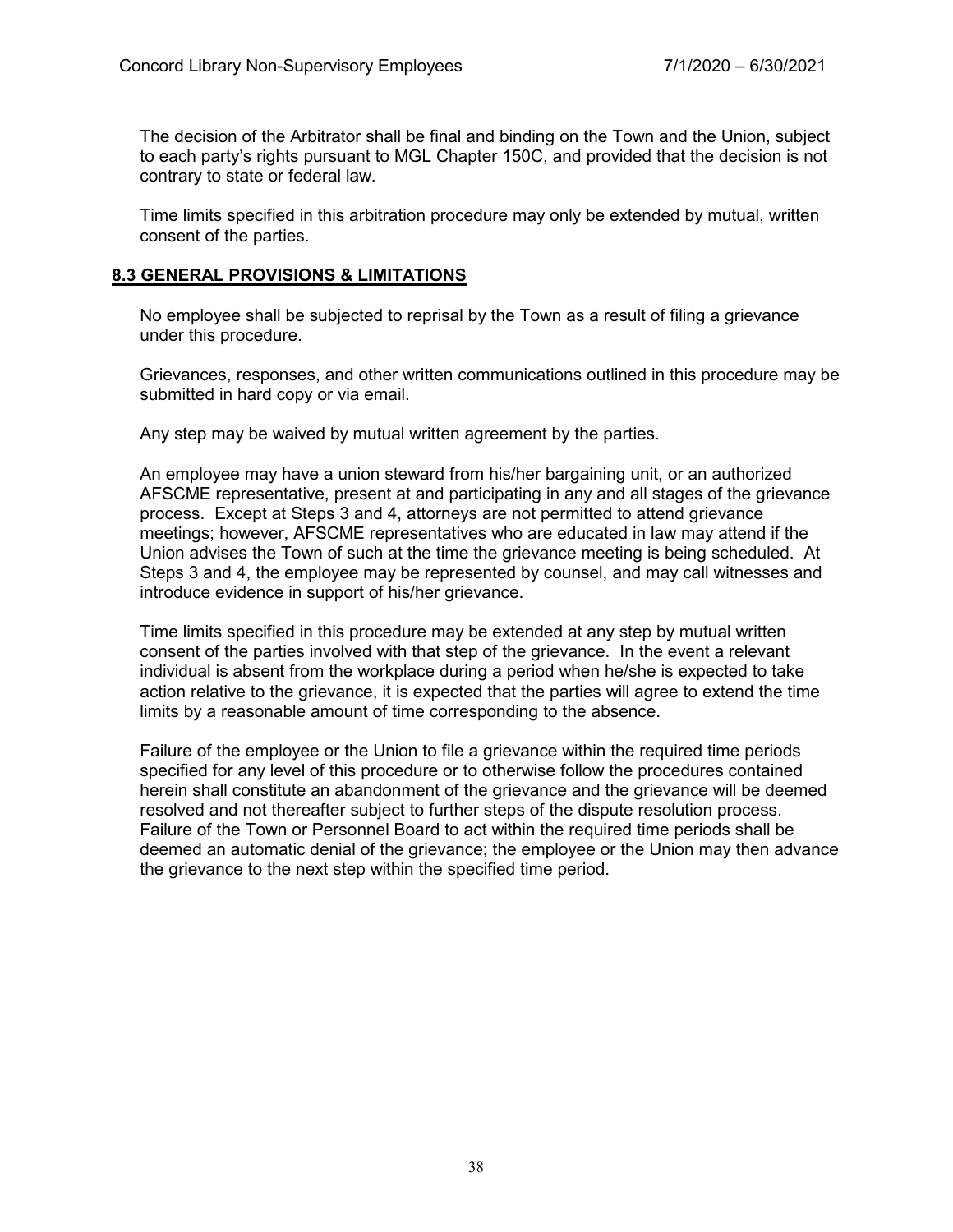#### **ARTICLE 9. RESIGNATION OF/ RETIREMENT FROM EMPLOYMENT**

If an employee intends to end employment he/she is expected to provide at least 2 weeks' notice of his/her last day of work (if the employee plans on filing for retirement upon separation, it is recommended that he/she provide notice and consult with Human Resources at least 60 days prior to the date of separation to plan for transition of benefits).

Except in the case of a documented illness, injury, or other uncontrollable circumstances communicated to the Library Director as soon as practicable, the employee is expected to work all of his/her shifts, without use of leave time, during the last two weeks of employment. The last day on which an employee is actively on duty shall be considered his/her last day of employment. Any accrued leave that is payable after that date shall not count as service for the purposes of employment and related benefits, but may count as service for the purposes of retirement calculations in accordance with the rules of the Concord Retirement Board.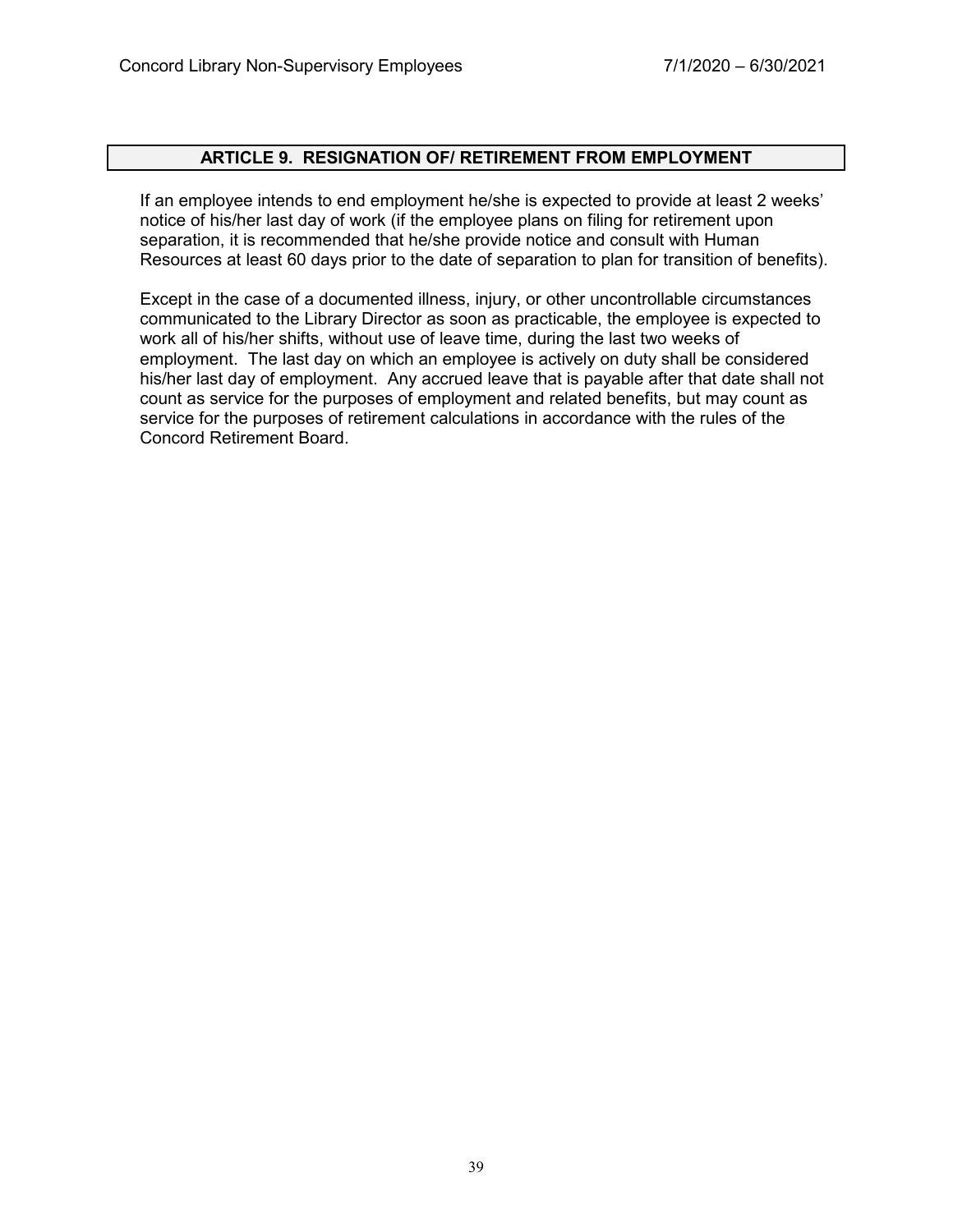## **ARTICLE 10. LAYOFF & RECALL**

## **10.1 NOTICE OF LAYOFF**

When the Town intends to layoff an employee or employees, the employee and the Union shall be given written notice at least fourteen (14) calendar days in advance of the effective date, except in situations requiring unforeseeable and immediate action. In lieu of notice, the Town may opt to provide the employee(s) with two (2) weeks of pay.

#### **10.2 RECALL**

If the Town reinstates a position from which an employee was laid off within the past one (1) year of the employee's layoff date, that former employee will be offered re-employment to the position. The offer of re-employment shall be sufficient if made by certified letter addressed to the laid off employee at his or her last known address as shown by the records of the Town Human Resources Department. Any such laid off employee must respond to the offer within seven (7) calendar days of the date the letter was sent and be available for re-employment within twenty-one (21) calendar days after the letter was sent; otherwise the laid off employee shall be deemed to have refused re-employment and the Town's obligation under this Article is satisfied. There shall be no obligation to offer reemployment to any employee who has been laid off more than one (1) year or who has refused re-employment on one (1) occasion, whichever occurs sooner.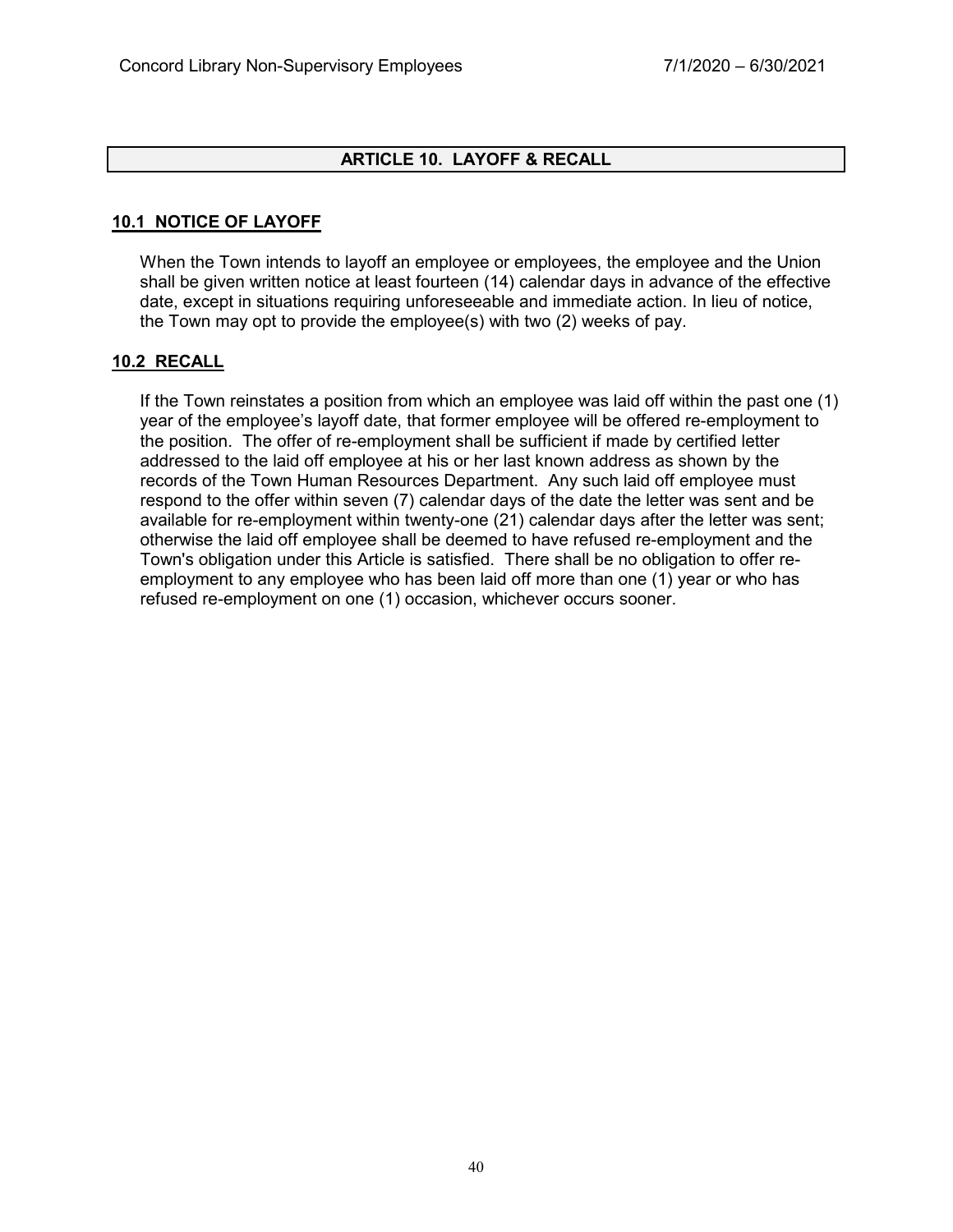#### **ARTICLE 11. DURATION OF AGREEMENT<sup>2</sup>**

This Agreement shall remain in full force and effect upon execution, except as otherwise specified, until termination at midnight on June 30, 2021; provided, however, if there is no successor Agreement in place by June 30, 2021, and the parties are in negotiations, this Agreement shall be extended, subject to a ten (10) day notice. If either party gives a ten (10) day notice of termination to the other party during successor negotiations, the Agreement shall terminate after the expiration of the ten (10) day notice period.

Any time after October 1 in the fiscal year in which this Agreement is set to expire, either party may request, in writing to the other party, a request to initiate negotiations. The parties shall schedule the first negotiation session no later than thirty (30) days after submission of the request.

IN WITNESS THEREOF, this Agreement has been executed by:

#### FOR THE TOWN OF CONCORD:

**Town Manager:** 

**FOR AFSCME COUNCIL 93:** 

**AFSCME Representatives:** 

<sup>&</sup>lt;sup>2</sup> Formerly, Article 9 (change effective 7/1/17)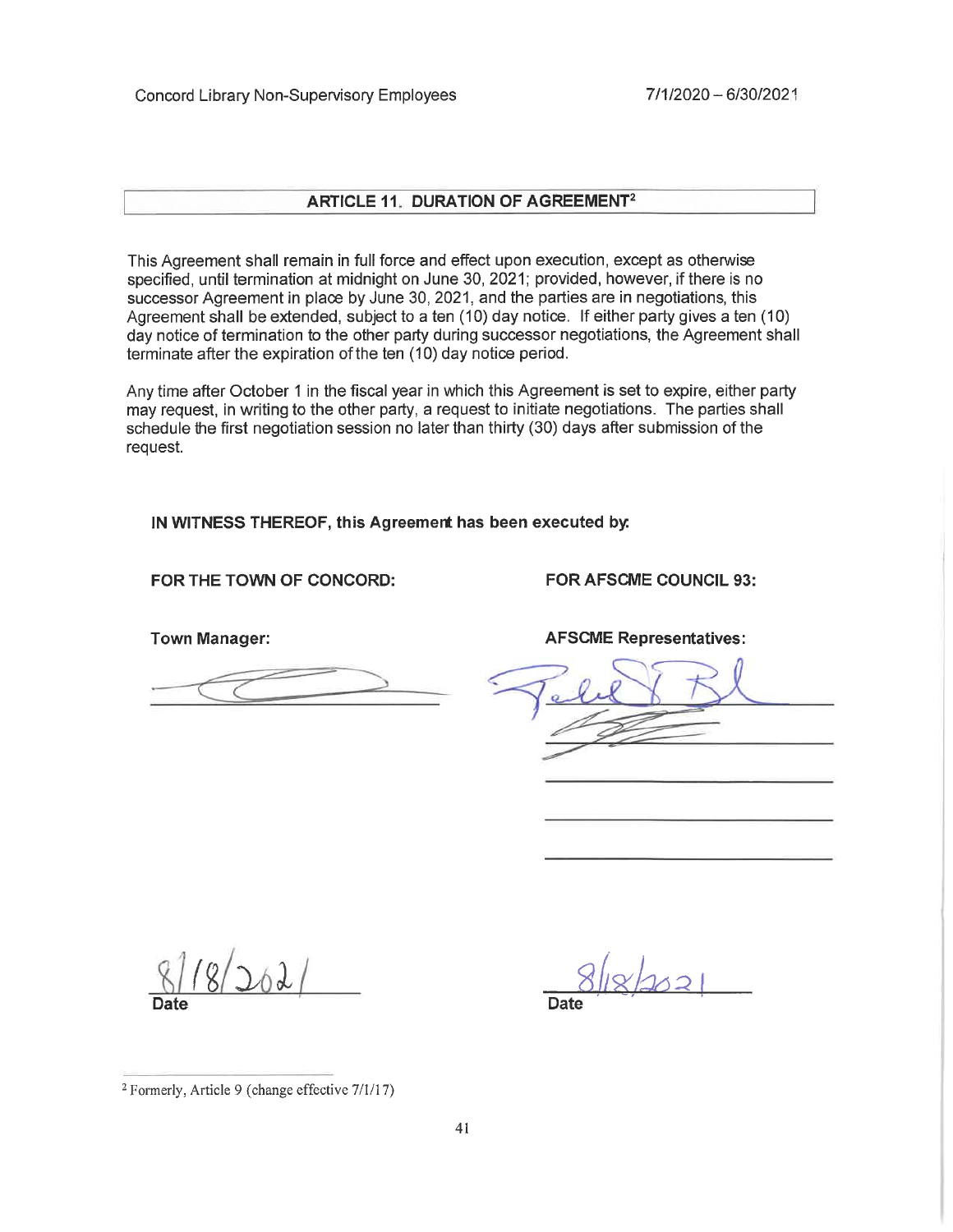# **APPENDIX A-1. SALARY SCHEDULE EFFECTIVE 7/1/2020**

#### *Base Rates Effective 7/1/2020*

*Annual rates are for reference purposes only and are based on 40 hours per week; rates for schedules of less than 40 per week will be prorated accordingly. This schedule does not determine a position's FLSA exempt status.*

| Grade Number & Class Title                                 |               | <b>Minimum</b> | <b>Maximum</b> |
|------------------------------------------------------------|---------------|----------------|----------------|
| <b>ASSOCIATES &amp; TECHNICIANS</b>                        |               |                |                |
| <b>LAT-1</b>                                               | <b>Hourly</b> | \$12.75        | \$12.75        |
| <b>Library Page</b>                                        |               |                |                |
| <b>LAT-2</b>                                               | <b>Hourly</b> | \$12.75        | \$15.05        |
| <b>End Processor</b>                                       |               |                |                |
| <b>LAT-3</b>                                               | <b>Hourly</b> | \$19.27        | \$27.08        |
| <b>Library Assistant</b>                                   |               |                |                |
| LAT-4                                                      | <b>Hourly</b> | \$21.86        | \$30.71        |
| <b>Branch Library Assistant</b>                            |               |                |                |
| <b>Circulation Assistant</b>                               |               |                |                |
| <b>Collections Conservator</b><br>Senior Library Assistant |               |                |                |
|                                                            |               |                |                |
| <b>LAT-5</b>                                               | <b>Hourly</b> | \$25.24        | \$35.44        |
| <b>Technical Services Assistant</b>                        |               |                |                |
|                                                            |               |                |                |
| <b>MAINTENANCE</b>                                         |               |                |                |
| $LM-1$                                                     | <b>Hourly</b> | \$19.24        | \$27.27        |
| Maintenance Custodian                                      |               |                |                |
|                                                            |               |                |                |
| $LM-2$<br><b>Building Systems Custodian</b>                | <b>Hourly</b> | \$21.18        | \$30.02        |
|                                                            |               |                |                |
|                                                            |               |                |                |
| <b>PROFESSIONAL</b>                                        |               |                |                |
| $LP-1$                                                     | <b>Hourly</b> | \$21.41        | \$28.35        |
| Librarian                                                  |               |                |                |
| $LP-2$                                                     | <b>Hourly</b> | \$22.45        | \$33.88        |
| <b>Special Collections Assistant</b>                       |               |                |                |
| $LP-3$                                                     | <b>Hourly</b> | \$25.34        | \$38.22        |
|                                                            | <b>Annual</b> | \$52,910       | \$79,803       |
| Authorities Cataloger<br><b>Staff Librarian</b>            |               |                |                |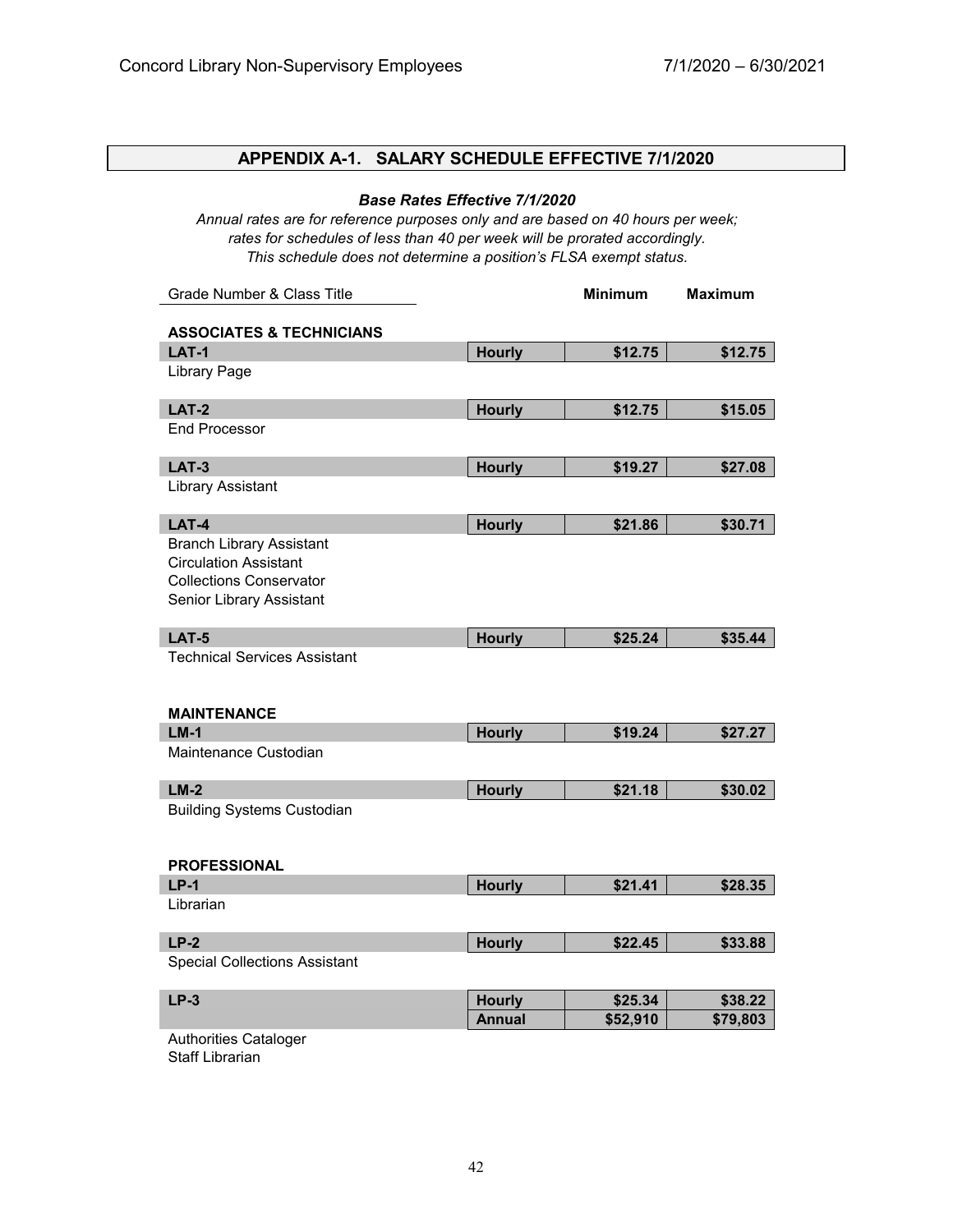# **APPENDIX A-2. SALARY SCHEDULE EFFECTIVE 12/28/2020**

*Base Rates Effective 12/28/2020*

| Annual rates are for reference purposes only and are based on 40 hours per week;<br>rates for schedules of less than 40 per week will be prorated accordingly.<br>This schedule does not determine a position's FLSA exempt status. |               |                |                |
|-------------------------------------------------------------------------------------------------------------------------------------------------------------------------------------------------------------------------------------|---------------|----------------|----------------|
| Grade Number & Class Title                                                                                                                                                                                                          |               | <b>Minimum</b> | <b>Maximum</b> |
| <b>ASSOCIATES &amp; TECHNICIANS</b>                                                                                                                                                                                                 |               |                |                |
| <b>LAT-1</b>                                                                                                                                                                                                                        | <b>Hourly</b> | \$13.50        | \$15.50        |
| Library Page                                                                                                                                                                                                                        |               |                |                |
| <b>LAT-2</b>                                                                                                                                                                                                                        | <b>Hourly</b> | \$14.00        | \$18.00        |
| <b>End Processor</b>                                                                                                                                                                                                                |               |                |                |
| <b>LAT-3</b>                                                                                                                                                                                                                        | <b>Hourly</b> | \$19.75        | \$27.76        |
| Library Assistant                                                                                                                                                                                                                   |               |                |                |
| LAT-4                                                                                                                                                                                                                               | <b>Hourly</b> | \$22.41        | \$31.48        |
| <b>Branch Library Assistant</b><br><b>Circulation Assistant</b><br><b>Collections Conservator</b><br>Senior Library Assistant                                                                                                       |               |                |                |
| <b>LAT-5</b>                                                                                                                                                                                                                        | <b>Hourly</b> | \$25.87        | \$36.33        |
| <b>Technical Services Assistant</b><br><b>MAINTENANCE</b>                                                                                                                                                                           |               |                |                |
| $LM-1$                                                                                                                                                                                                                              | <b>Hourly</b> | \$19.72        | \$27.95        |
| Maintenance Custodian                                                                                                                                                                                                               |               |                |                |
| $LM-2$                                                                                                                                                                                                                              | <b>Hourly</b> | \$21.71        | \$30.77        |
| <b>Building Systems Custodian</b>                                                                                                                                                                                                   |               |                |                |
| <b>PROFESSIONAL</b>                                                                                                                                                                                                                 |               |                |                |
| $LP-1$                                                                                                                                                                                                                              | <b>Hourly</b> | \$21.95        | \$29.06        |
| Librarian                                                                                                                                                                                                                           |               |                |                |
| $LP-2$                                                                                                                                                                                                                              | <b>Hourly</b> | \$23.01        | \$34.73        |
| <b>Special Collections Assistant</b>                                                                                                                                                                                                |               |                |                |
| $LP-3$                                                                                                                                                                                                                              | <b>Hourly</b> | \$25.97        | \$39.18        |
|                                                                                                                                                                                                                                     | <b>Annual</b> | \$54,225       | \$81,808       |
| <b>Authorities Cataloger</b><br>Staff Librarian                                                                                                                                                                                     |               |                |                |

43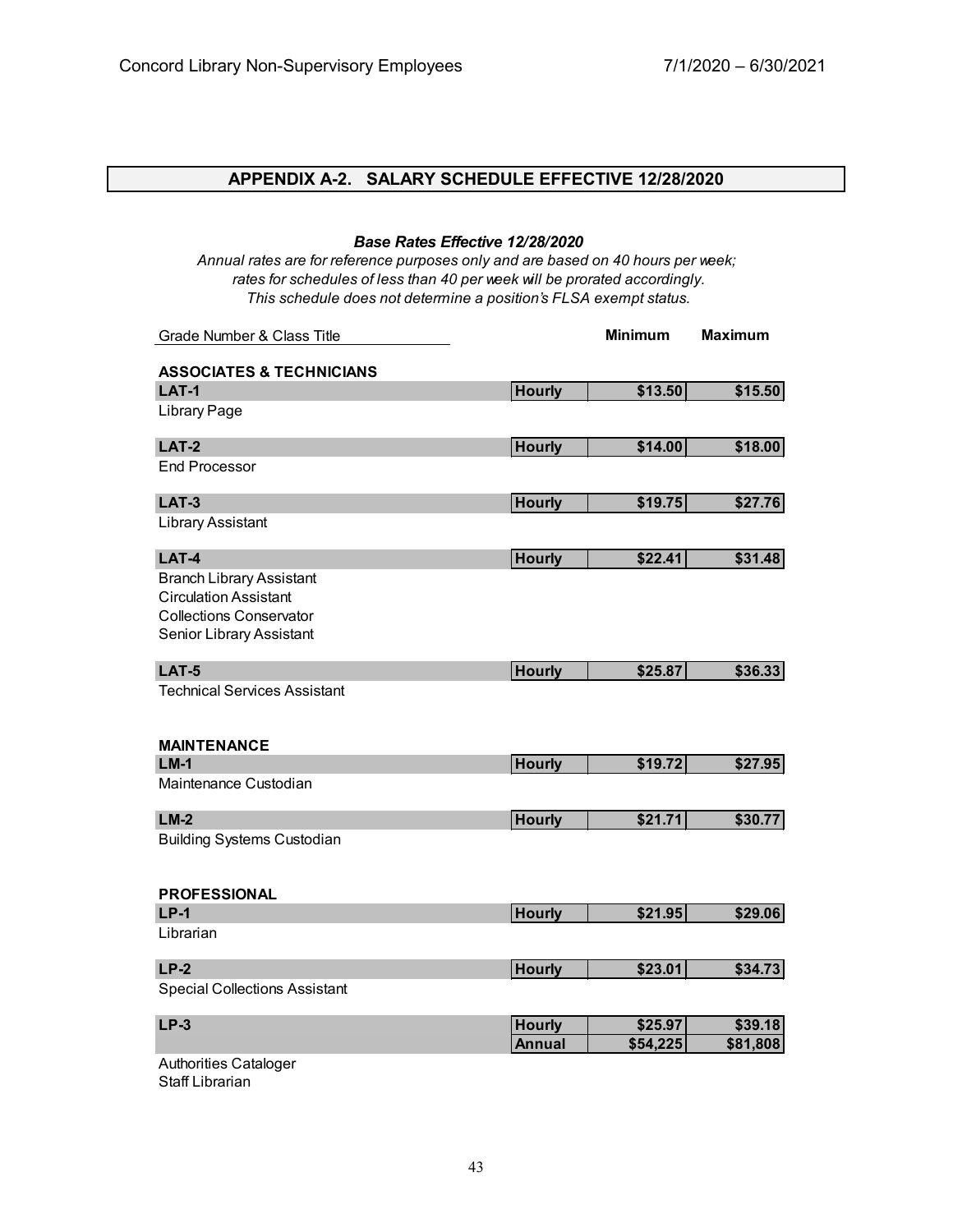#### **APPENDIX B. PAYROLL DEDUCTION AUTHORIZATION – UNACCRUED VACATION**

*In accordance with Section 4.3.3 of the Agreement, no vacation leave shall be granted to an employee in advance of his/her accrual of such leave, unless authorized in advance the Town Manager. Any employee who wishes to request unearned paid vacation must submit this authorization form with their request.*

#### Payroll Deduction Authorization Form

I, *(print name:)*\_\_\_\_\_\_\_\_\_\_\_\_\_\_\_\_\_\_\_\_\_\_\_\_\_\_\_\_\_\_\_\_\_\_\_, as a member of the Library bargaining unit represented by AFSCME, per the terms of the Agreement between the Union and the Town of Concord, agree to repay the Town upon termination of employment for any vacation time taken in advance of accrual. I authorize deduction from my gross earnings for the following specified item and amount:

#### IN PAYMENT FOR:

Vacation time taken but not yet accrued.

#### AMOUNT:

Total dollar value, at regular hourly rate of pay, of vacation time taken but not yet earned upon termination of employment with the Town of Concord.

#### TO BE DEDUCTED:

From final payroll period(s) in which earnings remain due.

Signature \_\_\_\_\_\_\_\_\_\_\_\_\_\_\_\_\_\_\_\_\_\_\_\_\_\_\_\_\_\_\_\_\_ Date \_\_\_\_\_\_\_\_\_\_\_\_\_\_\_\_

#### **Routing**

*This signed form shall be submitted to Human Resources, via the Library Director, with the employee's request for vacation leave in advance of accrual. Once Town Manager approval has been obtained, Human Resources will route as follows:* Original: Employee Personnel File Copies: Finance Administration; Library Director; Employee